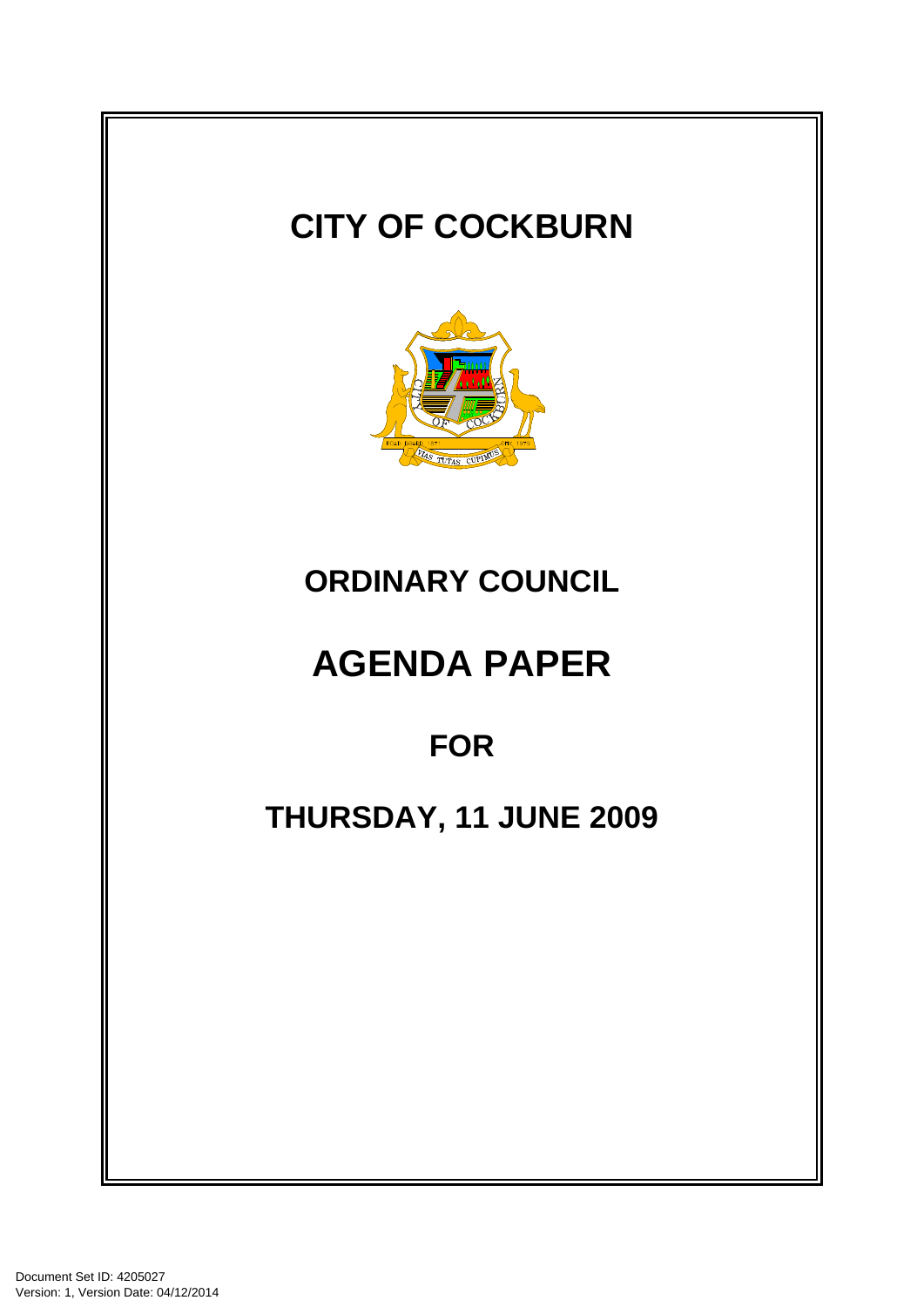# **CITY OF COCKBURN**

# **SUMMARY OF AGENDA TO BE PRESENTED TO THE ORDINARY COUNCIL MEETING TO BE HELD ON THURSDAY, 11 JUNE 2009 AT 7:00 PM**

# **Page**

<u> a shekara t</u>

| 1.               |                                                                                                                                                                      |  |  |
|------------------|----------------------------------------------------------------------------------------------------------------------------------------------------------------------|--|--|
| 2.               | APPOINTMENT OF PRESIDING MEMBER (IF REQUIRED)1                                                                                                                       |  |  |
| 3.               | DISCLAIMER (TO BE READ ALOUD BY PRESIDING MEMBER) 1                                                                                                                  |  |  |
| $\overline{4}$ . | ACKNOWLEDGEMENT OF RECEIPT OF WRITTEN DECLARATIONS OF<br>FINANCIAL INTERESTS AND CONFLICT OF INTEREST (BY PRESIDING                                                  |  |  |
| 5.               |                                                                                                                                                                      |  |  |
| 6                | (OCM 11/6/2009) - ACTION TAKEN ON PREVIOUS PUBLIC QUESTIONS                                                                                                          |  |  |
| 7.               |                                                                                                                                                                      |  |  |
| 8.               |                                                                                                                                                                      |  |  |
|                  | (OCM 11/6/2009) - ORDINARY COUNCIL MEETING - 14/05/2009 2<br>8.1                                                                                                     |  |  |
| 9.               |                                                                                                                                                                      |  |  |
| 10.              |                                                                                                                                                                      |  |  |
| 11.              | BUSINESS LEFT OVER FROM THE PREVIOUS MEETING (IF                                                                                                                     |  |  |
| 12.              | DECLARATION OF COUNCILLORS WHO HAVE NOT GIVEN DUE                                                                                                                    |  |  |
| 13.              |                                                                                                                                                                      |  |  |
|                  | (OCM 11/6/2009) - ELECTION OF COUNCILLOR TO PERFORM<br>13.1                                                                                                          |  |  |
| 14.              |                                                                                                                                                                      |  |  |
|                  | (OCM 11/6/2009) - HOME OCCUPATION - BEAUTY THERAPY -<br>14.1<br>LOCATION: NO. 7 AUGUSTUS COURT, AUBIN GROVE - OWNER:<br>HOWARD BOURNE - APPLICANT: NANTHIPHAK BOURNE |  |  |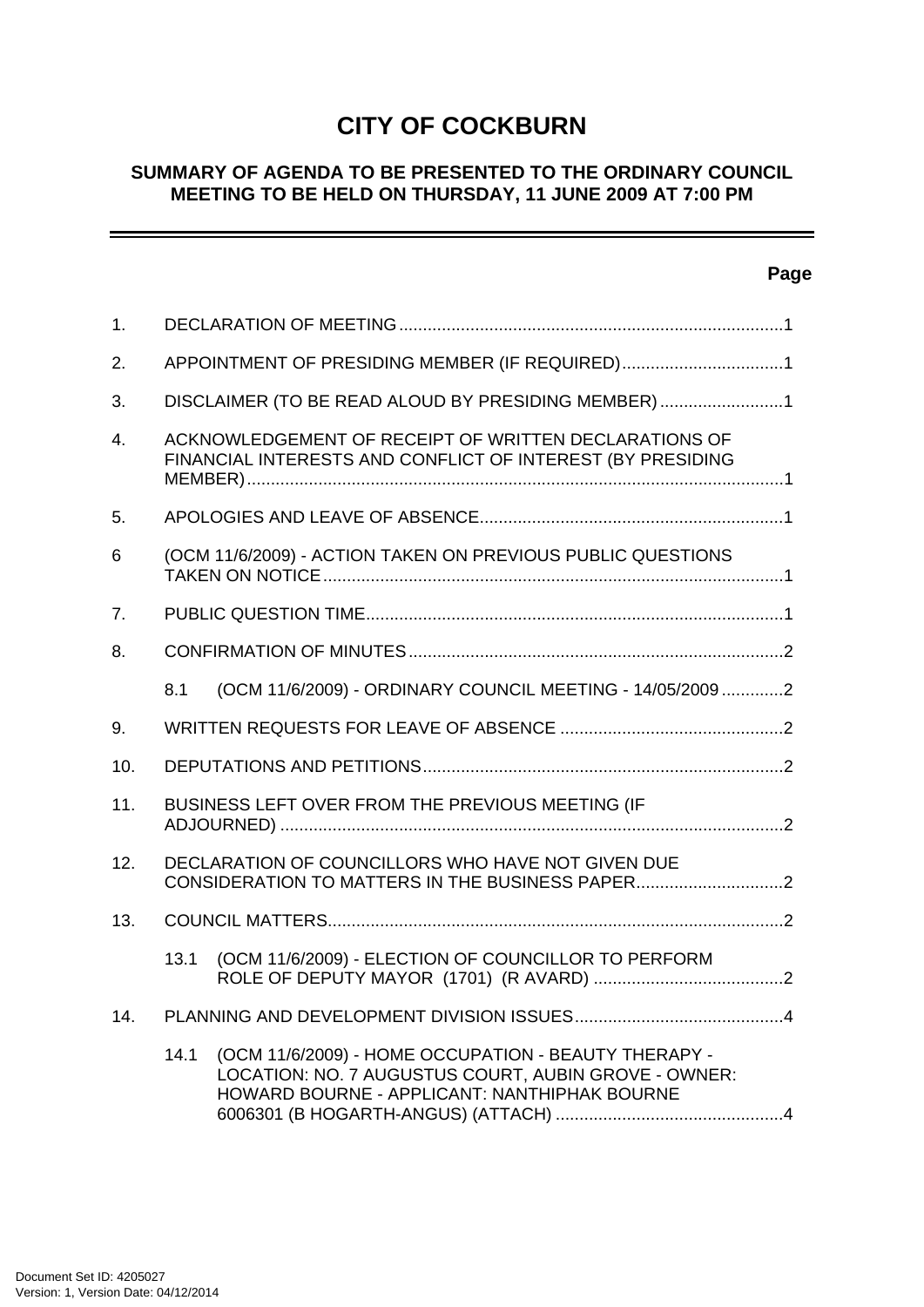|     | 14.2                                             | (OCM 11/6/2009) - LAND CLEARING AND FILLING<br>(RETROSPECTIVE), STORAGE SHED, OPEN STORAGE AREA,<br>COMMERCIAL VEHICLE PARKING & HOBBY FARM - LOCATION:<br>LOT 8 COLLIS ROAD WATTLEUP - OWNER: ACCENT NOMINEES<br>PTY LTD - APPLICANT: VICKO PECOTIC (4411260) (A LEFORT) |  |  |  |
|-----|--------------------------------------------------|---------------------------------------------------------------------------------------------------------------------------------------------------------------------------------------------------------------------------------------------------------------------------|--|--|--|
|     | 14.3                                             | (OCM 11/6/2009) - PROPOSED 55 LOT SUBDIVISION - LOCATION:<br>381 (LOT 503) PHOENIX ROAD BIBRA LAKE - OWNER:<br>PRIMEWEST PTY LTD - APPLICANT: GREG ROWE &                                                                                                                 |  |  |  |
|     | 14.4                                             | (OCM 11/6/2009) - CONVERSION OF MEDICAL CENTRE AND USE<br>OF SITE FOR LODGING HOUSE PURPOSES - LOCATION: LOT<br>103 (NO. 316) ROCKINGHAM ROAD, SPEARWOOD - OWNER: A<br>& L GASPAR - APPLICANT: BERNARD SEEBER PTY LTD (T                                                  |  |  |  |
|     |                                                  | 14.5 (OCM 11/6/2009) - FINAL ADOPTION OF LOCAL PLANNING                                                                                                                                                                                                                   |  |  |  |
| 15. | FINANCE AND CORPORATE SERVICES DIVISION ISSUES40 |                                                                                                                                                                                                                                                                           |  |  |  |
|     | 15.1                                             | (OCM 11/6/2009) - LIST OF CREDITORS PAID - APRIL 2009 (5605)                                                                                                                                                                                                              |  |  |  |
|     | 15.2                                             | (OCM 11/6/2009) - STATEMENT OF FINANCIAL ACTIVITY - APRIL                                                                                                                                                                                                                 |  |  |  |
| 16. |                                                  |                                                                                                                                                                                                                                                                           |  |  |  |
|     | 16.1                                             | (OCM 11/6/2009) - NORTH LAKE ROAD - PROPOSED RIGHT<br>TURN POCKET AT HAMMOND ROAD (450010) (J RADAICH)                                                                                                                                                                    |  |  |  |
|     | 16.2                                             | (OCM 11/6/2009) - TENDER RFT 06/2009 - TREE WATERING<br>SERVICES - STREETSCAPES, PARKS AND RESERVES                                                                                                                                                                       |  |  |  |
|     | 16.3                                             | (OCM 11/6/2009) - STRATEGIC BICYCLE NETWORK AND                                                                                                                                                                                                                           |  |  |  |
|     | 16.4                                             | (OCM 11/6/2009) - TENDER RFT 10/2009 - WEED AND<br>TURF/PLANT PEST CONTROL SERVICES (RFT10/2009) (C                                                                                                                                                                       |  |  |  |
|     | 16.5                                             | (OCM 11/6/2009) - DRAINAGE CATCHMENTS STUDY (4852) (J                                                                                                                                                                                                                     |  |  |  |
| 17. |                                                  |                                                                                                                                                                                                                                                                           |  |  |  |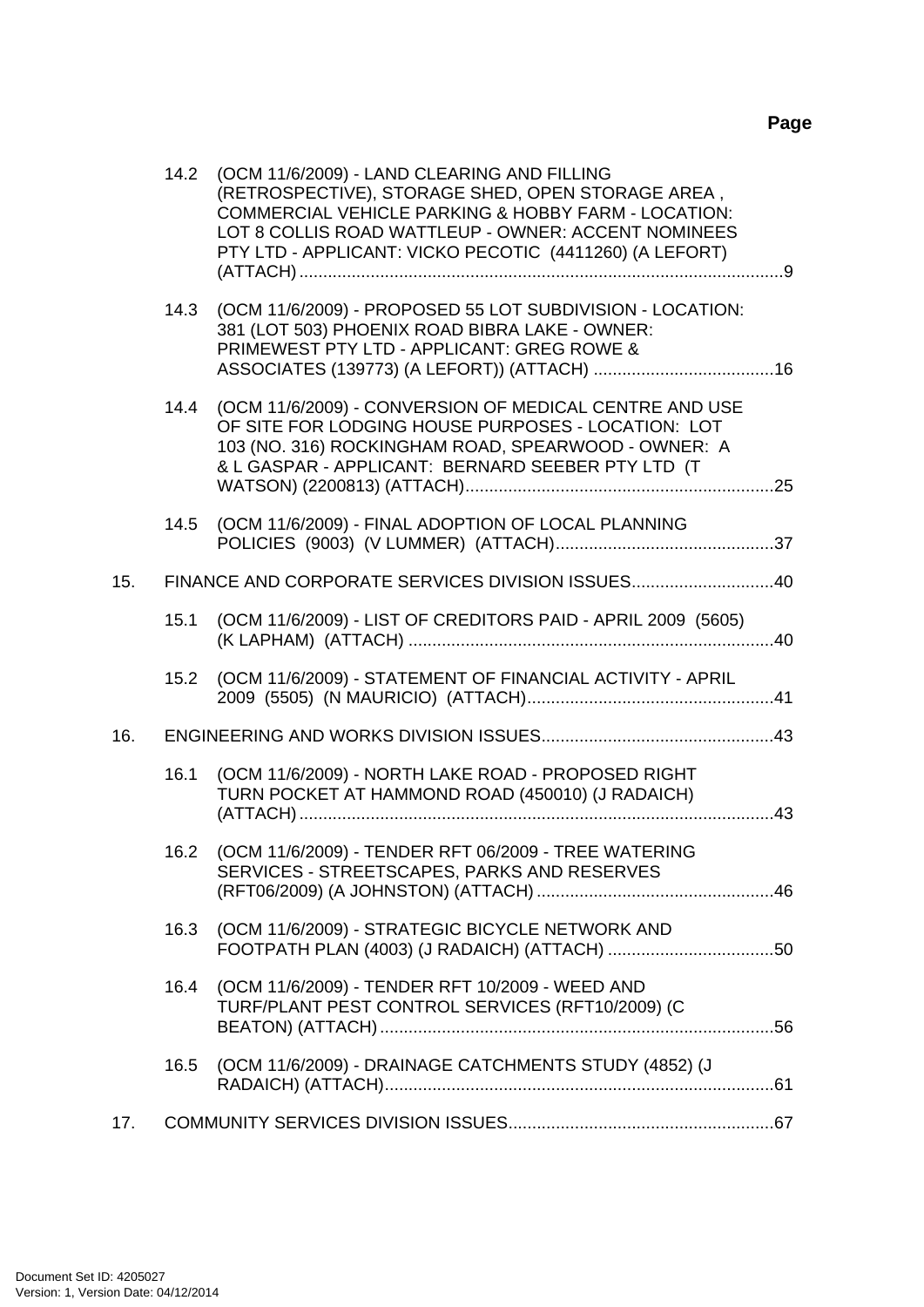# **Page**

| 19. |                                                            |  |
|-----|------------------------------------------------------------|--|
| 20. | NOTICES OF MOTION GIVEN AT THE MEETING FOR CONSIDERATION   |  |
| 21. | NEW BUSINESS OF AN URGENT NATURE INTRODUCED BY             |  |
| 22. | MATTERS TO BE NOTED FOR INVESTIGATION, WITHOUT DEBATE68    |  |
| 23. |                                                            |  |
| 24  | OCM 11/6/2009 - RESOLUTION OF COMPLIANCE (SECTION 3.18(3), |  |
| 25. |                                                            |  |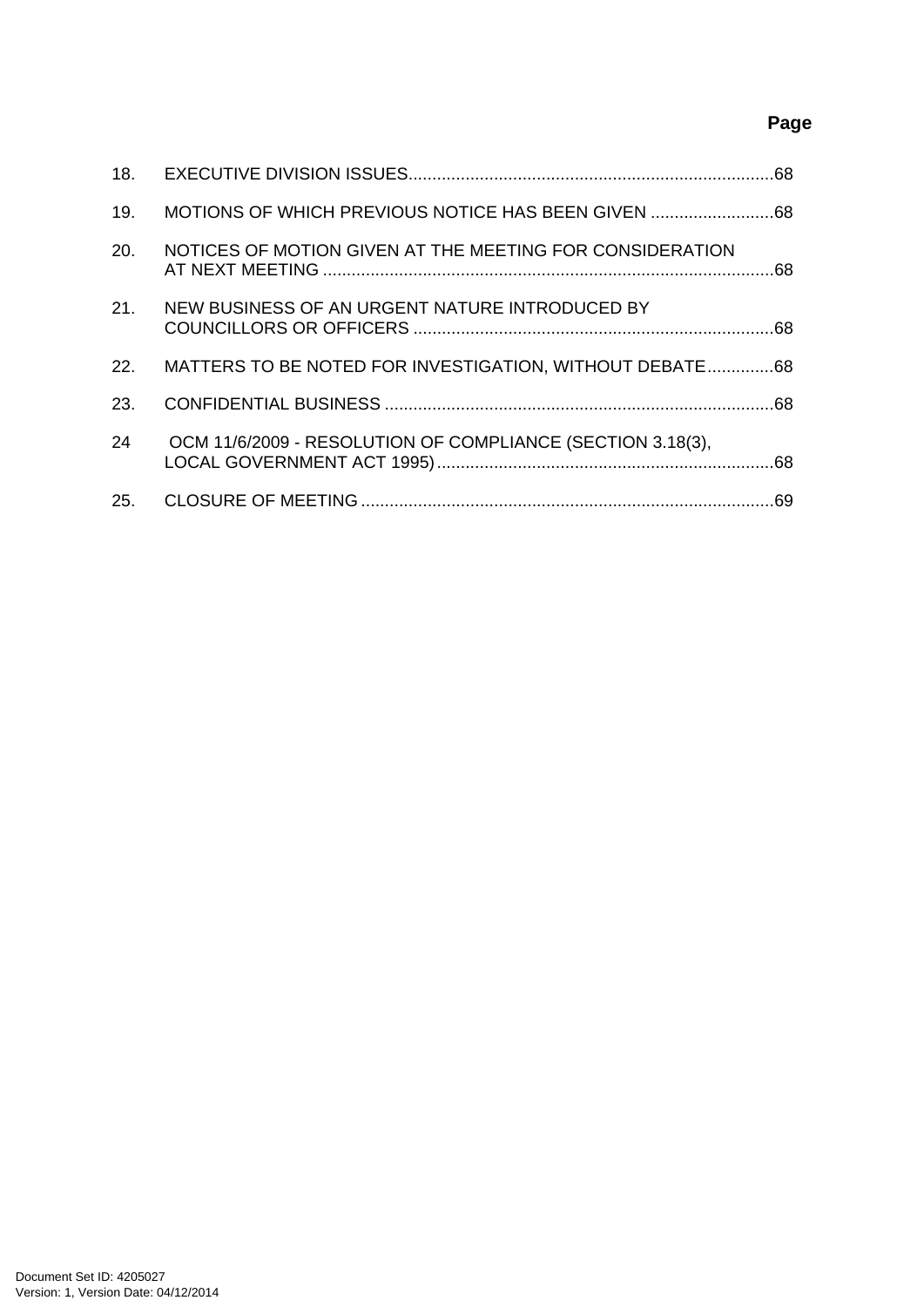# **CITY OF COCKBURN**

# <span id="page-4-0"></span>**AGENDA TO BE PRESENTED TO THE ORDINARY COUNCIL MEETING TO BE HELD ON THURSDAY, 11 JUNE 2009 AT 7:00 PM**

# **1. DECLARATION OF MEETING**

# **2. APPOINTMENT OF PRESIDING MEMBER (If required)**

# **3. DISCLAIMER (To be read aloud by Presiding Member)**

Members of the public, who attend Council Meetings, should not act immediately on anything they hear at the Meetings, without first seeking clarification of Council's position. Persons are advised to wait for written advice from the Council prior to taking action on any matter that they may have before Council.

# **4. ACKNOWLEDGEMENT OF RECEIPT OF WRITTEN DECLARATIONS OF FINANCIAL INTERESTS AND CONFLICT OF INTEREST (by Presiding Member)**

# **5. APOLOGIES AND LEAVE OF ABSENCE**

# **6 (OCM 11/6/2009) - ACTION TAKEN ON PREVIOUS PUBLIC QUESTIONS TAKEN ON NOTICE**

A response to Mr Thompson on Agenda Item 14.11 of the Ordinary Council meeting held on 14 May 2009 was forwarded to him on 29 May 2009.

# **7. PUBLIC QUESTION TIME**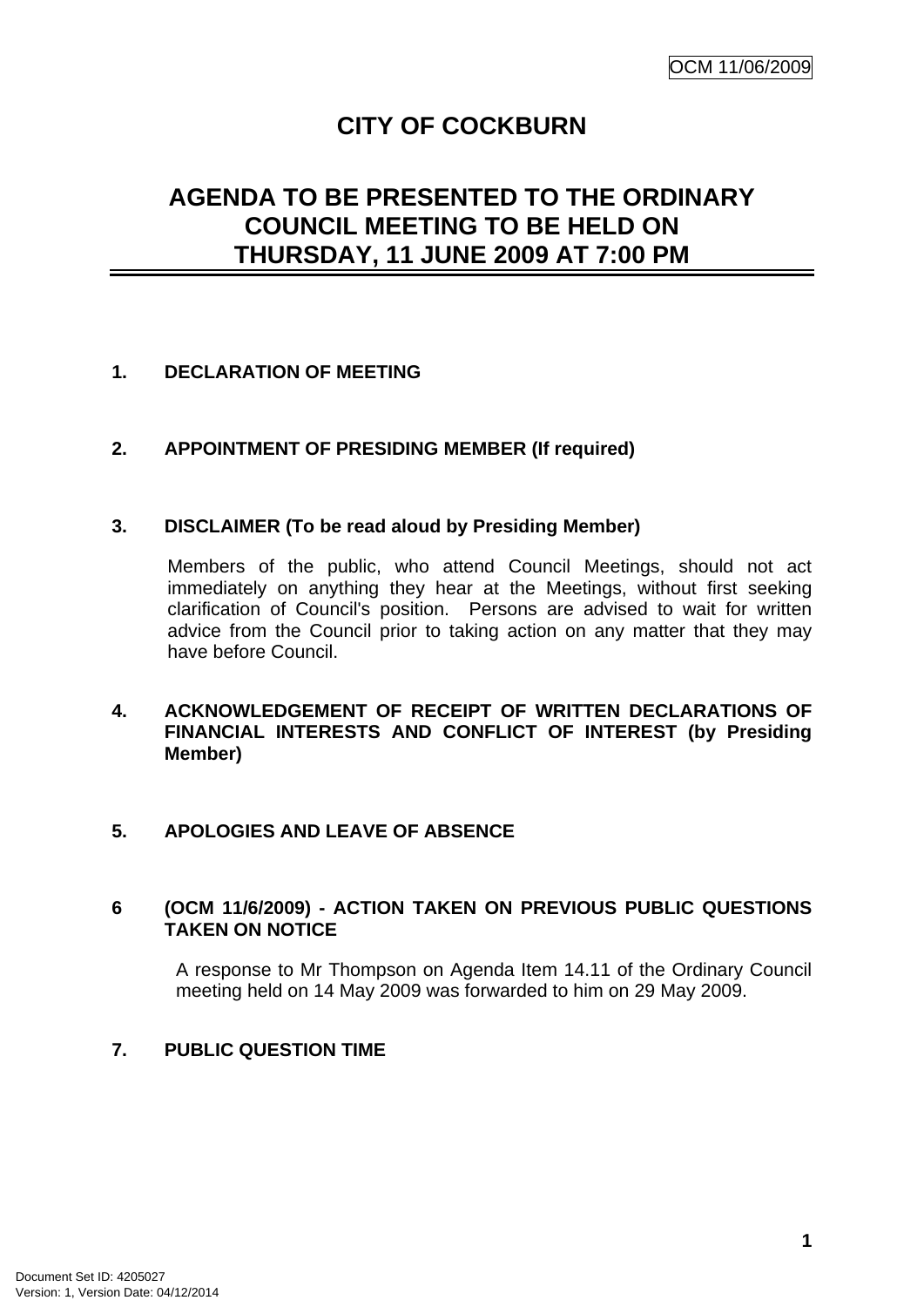# <span id="page-5-0"></span>OCM 11/06/2009

# **8. CONFIRMATION OF MINUTES**

#### **8.1 (OCM 11/6/2009) - ORDINARY COUNCIL MEETING - 14/05/2009**

#### **RECOMMENDATION**

That the Minutes of the Ordinary Council Meeting held on 14 May 2009, be adopted as a true and accurate record

**COUNCIL DECISION** 

# **9. WRITTEN REQUESTS FOR LEAVE OF ABSENCE**

# **10. DEPUTATIONS AND PETITIONS**

**11. BUSINESS LEFT OVER FROM THE PREVIOUS MEETING (If adjourned)** 

Nil

# **12. DECLARATION OF COUNCILLORS WHO HAVE NOT GIVEN DUE CONSIDERATION TO MATTERS IN THE BUSINESS PAPER**

# **13. COUNCIL MATTERS**

**13.1 (OCM 11/6/2009) - ELECTION OF COUNCILLOR TO PERFORM ROLE OF DEPUTY MAYOR (1701) (R AVARD)** 

#### **RECOMMENDATION**

That Council conduct an election to appoint an Councillor to perform the duties of Deputy Mayor pursuant to Section 5.35 of the Local Government Act 1995 for the period that the Deputy Mayor is on leave of absence.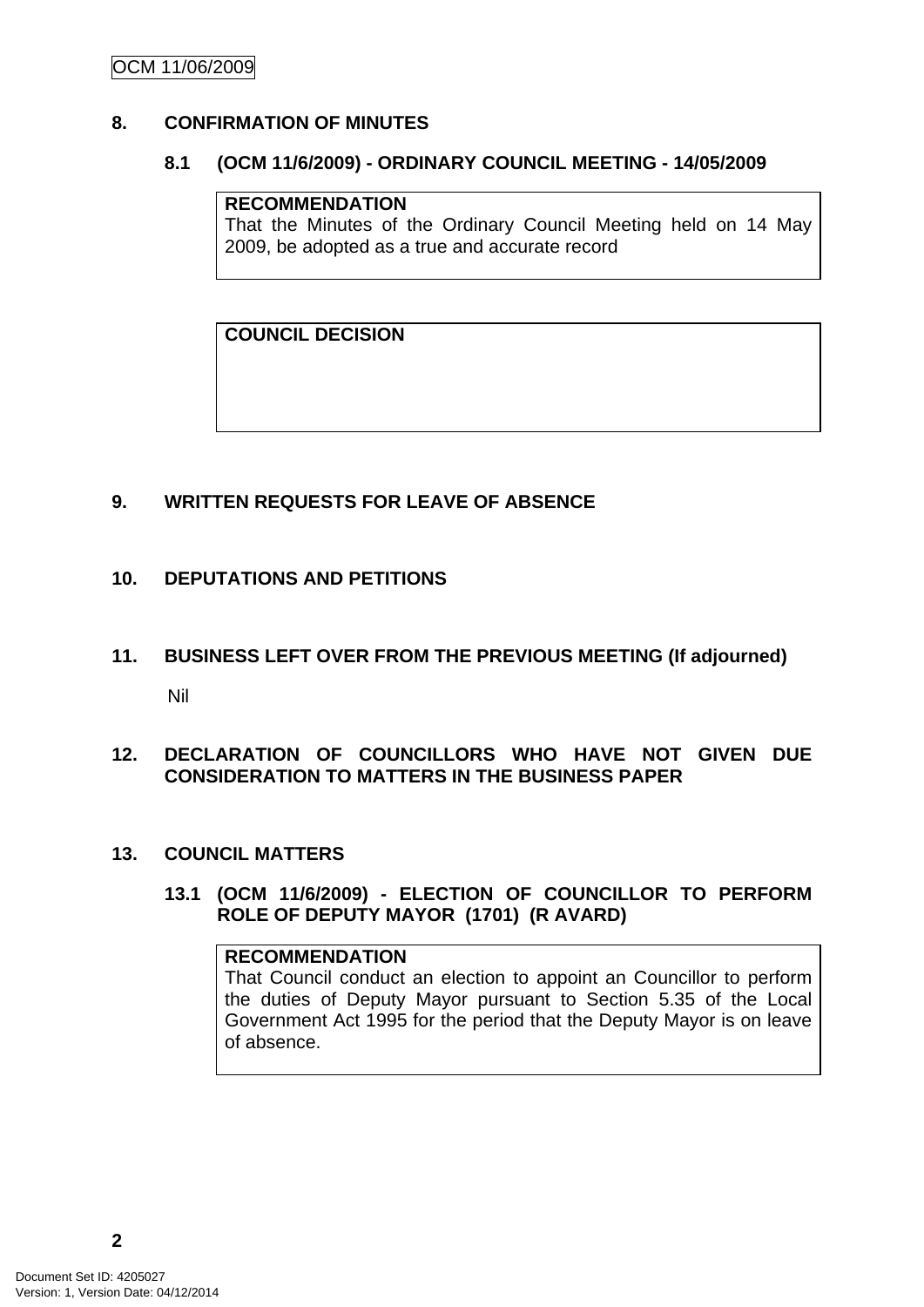# **COUNCIL DECISION**

# **Background**

The Deputy Mayor can fulfill the role of Mayor during periods that the Mayor is on leave or not available.

Deputy Mayor, Mr Kevin Allen has advised the Chief Executive Officer of his intention to seek leave of absence. The period of leave is anticipated to be up to three(3) months.

# **Submission**

Deputy Mayor, Mr Kevin Allen has advised the Chief Executive Officer of his intention to seek leave of absence.

# **Report**

There are occasions such as the Citizenship ceremony due to be held on 26 June 2009, where Deputy Mayor Allen would have to officiate in the absence of the Mayor. Section 5.35 of the Local Government Act, provides for the election of a Councillor to fulfil the role of Deputy Mayor should the Deputy Mayor not be available or is unable or unwilling to perform the functions of Mayor.

The election is to be conducted in accordance with the procedure prescribed by the Mayor. The Mayor has given notice that he has appointed the Chief Executive Officer ('CEO') to conduct the election, and has informed all Councillors that they may nominate themselves for the position, in writing, prior to the meeting. The election is to be conducted in accordance with the Act.

If a Councillor is nominated by another Councillor, the person conducting the election, is not to accept the nomination unless the nominee has advised the person conducting the election (orally or in writing), that he/she is willing to be nominated for the office.

The Council Members are to vote on the matter by secret ballot as if they were voting at an election.

The votes are to be counted and the successful candidate is the candidate who receives the greater or greatest number of votes in accordance with Schedule 4.1, Division 2 of the Local Government Act 1995.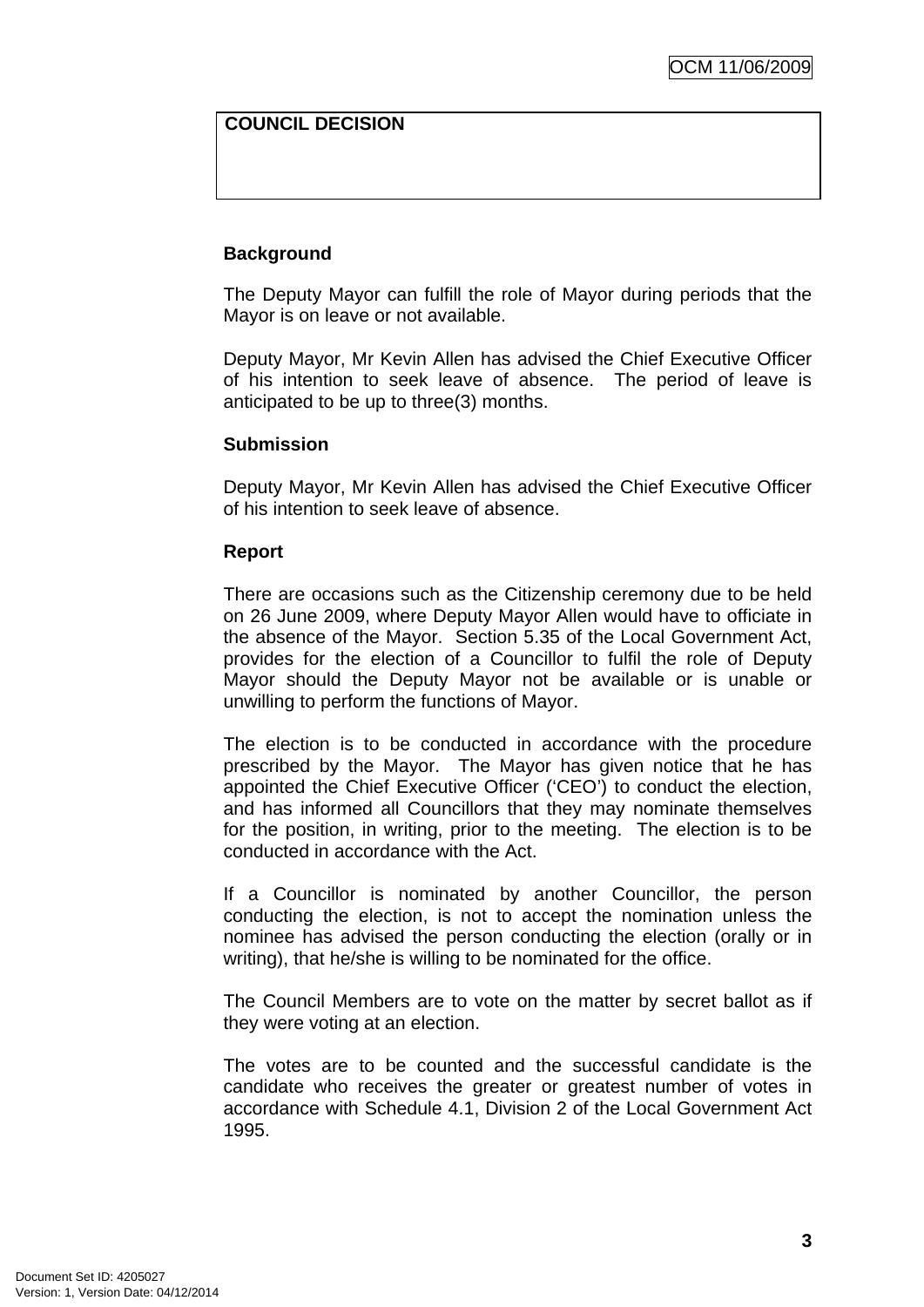<span id="page-7-0"></span>If a Councillor is not elected to fulfil the role of Deputy Mayor due to an equity of votes, that count is to be discontinued and not more than seven(7) days later, a Special Meeting of Council is to be held.

Any nominations may be withdrawn and further nominations may be made before or when the Special Meeting is held.

# **Strategic Plan/Policy Implications**

# **Governance Excellence**

• To conduct Council business in open public forums and to manage Council affairs by employing publicly accountable practices.

# **Budget/Financial Implications**

N/A

# **Legal Implications**

Section 5.35 of the Local Government Act 1995 applies.

# **Community Consultation**

N/A

**Attachment(s)**

N/A

# **Advice to Proponent(s)/Submissioners**

N/A

**Implications of Section 3.18(3) Local Government Act, 1995**

Nil.

# **14. PLANNING AND DEVELOPMENT DIVISION ISSUES**

**14.1 (OCM 11/6/2009) - HOME OCCUPATION - BEAUTY THERAPY - LOCATION: NO. 7 AUGUSTUS COURT, AUBIN GROVE - OWNER: HOWARD BOURNE - APPLICANT: NANTHIPHAK BOURNE 6006301 (B HOGARTH-ANGUS) (ATTACH)** 

**RECOMMENDATION** That Council:

**4**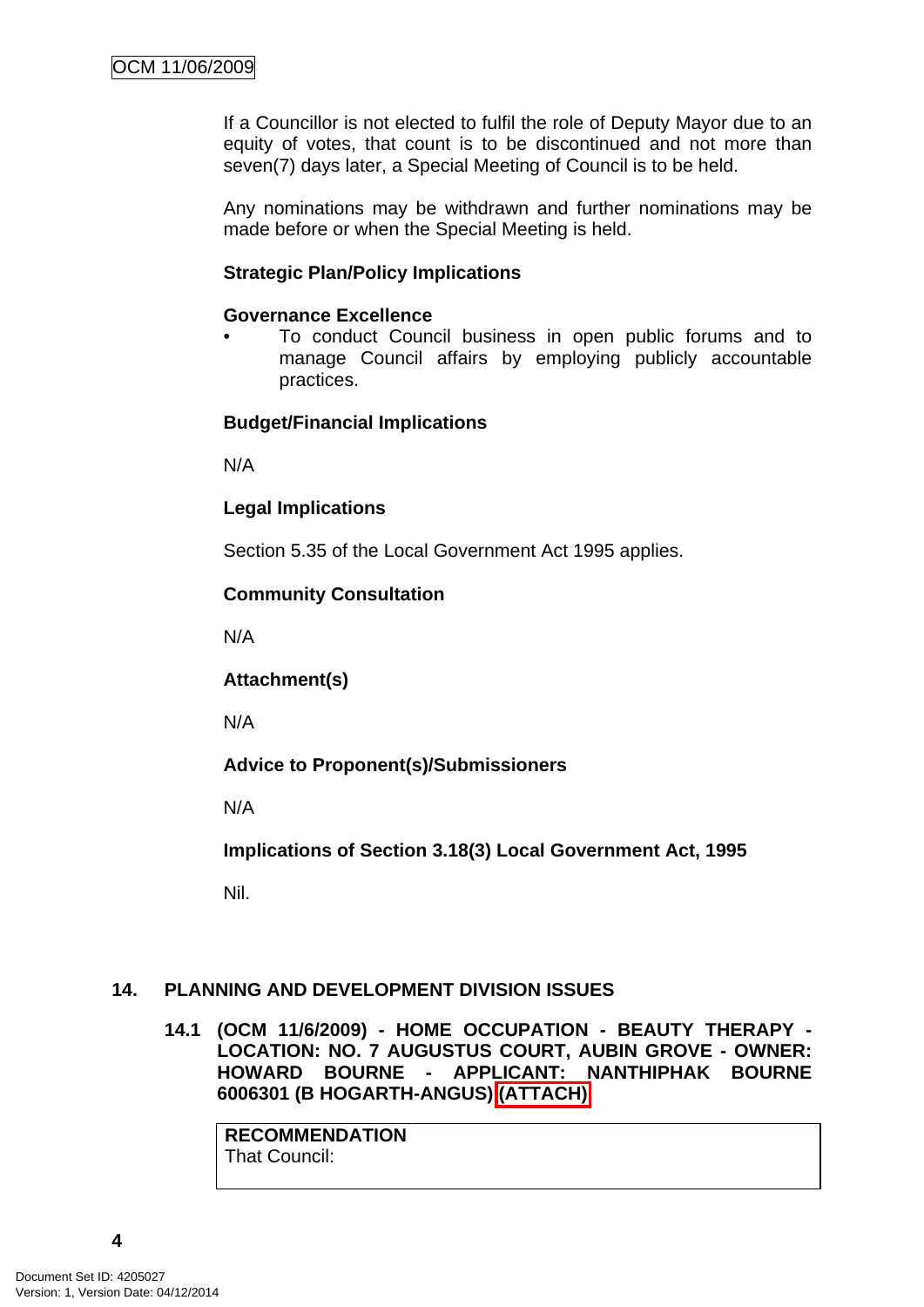(1) grant its approval to the proposed home occupation (beauty therapy) in accordance with the approved plan subject to the following conditions:

# STANDARD CONDITIONS

- 1. The home occupation can only be undertaken in accordance with the terms of the application as approved herein and any approved plans.
- 2. Nothing in the approval or these conditions shall excuse compliance with all relevant written laws in the commencement and carrying out of development.
- 3. The development complying with the Home Occupation Provisions and Definition set out in the Town Planning Scheme.
- 4. All materials and/or equipment used in relation to the Home Occupation shall be stored within the residence or an approved outbuilding.
- 5. The Home Occupation can only be undertaken by the owner of the land and is not transferable pursuant to Clause 5.8.5 (a) (ii) of Town Planning Scheme No. 3.
- 6. On the sale of the property or change in ownership of the land the home occupation entitlement ceases pursuant to Clause 5.8.5 (a) (iii) of Town Planning Scheme No. 3.

# SPECIAL CONDITIONS

- 7. The maximum number of clients being restricted to 5 per day with at least 15 minutes between each appointment.
- 8. The hours of operation being restricted to 9:00 a.m. 4:00 p.m. Monday, Tuesday, Wednesday & Friday, 9:00 a.m. – 7:00 p.m. Thursdays and not at all on Sundays or Public Holidays.
- 9. All parking is to be contained completely within the Lot. Clients are required to park on the driveway of the property and NOT on the verge, to preserve the amenity and convenience for the adjoining neighbours.
- 10. In the instance that the City receives substantiated complaints regarding the operation being run contrary to the conditions of this approval, the City reserves the right to revoke this approval notice.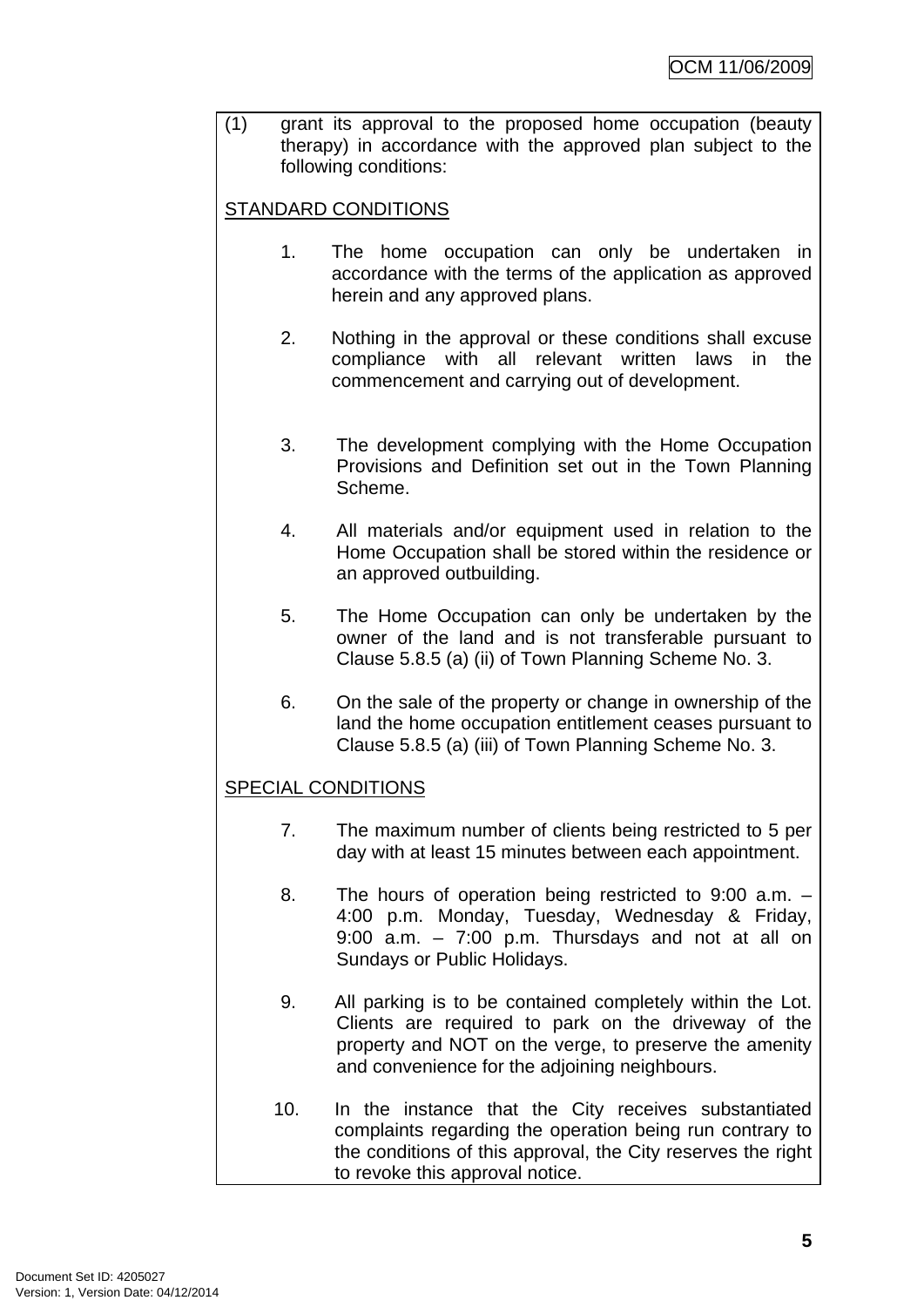# FOOTNOTES

"Home Occupation" means an occupation carried out in a dwelling or on land around a dwelling by an occupier of the dwelling which:-

- (a) does not employ any person not a member of the occupier's household;
- (b) will not cause injury to or adversely affect the amenity of the neighbourhood;
- (c) does not occupy an area greater than 20 square metres;
- (d) does not display a sign exceeding 0.2 square metres;
- (e) does not involve the retail sale, display or hire of goods of any nature;
- (f) in relation to vehicles and parking, does not result in the requirement for a greater number of parking facilities than normally required for a single dwelling or an increase in traffic volume in the neighbourhood, does not involve the presence, use or calling of a vehicle more than 2 tonnes tare weight, and does not include provision for the fuelling, repair or maintenance of motor vehicles; and
- (g) does not involve the use of an essential service of greater capacity than normally required in the zone.
- (2) issue a Schedule 9 Notice of Determination on Application for Planning Approval – Approval (inclusive of MRS Form 2 Notice of Approval).

# **COUNCIL DECISION**

#### **Background**

| Zoning:    | MRS:              | Urban           |
|------------|-------------------|-----------------|
|            | TPS3              | R <sub>20</sub> |
| Land use:  | Residential       |                 |
| Lot size:  | $612 \text{ m}^2$ |                 |
| Use class: | "ר″               |                 |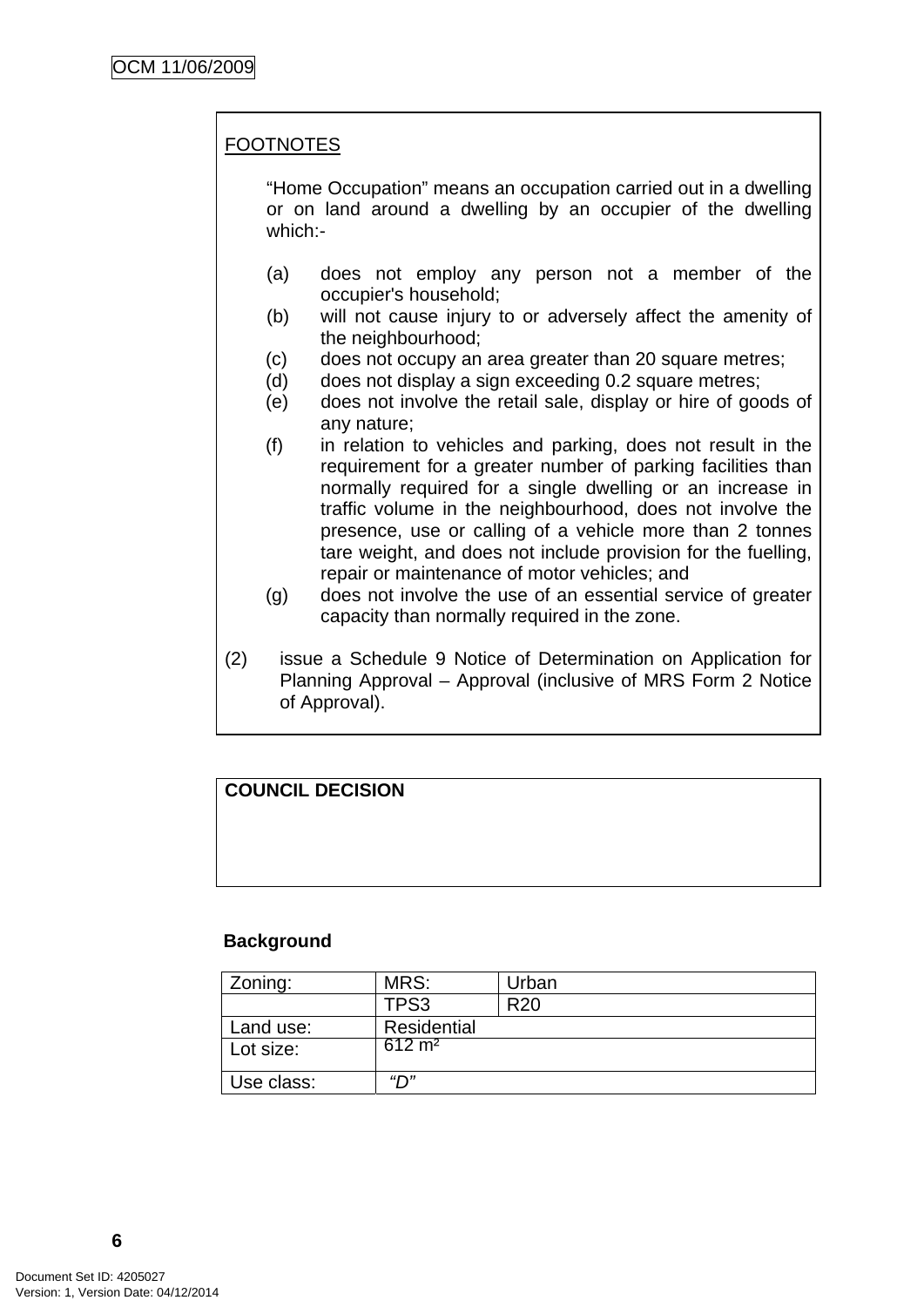# **Submission**

The application seeks planning approval for a home occupation (beauty therapy) to be operated from the study of 7 Augustus Court, Aubin Grove.

The applicant has provided the following justification in support of the proposal which has been summarised accordingly:-

The home occupation is to provide the following beauty treatments:-

- Facial massage (manual and machine)
- Face mud masks
- Exfoliation
- Cream treatments
- Manicure/pedicure
- Acrylic nails
- Nail art

The home occupation occupies a 3 m x 2.8 m room (study) which is 8.4m² and well within the 20 m² aggregate area allowed or home occupations.

The hours of operation are as follows: Mon, Tues, Wed & Fri =  $9:00$  a.m.  $-4:00$  p.m. Thursdays - 9:00 a.m. – 7:00 p.m.

To alleviate concerns regarding traffic, the applicant has reduced the initial appointment times from 5:00 p.m. to 4:00 p.m.

A copy of the applicant's full submission should be read in conjunction with this report and is contained in the agenda attachments.

# **Report**

The subject land is zoned R20 under the City of Cockburn Town Planning Scheme No. 3. Council has the discretion to either approve (with or without conditions) or to refuse the application.

#### Scheme Requirements

The proposed home occupation complies with the standards and provisions of the City's Town Planning Scheme No. 3.

# Community Consultation

In accordance with Clause 9.4.2 of the Scheme, the application was advertised for public comment. In addition, the applicant provided five (5) letters of support from the surrounding residents. At the conclusion of the advertising period, three (3) letters of objection were received.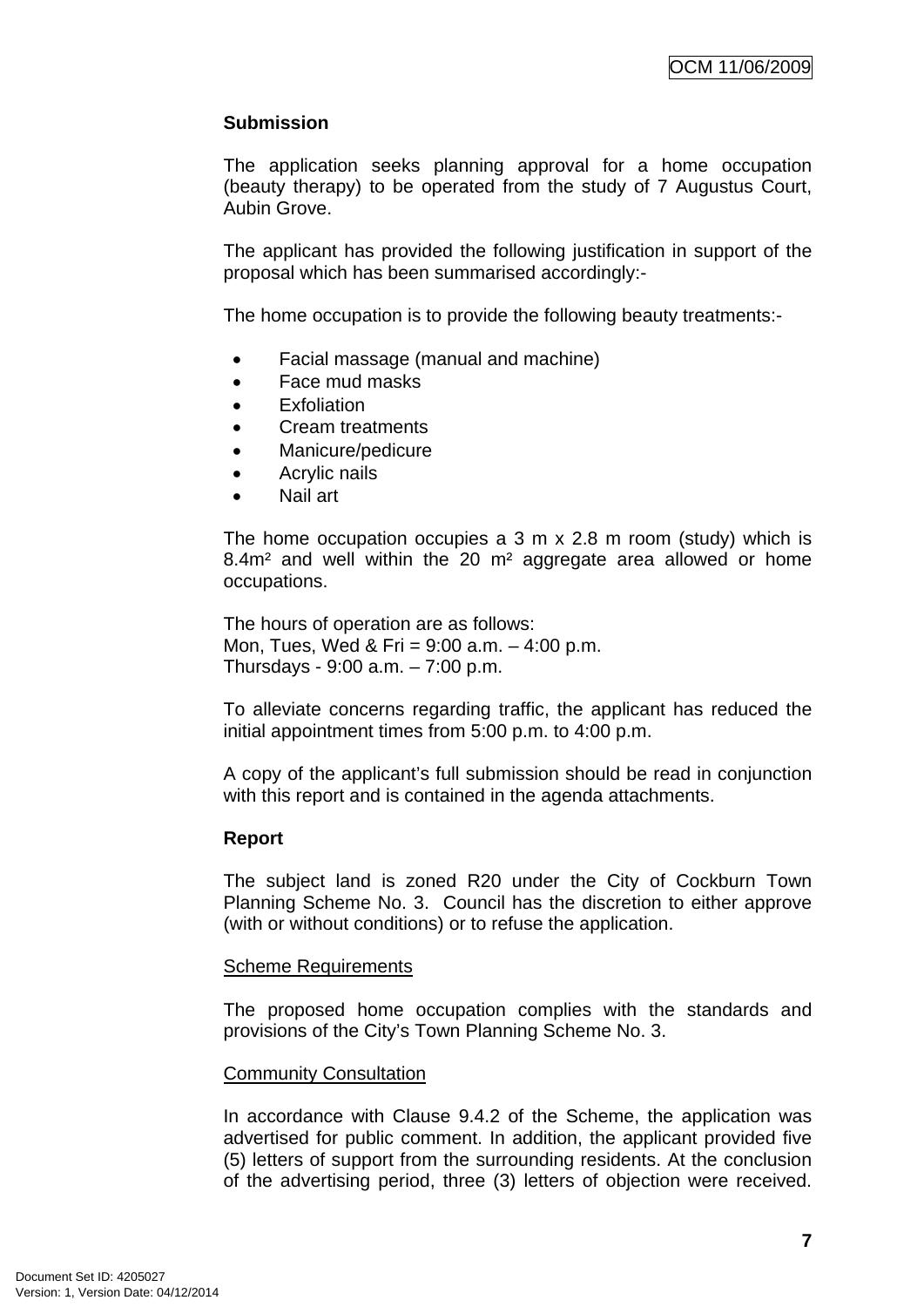| Submitter                                                                     | Objection/Support | Issue/s                                                                        |
|-------------------------------------------------------------------------------|-------------------|--------------------------------------------------------------------------------|
| Emma & Paul Lambert<br>9 Augustus Court,<br>Aubin Grove                       | Objection         | • Traffic concerns<br>• Pedestrian safety<br>Privacy and security<br>$\bullet$ |
| Matthew & Joanna Lyon<br>6 Augustus Court,<br><b>Aubin Grove</b>              | Objection         | Traffic                                                                        |
| м<br>&<br>Perera<br>Κ<br>Kanankerarachchi<br>5 Augustus Court,<br>Aubin Grove | Objection         | • Street amenity                                                               |

The following table is a summary of the issues raised in the submission:

#### Recommendation

The concerns raised in the submission are addressed below: -

Increases in traffic will be minimal as the number of clients is limited to five per day with 15 minutes between each appointment. The minor increase in traffic volumes does not compromise pedestrian safety or the privacy of any of the residents.

#### **Conclusion**

It is recommended that the application for home occupation (beauty therapy) on be conditionally approved as there are no expected impacts on the residential amenity of the locality from this development and the application complies with the Town Planning Scheme No. 3 requirements for home occupations.

# **Strategic Plan/Policy Implications**

# **Demographic Planning**

- To ensure the planning of the City is based on an approach that has the potential to achieve high levels of convenience and prosperity for its citizens.
- To ensure development will enhance the levels of amenity currently enjoyed by the community.

# **Budget/Financial Implications**

N/A

# **Legal Implications**

Town Planning Scheme No. 3.

Planning and Development Act 2005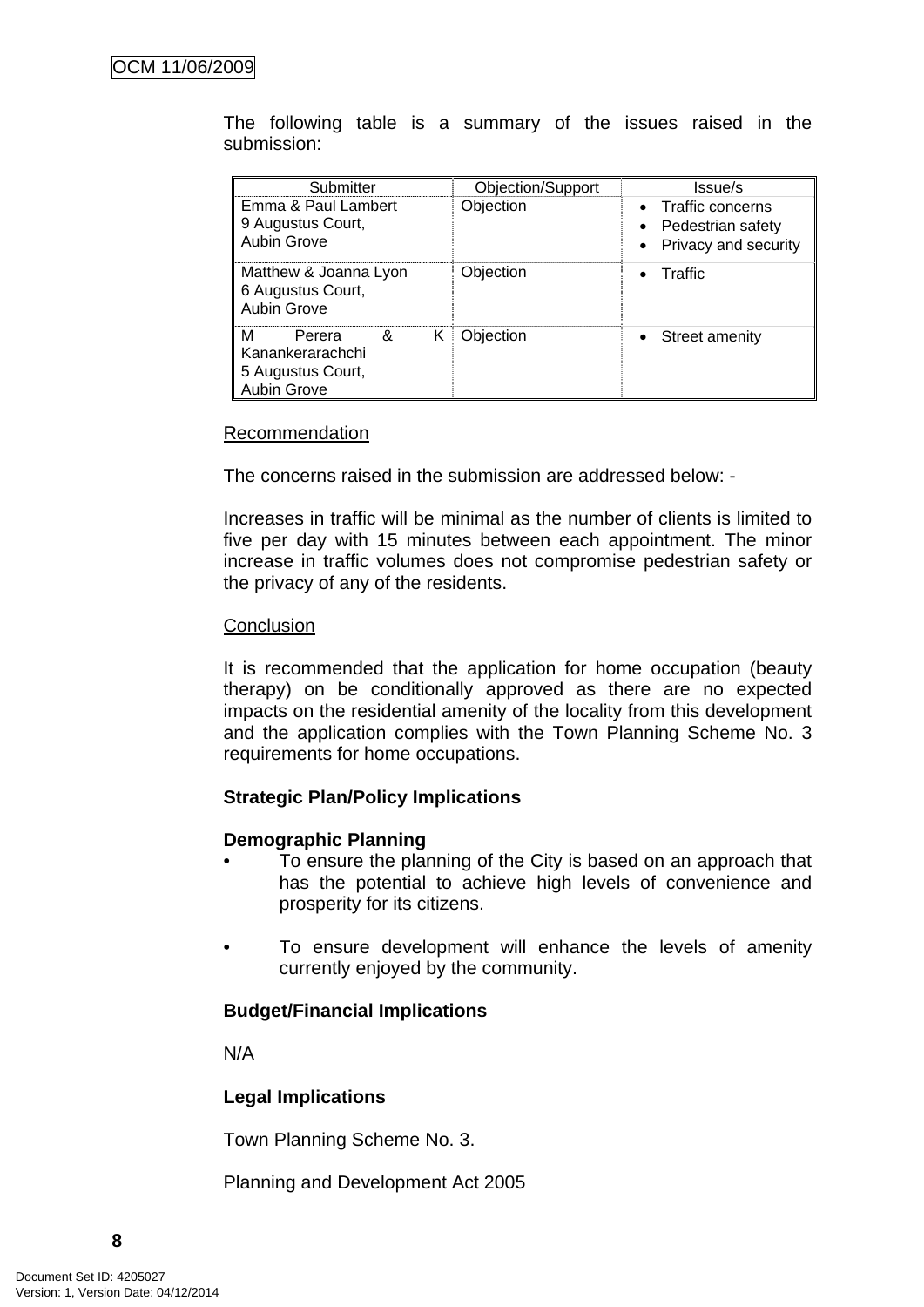# <span id="page-12-0"></span>**Community Consultation**

N/A

# **Attachment(s)**

- 1. Location Plan Mark where submissions of objection and support have been received
- 2. Site Plan and House Plans
- 3. Applicant's justification

# **Advice to Proponent(s)/Submissioners**

The Proponent(s) and those who lodged a submission on the proposal have been advised that this matter is to be considered at the 11 June 2009 Council Meeting.

# **Implications of Section 3.18(3) Local Government Act, 1995**

Nil.

# **14.2 (OCM 11/6/2009) - LAND CLEARING AND FILLING (RETROSPECTIVE), STORAGE SHED, OPEN STORAGE AREA , COMMERCIAL VEHICLE PARKING & HOBBY FARM - LOCATION: LOT 8 COLLIS ROAD WATTLEUP - OWNER: ACCENT NOMINEES PTY LTD - APPLICANT: VICKO PECOTIC (4411260) (A LEFORT) (ATTACH)**

# **RECOMMENDATION**

That Council:

- (1) refuse the application for land clearing and filling (Retrospective), storage shed, open storage area, commercial vehicle parking and hobby farm at Lot 8 Collis Road Wattleup for the following reasons:
	- 1. The proposed storage shed and open storage area do not comply with the objectives of the Rural zone as provided for in the City of Cockburn's Town Planning Scheme No. 3.
	- 2. The proposed commercial uses will cause a negative impact on the amenity of the area.
	- 3. The land clearing and fill has resulted in dust issues, loss of rural character and amenity and environmental degradation.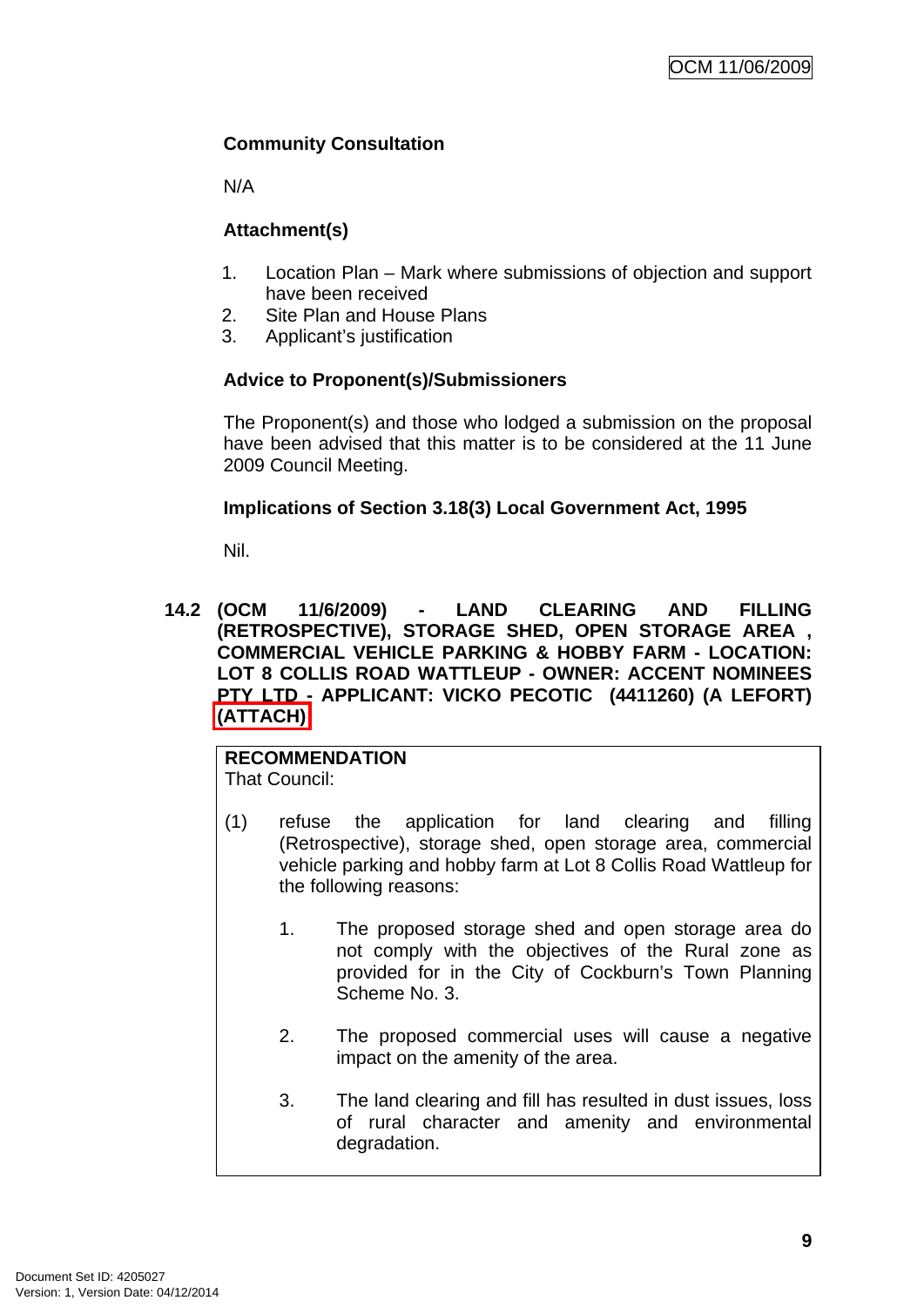- (2) issue a Schedule 9 Notice of Determination on Application for Planning Approval – Refusal and an MRS Form 2 Notice of Refusal;
- (3) require the applicant/owner to prepare and submit a comprehensive Revegetation Plan (including management details) to the satisfaction of the City to ensure that the land is appropriately revegetated. The plan shall be prepared by a suitably qualified Environmental/Landscape consultant and submitted to the City within 45 days of the date of this refusal notice; and
- (4) require the applicant/owner to revegetate the cleared land in accordance with a revegetation plan approved by the City within 90 days of this refusal notice.

# **COUNCIL DECISION**

# **Background**

The subject site is located in Collis Road Wattleup, is 1.0497ha in area and is zoned 'Rural' under the City's Town Planning Scheme No. 3 (TPS 3). The site has frontages to Collis Road and Lorimer Road, contains no buildings and is cleared of almost all vegetation.

It was brought to the City's attention in November 2008 that the subject site was cleared of virtually all vegetation (without any planning approval) with the exception of a small bank of trees on the eastern portion of the site facing Lorimer Road. Fill was also placed on the land (without any planning approval) which was levelled and compacted. Council issued a letter at this time requiring the landowner to cease work immediately and they were given 28 days to obtain retrospective planning approval for the development. Several dust complaints were subsequently received by the City and the applicant was instructed to submit a dust management plan by Council's Heath Services. To date, no dust management plan has been received by the City.

In December 2008, the City issued a Section 214 Direction Notice to immediately stop and to not recommence development. The City has not prosecuted the landowner pending the outcome of this planning application. Appendix 3 shows aerial photos of the lot prior to and after the clearing.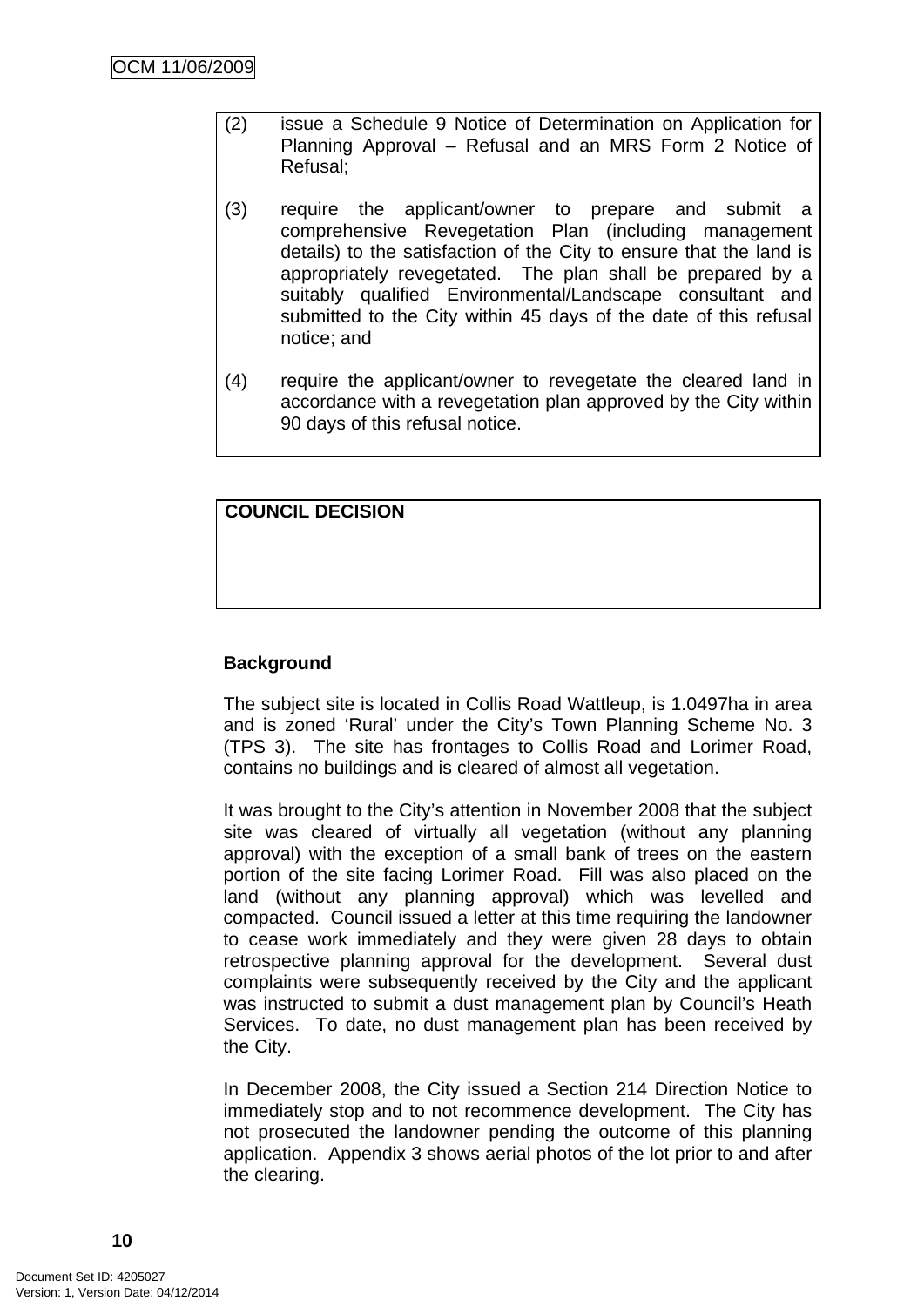# **Submission**

A planning application has been lodged dated 31 March 2009 to develop the site in the following manner:

- Clearing of virtually all native vegetation from the site and filling of the site (retrospectively);
- The construction of a 288 sqm shed set back 20 m from the Collis Road boundary. The applicant proposes to use the shed for purposes associated with a future hobby farm (including storage of a tractor and farm related equipment) and parking of an 8 tonne truck. The shed is proposed to contain a toilet and kitchen for daily use but the applicant has advised that it is not intended for use as a residence;
- The use of approximately 2580 sqm of the lot for open storage purposes associated with the proponent's son's building business including storage of building materials (such as bricks and timber), scaffolding, site sheds and site toilets from building sites;
- Commercial vehicle parking of an 8 tonne truck which the proponent's son also uses as part of the building business. The truck is proposed to park in the storage shed.
- Two unsealed crossovers, one to Collis Road and one to Lorimer Road (which have already been constructed).

The applicant has notated on the plans that they propose to construct a hobby farm including mixed fruit trees (Stage 2) and a dwelling (Stage 3). The applicant has however verbally advised the City that they proposed to develop the hobby farm at the same time as the shed.

# **Report**

# Zoning

The subject site is zoned 'Rural' under the Metropolitan Region Scheme (MRS) and 'Rural' under the City's TPS 3. The objective of the Rural zone in TPS 3 is to "provide for a range of rural pursuits which are compatible with the capabilities of the land and retain the rural character and amenity of the locality".

The illegal clearing and filling that has occurred on the site suggests that any rural character has been lost and this has negatively impacted on the amenity of the area. The development of a hobby farm would clearly comply with the objectives of the rural zone as would a small shed to accommodate this purpose. However, the use of a significant portion of the land for an open storage yard for building materials is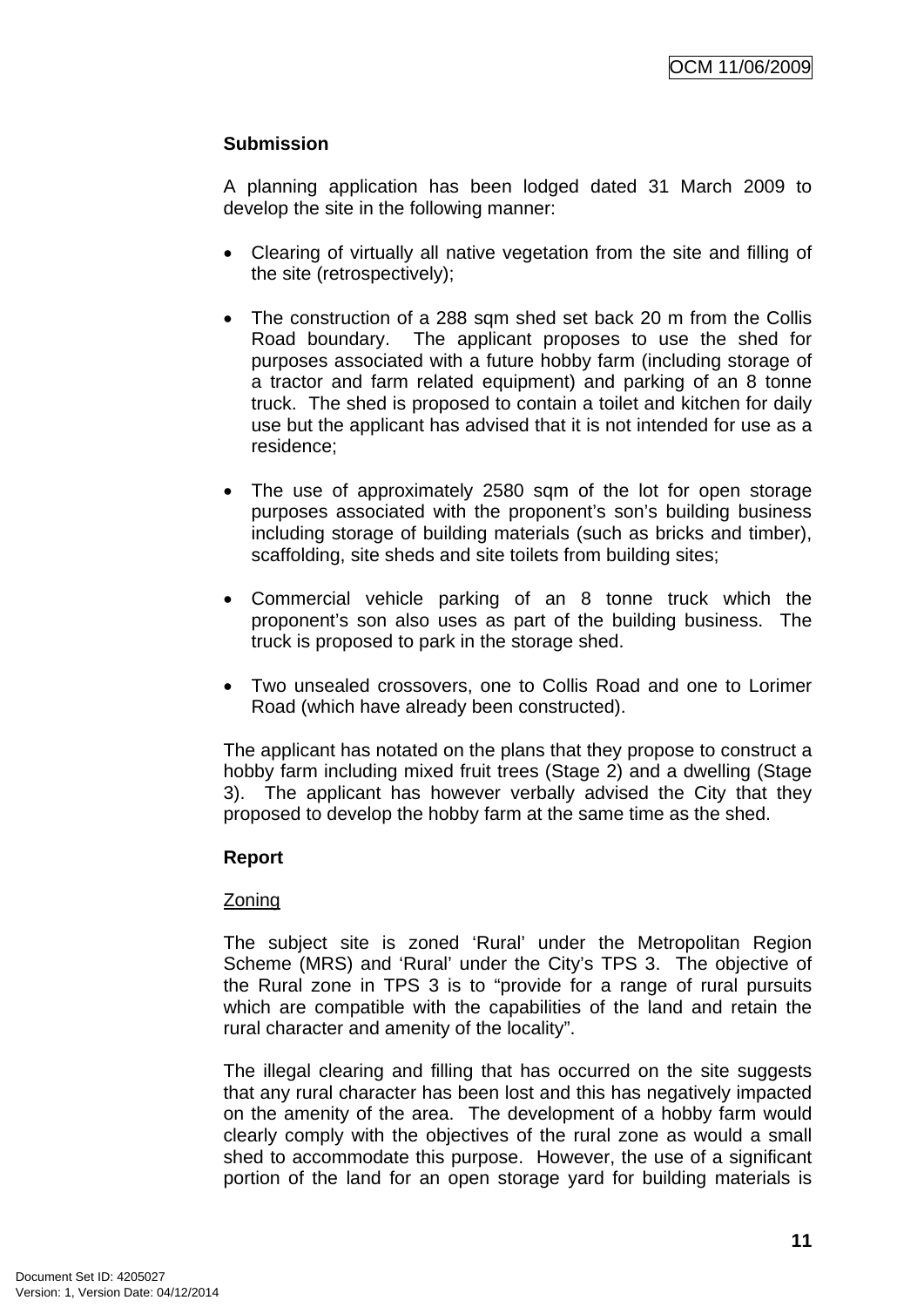unlikely to contribute positively to the amenity of the area or assist in retaining the rural character of the area.

A storage yard is an 'A' use under TPS 3 which means the use is not permitted unless the local government has exercised its discretion and has granted planning approval after giving its special notice in accordance with clause 9.4. The application was advertised to nearby affected landowners and four submissions were received (responses are discussed in the Neighbour Consultation section below).

The proposed use of the shed as a warehouse for storage of building materials is an 'X' use which means that the use is not permitted by the scheme nor can the shed be used for Home Business or as an outbuilding for domestic purposes as there is no dwelling on site. Therefore, Council can only approve the shed for the hobby farm use.

Commercial Vehicle parking on the site is a 'D' use which means that the use is not permitted unless the local government has exercised its discretion by granting planning approval. The parking of one 8 tonne commercial vehicle on the site is not considered to cause a detrimental impact on the amenity of the site. So, given that the shed can only be used for hobby farm purposes and for the parking of one 8 tonne truck associated with this application, Council should consider whether a 228sqm shed is entirely appropriate.

#### Neighbour Consultation

The proposal was advertised to nearby affected landowners for comment in accordance with the requirements of TPS 3. Five submissions were received, all objections. A summary of the submissions is included in the schedule below:

| <b>Name</b>     | <b>Address</b>                     | <b>Summary of Comments</b>                                                                         |
|-----------------|------------------------------------|----------------------------------------------------------------------------------------------------|
| J Wallhead      | 51 Lorimer Road                    | Object to commercial use in Rural Area.                                                            |
|                 | <b>WATTLEUP</b>                    | Object to the illegal clearing of the lot.                                                         |
|                 |                                    | Concerned about dust from the proposal<br>and its affect on water supply from rain<br>water.       |
|                 |                                    | Concerned that a shed of this size is not<br>required for one truck and farm equipment.            |
|                 |                                    | Concerned about lack of native vegetation.                                                         |
|                 |                                    | Concerned that the proposal will end up like<br>Lot 7 Collis Road.                                 |
| <b>A Harris</b> | 56 Lorimer Road<br><b>WATTLEUP</b> | Concerned about dust from the property<br>and its impact on drinking water collected<br>from roof. |
|                 |                                    | Request that the property be revegetated.                                                          |
|                 |                                    | Concerned about the industrial nature of the<br>proposal in a rural zone.                          |
|                 |                                    | Concerned that the proposal will end up like<br>Lot 7 Collis Road.                                 |
| M & C Murphy    | 27 Lorimer Road<br>WATTLEUP        | Very concerned about the clearing of all<br>vegetation from the lot.                               |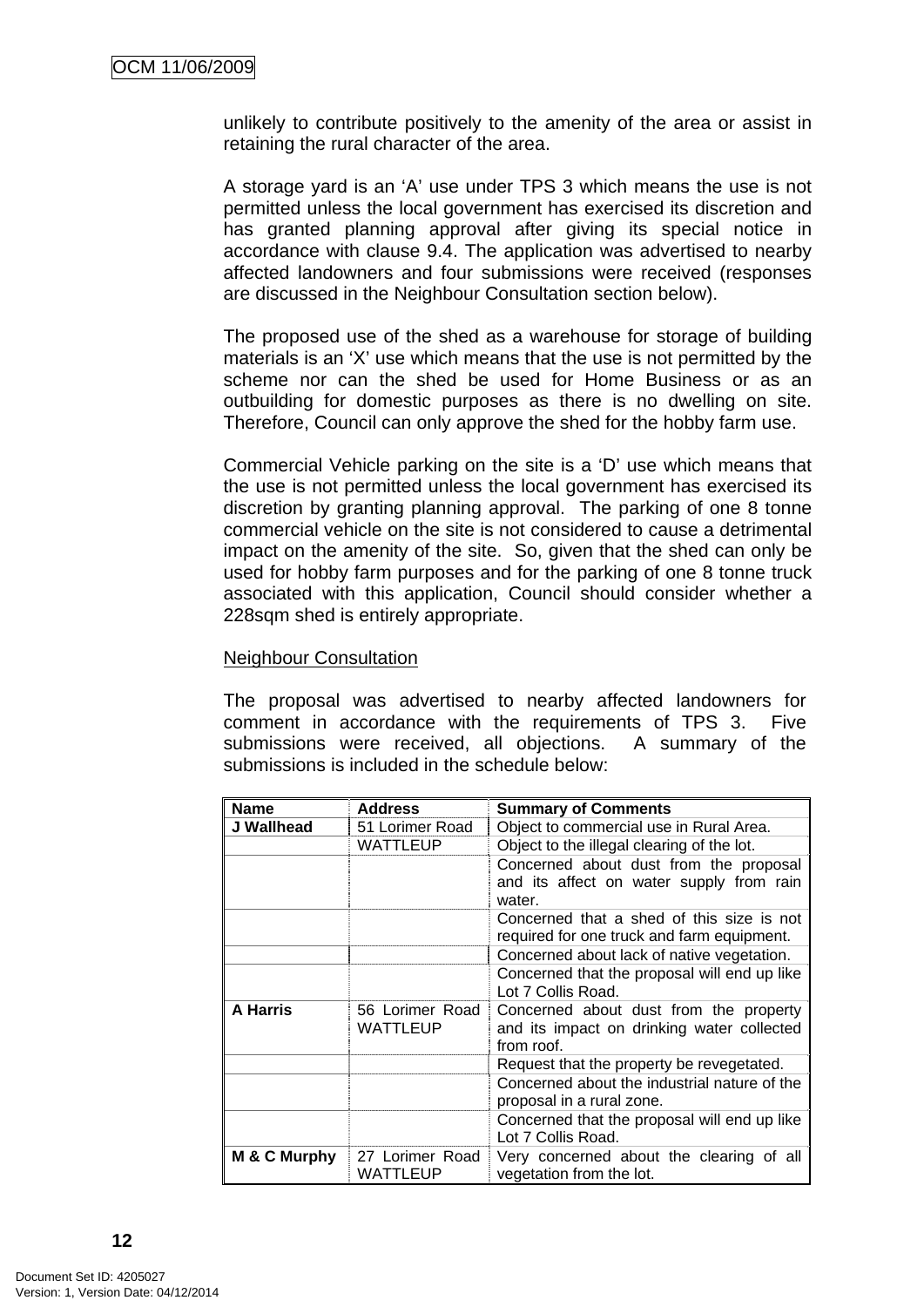|                            |                                        | Concerned that the proposal is contrary to<br>the orderly and proper planning of the area.<br>Concerned about the commercial nature of<br>the proposal and it being developed as a<br>salvage yard. |
|----------------------------|----------------------------------------|-----------------------------------------------------------------------------------------------------------------------------------------------------------------------------------------------------|
|                            |                                        | Concerned that the proposal will end up like<br>Lot 7 Collis Road.                                                                                                                                  |
| A Knox                     | 40 Lorimer Road<br>WATTLEUP            | Objects to the desecration of what was a<br>beautiful timbered block.                                                                                                                               |
|                            |                                        | Concerned that the block is now denuded of<br>all vegetation with piles of unsightly dirt and<br>gravel fenced to both Lorimer and Collis<br>Roads.                                                 |
| R<br>&<br><b>Busellato</b> | $L$ 39 Lorimer Road<br><b>WATTLEUP</b> | Objects to any type of industrial operation in<br>the rural zone.                                                                                                                                   |
|                            |                                        | Concerned about dust from the property.                                                                                                                                                             |
|                            |                                        | Concerned about traffic noise from the<br>proposed development.                                                                                                                                     |
|                            |                                        | Wants the rural corridor to remain rural.                                                                                                                                                           |

It can be seen from the schedule above that nearby landowners are concerned about the future use of the site given the extensive removal of vegetation particularly in relation to what has previously occurred on the adjoining Lot 7 Collis Road. In December 2004 Lot 7 Collis Road (which abuts the northern boundary of the subject site) gained approval by the City for parking of four commercial vehicles and in 2005, road base was placed over a large portion of the lot. The lot contained minimal vegetation due to its previous market garden use. A condition was imposed requiring the lot to be bitumen sealed which has not occurred and there are up to 15 cars parked on the site each day. The use of this site in relation to the previous planning approval is currently being investigated by the City.

In addition to concerns about dust and its impact on drinking water from rain water, nearby residents do not wish to see the rural character and amenity eroded and commercial and/or industrial uses introduced into an area that is zoned for rural purposes.

# Visual Amenity

The proposed shed complies with the size requirements as set out in Council's Outbuilding Policy. However, the shed does not constitute an outbuilding as there is no dwelling on the site and the applicant has advised that the construction of a dwelling will occur as a future stage. Due to the extensive vegetation clearing, the open storage yard and shed will be highly visible from both streets and will have an impact on the visual amenity of the area.

# Dust Issues

As discussed previously in the report, many dust issues and complaints have emerged from the illegal clearing of the lot. Specifically, neighbours expressed concern that due to there being no scheme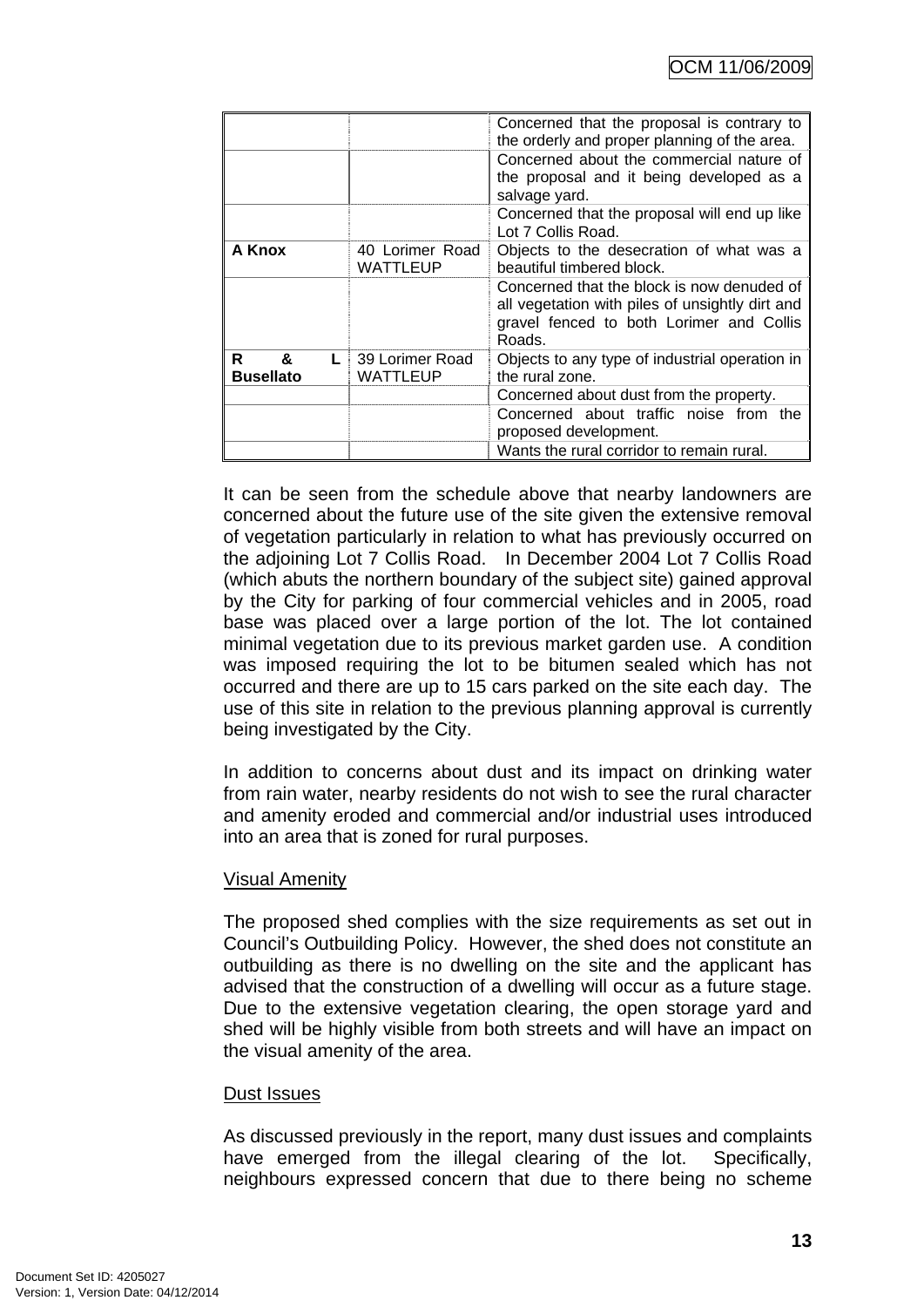water in the area, many residents rely on house and shed rooves to collect drinking water. The dust caused by clearing and unknown fill material has therefore raised serious health concerns. Whilst the landowner has installed some temporary dust suppression measures, a dust management plan is yet to be lodged with the City. Whilst sealing of the entire site would eliminate dust, it would have an extremely negative environmental impact. The preferred option involves revegetation of the land.

#### **Revegetation**

To contribute to the elimination of dust issues and to restore some rural amenity to the lot, it is recommended that the lot be revegetated with locally native species. The mass clearing that occurred on the land is clearly environmental degradation and rectifying this is of the utmost importance. Either full or partial revegetation should occur whether Council approves the proposal or not.

#### **Conclusion**

It is recommended that the proposal for a land clearing (Retrospective), storage shed, open storage area, commercial vehicle parking and hobby farm at Lot 8 Collis Road Wattleup be refused based on the following reasons:

- 1. The clearing of the land which occurred in November 2008 removed virtually all vegetation from the site which comprised of locally native species. The clearing has resulted in dust issues, loss of rural character and amenity and environmental degradation.
- 2. The proposed open storage area is inconsistent with the objectives of the Rural zone in Council's Town Planning Scheme No. 3 and therefore inappropriate in the Rural zone.
- 3. The proposal is likely to result in the loss of rural amenity and character.
- 4. The proposed Storage Shed is considered excessive for the needs of a small hobby farm and parking of an 8 tonne truck.
- 5. The proposal is not in the interest of orderly and proper planning for the area.

# **Strategic Plan/Policy Implications**

# **Demographic Planning**

• To ensure the planning of the City is based on an approach that has the potential to achieve high levels of convenience and prosperity for its citizens.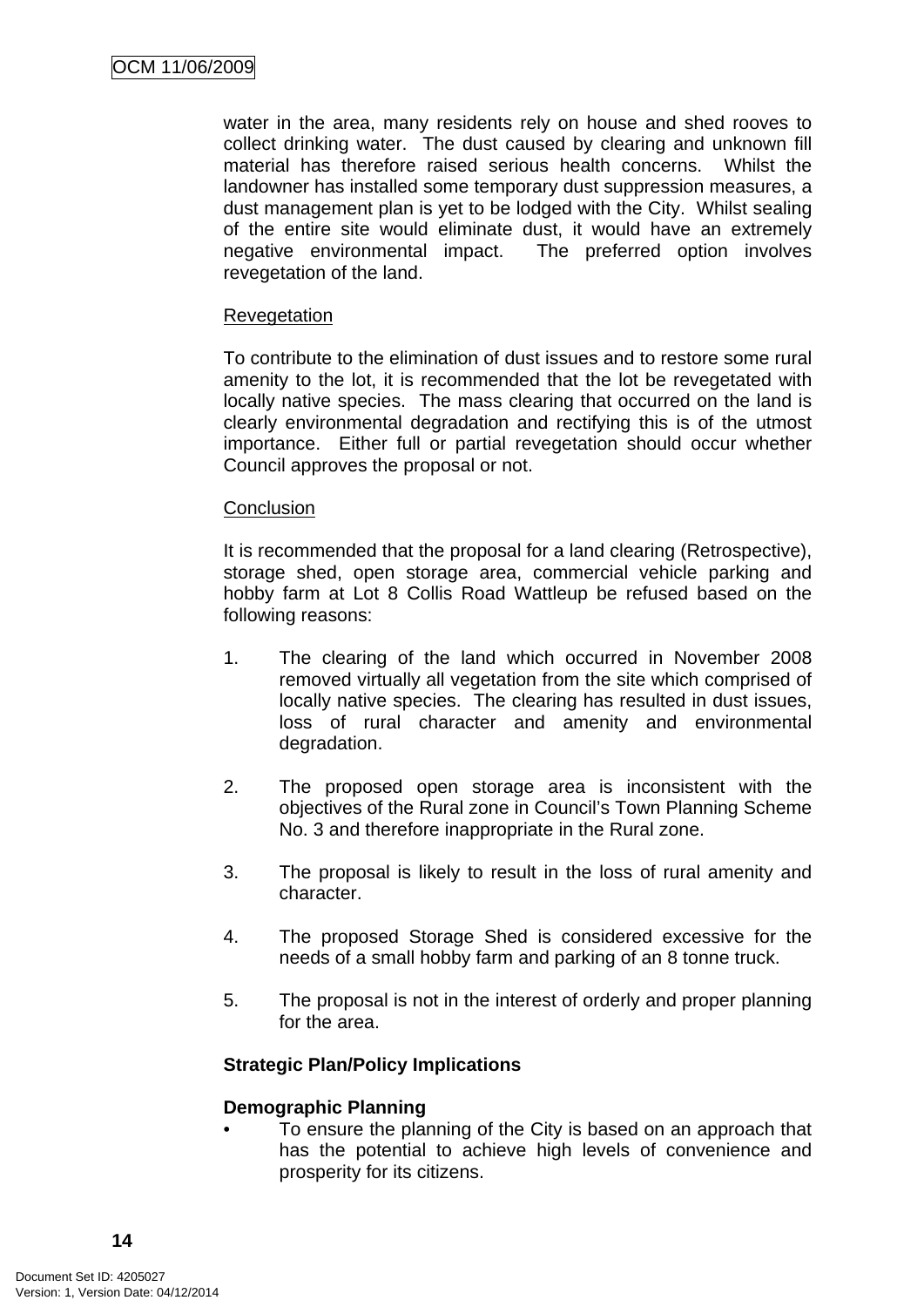• To ensure development will enhance the levels of amenity currently enjoyed by the community.

# **Natural Environmental Management**

- To conserve, preserve and where required remediate the quality, extent and uniqueness of the natural environment that exists within the district.
- To ensure development of the district is undertaken in such a way that the balance between the natural and human environment is maintained.

# **Budget/Financial Implications**

N/A

# **Legal Implications**

Town Planning Scheme No. 3 Planning and Development Act 2005 State Administrative Tribunal Regulations

# **Community Consultation**

Consultation to nearby landowners was conducted in accordance with Clause 9.4 of TPS 3. The schedule of submissions is contained in the Neighbour Consultation section of the report above.

# **Attachment(s)**

- 1. Location Plan
- 2. Site Plan, Floor Plan & Elevations
- 3. Aerial Photos

# **Advice to Proponent(s)/Submissioners**

The Proponent(s) and those who lodged a submission on the proposal have been advised that this matter is to be considered at the 11 June 2009 Council Meeting.

# **Implications of Section 3.18(3) Local Government Act, 1995**

Nil.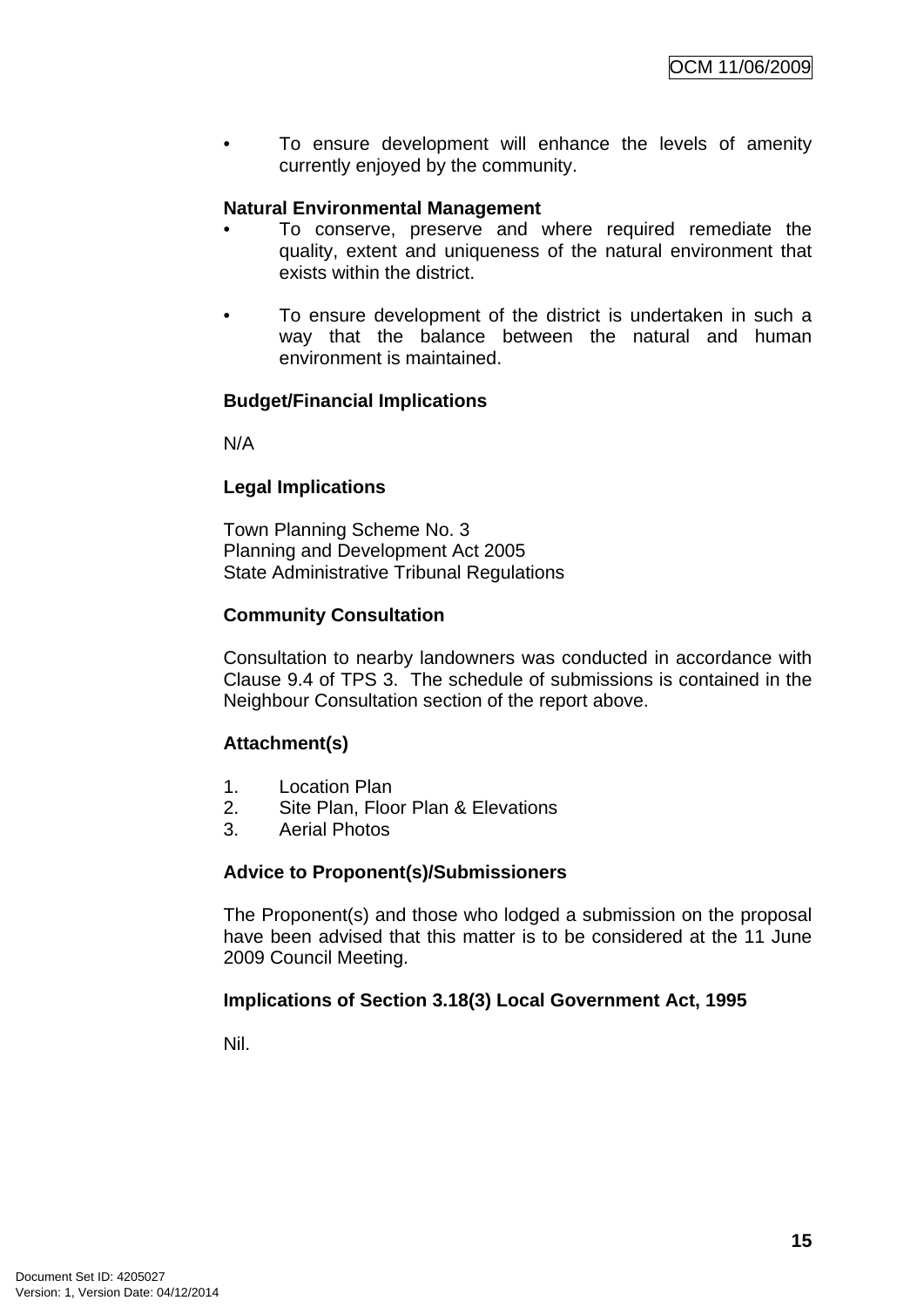# <span id="page-19-0"></span>**14.3 (OCM 11/6/2009) - PROPOSED 55 LOT SUBDIVISION - LOCATION: 381 (LOT 503) PHOENIX ROAD BIBRA LAKE - OWNER: PRIMEWEST PTY LTD - APPLICANT: GREG ROWE & ASSOCIATES (139773) (A LEFORT)) (ATTACH)**

# **RECOMMENDATION**

That Council request the Western Australian Planning Commission that the proposed subdivision application (139773) for 55 lots at 381 (Lot 503) Phoenix Road, Bibra Lake be approved subject to the following conditions and advice notes:

# **CONDITIONS**

- 1. Those lots not fronting an existing road being provided with frontage to a constructed subdivisional road connected by a constructed subdivisional road(s) to the local road system and such subdivisional road(s) being constructed and drained at the applicant/owner's cost, to the satisfaction of the Western Australian Planning Commission.
- 2. Street corners within the subdivision being truncated to the standard truncation of 14 metres
- 3. Satisfactory arrangements being made for the construction and drainage/upgrade of Phoenix Road and Sudlow Road at the proposed intersections with the new subdivision roads to the satisfaction of the Western Australian Planning Commission.
- 4. Traffic management treatments/devices are to be designed and constructed in accordance with the requirements and specifications of the Local Government for the new subdivision road intersections at Phoenix Road and Sudlow Road to the satisfaction of the Western Australian Planning Commission.
- 5. Arrangements being made satisfactory to the Western Australian Planning Commission to ensure that the design levels for roads, lots and retaining walls are suitable for integration with the existing and proposed roads and adjoining lots.
- 6. Footpaths being constructed as part of all proposed internal roads to the satisfaction of the Western Australian Planning Commission.
- 7. The land being filled and/or drained at the applicant's cost to the satisfaction of the Western Australian Planning Commission, and any easements and/or reserves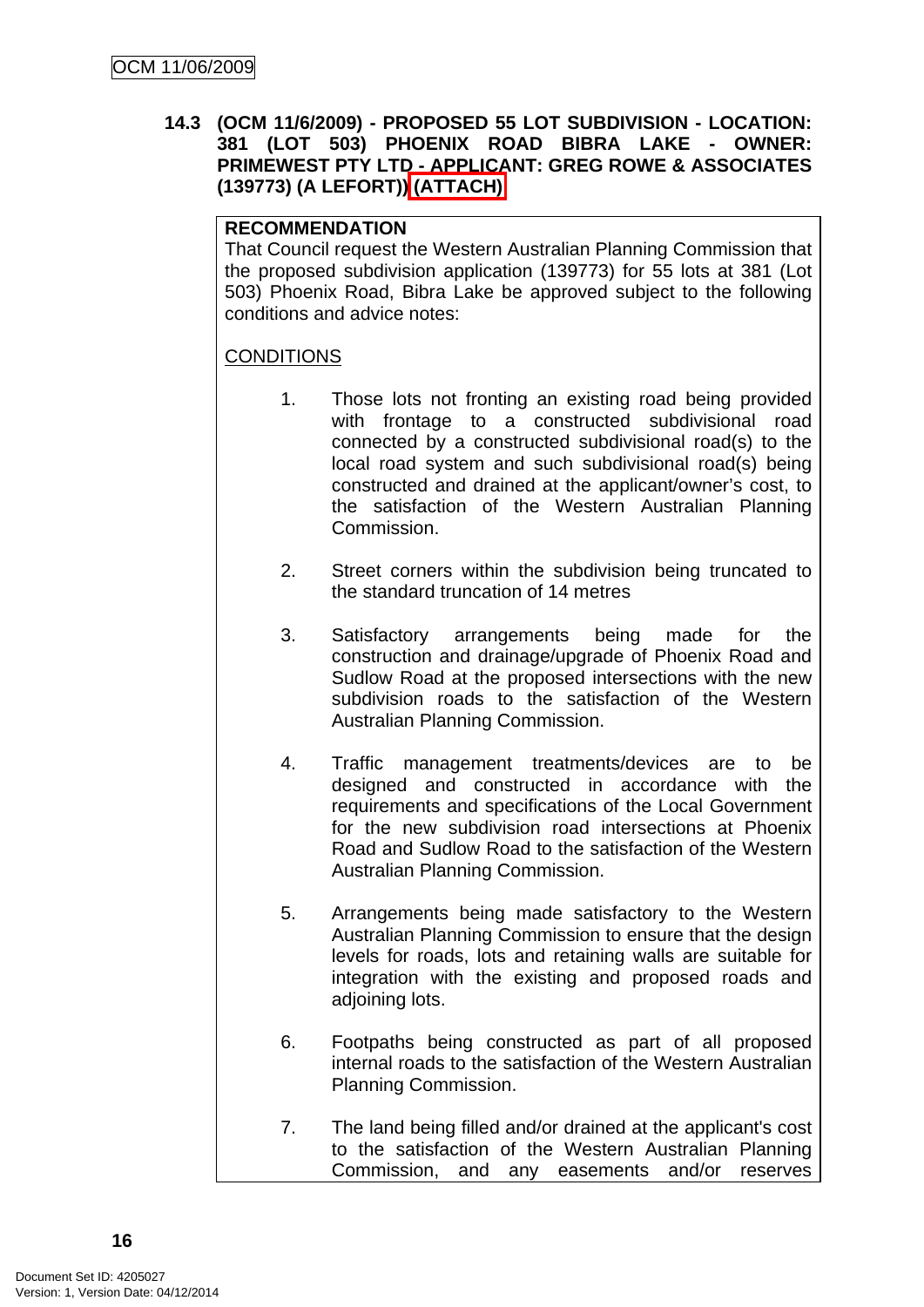necessary for the implementation thereof, being provided free of cost.

- 8. The land being graded and stabilised at the applicant's cost to the satisfaction of the Western Australian Planning Commission.
- 9. The applicant providing a geotechnical report certifying that the land is physically capable of industrial development, to the satisfaction of the Western Australian Planning Commission.
- 10. The applicant providing a geotechnical report certifying that any filling or backfilling has been adequately compacted, to the satisfaction of the Western Australian Planning Commission.
- 11. Subdivision construction drawings and earthworks shall be approved by the local government prior to the commencement of subdivision works.
- 12. Proposed Lot 55 is to be shown on the Deposited Plan as a 'Drainage Reserve' and is to be vested in the Crown under Section 152 of the Planning and Development Act 2005, such land to be ceded free of cost and without any payment of compensation by the Crown.
- 13. The proposed drainage sump to be located within proposed Lot 55 shall be designed and constructed to the specifications of the Local Government to the satisfaction of the Western Australian Planning Commission. The design and construction is to adopt appropriate water sensitive urban design treatments including nutrient stripping, pollution traps as may be required, suitable native landscaping and fencing.
- 14. The proposed Parks and Recreation reserve shown on the approved plan of subdivision being shown on the Deposited Plan as a "Reserve for Recreation" and vested in the Crown under Section 152 of the Planning and Development Act 2005, such land to be ceded free of cost and without any payment of compensation by the Crown.
- 15. The applicant shall prepare and implement a landscape, planting and maintenance programme of two years for the Reserve for Recreation to the satisfaction of the Western Australian Planning Commission.
- 16. Measures being taken to the satisfaction of the Western Australian Planning Commission to ensure identification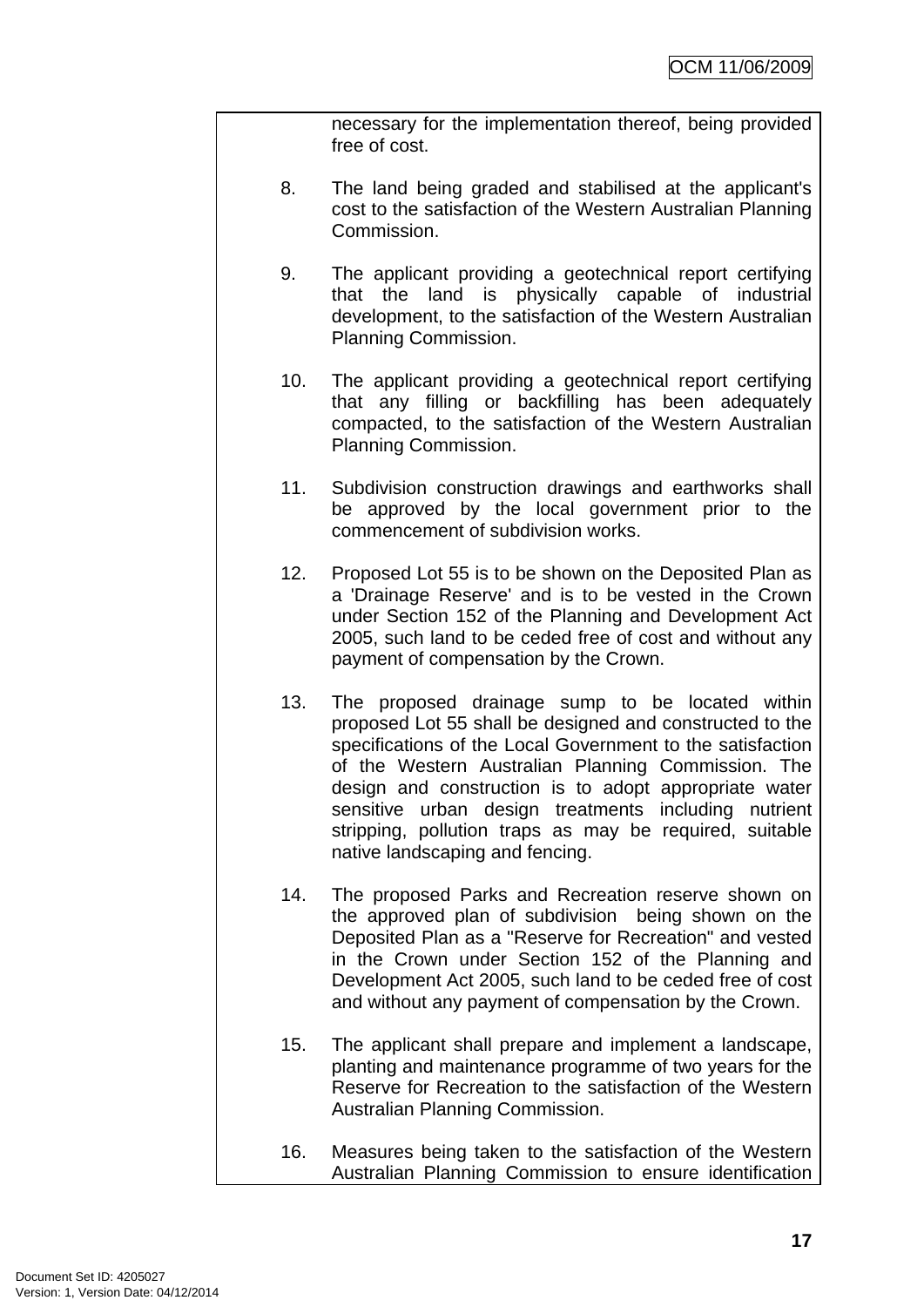and protection of any vegetation on the site worthy of retention not affected by necessary subdivision works prior to commencement of subdivision works.

- 17. The Amcor facility building(s) to be retained on proposed Lot 9 are to be setback from the proposed boundaries of Lot 9, in accordance with the requirements of the Building Code of Australia, unless a lesser setback is deemed acceptable to the satisfaction of the Western Australian Planning Commission.
- 18. Existing on-site effluent disposal systems are to be decommissioned and filled to the satisfaction of the Western Australian Planning Commission.
- 19. Arrangements being made to the satisfaction of the Western Australian Planning Commission for the identification and filling of redundant bores and/or wells or the certification of any bore and/or well to be retained on the land.
- 20. Uniform fencing (visually permeable) is to be constructed along the common boundary of the proposed Lot 1 with the proposed Reserve for Recreation, or alternatively the design guidelines being amended and approved by the Local Government to require visually permeable uniform fencing between the boundary of proposed Lot 1 and the Reserve for Recreation to the satisfaction of the Western Australian Planning Commission.
- 21. A temporary fence is to be erected during subdivision works along the boundary between the proposed lots and the Reserve for Recreation abutting Phoenix Road to prevent damage to existing vegetation to the satisfaction of the Western Australian Planning Commission.
- 22. Notification in the form of a restrictive covenant to be placed on the Certificates of Title of all lots adjoining Sudlow Road advising the existence of a restriction on the use of the land, in accordance with section 129BA of the Transfer of Land Act 1893, and notice of this restriction to be included on the Deposited Plan, to the satisfaction of the Western Australian Planning Commission and at the applicant's cost.

The restrictive covenant is to state as follows:

"Direct vehicular ingress and egress is not permitted onto Sudlow Road. For enquiries please contact the City of Cockburn - Statutory Planning Services".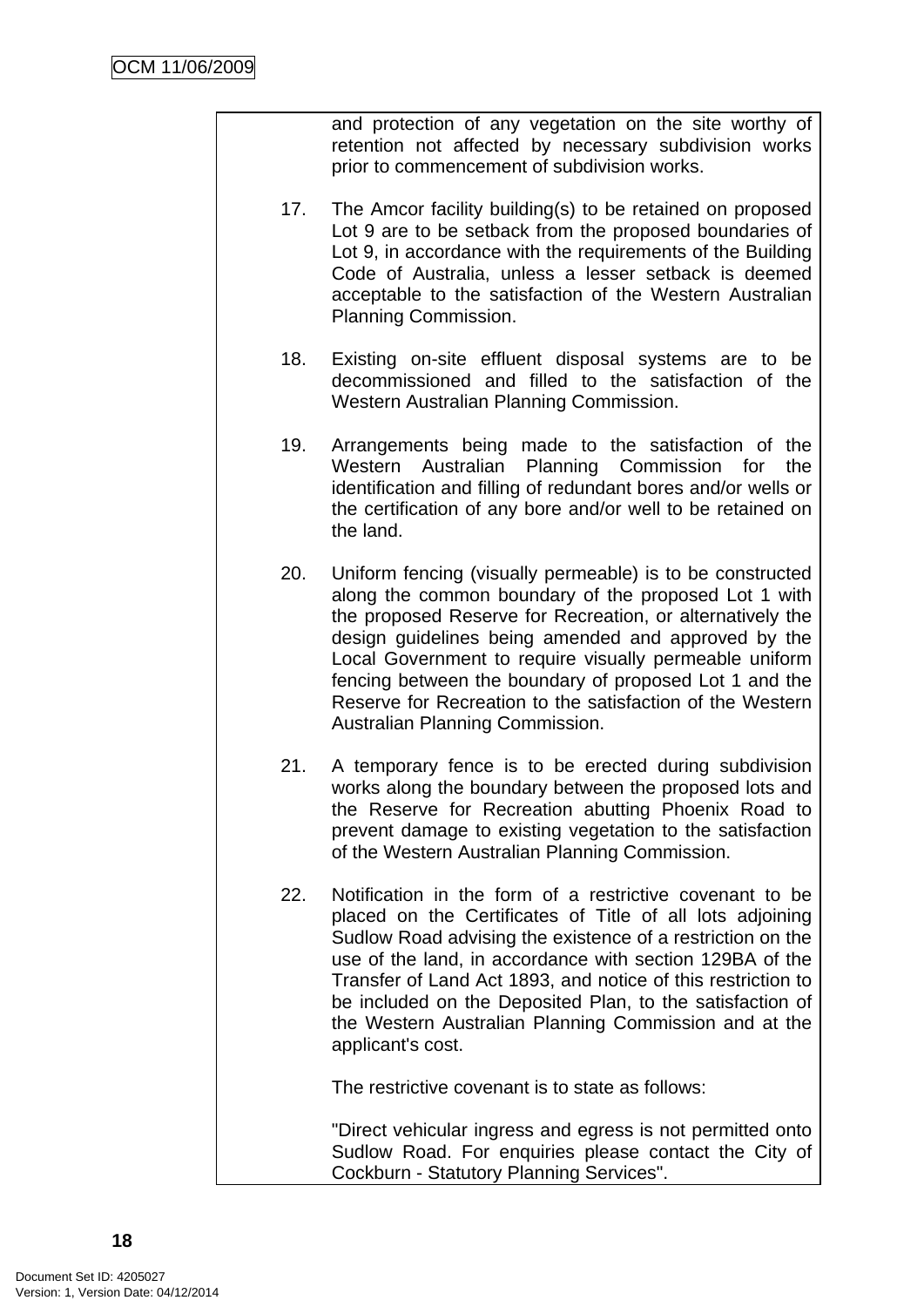23. Notification in the form of a restrictive covenant to be placed on the Certificates of Title of proposed Lots 50 to 54 (inclusive) advising the existence of a restriction on the use of the land, in accordance with section 129BA of the Transfer of Land Act 1893, and notice of this restriction to be included on the Deposited Plan, to the satisfaction of the Western Australian Planning Commission and at the applicant's cost.

The restrictive covenant is to state as follows:

"The existing retaining wall on the lot boundary is of a design that incorporates geo-textile and therefore any proposed development on this lot must not adversely affect the structural elements of the existing wall. The design engineer of a proposed structure is required to confirm the design would not adversely affect the existing retaining wall. The wall design details are included as part of City of Cockburn Building Licence No. BA05/0077".

- 24. Arrangements being made to the satisfaction of the Western Australian Planning Commission to ensure prospective purchasers are aware of the restrictive covenants, the subject of Conditions 22 and 23, and development design guidelines approved by the Local Government as they apply to the proposed lots.
- 25. The subdivision plan shall be modified so that:
	- i) all lots boundaries are consistent with zoning boundaries. In this regard, the design of proposed Lots 1 and 50 shall be modified; and
	- ii) all lots shall contain a minimum frontage of at least 25 m. In this regard, the design of proposed Lots 10-15 shall be modified.

# **ADVICE**

- 1. Condition 1 includes a requirement that the proposed road reserves be a minimum 20 metres in width and carriageways a minimum 10 metres in width and provided with street lighting. The applicant is advised to liaise with the Local Government regarding the carriageway design and traffic control devices.
- 2. The applicant is advised that the Department of Environment and Conservation has prepared dust control guidelines for development sites, which inter alia, outline the procedures for the preparation of Dust Management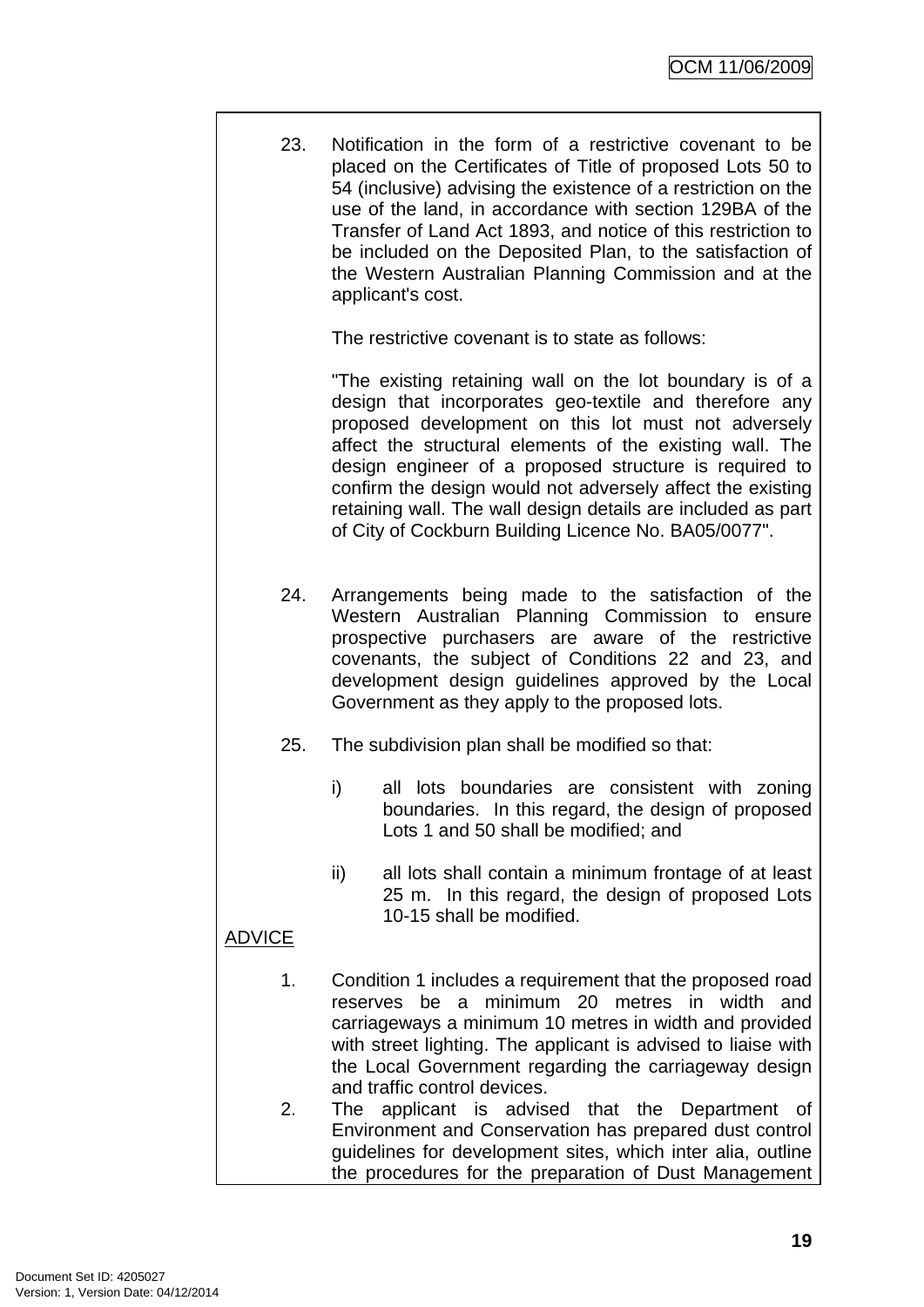Plans for development sites. Further information on the guidelines can be obtained from the Department or the local government.

- 3. The applicant is advised that a building licence is required from the Local Government prior to the construction of any retaining walls or other structures proposed as part of the subdivision.
- 4. No activities associated with the subdivision site works causing noise and/or inconveniences to neighbours should be carried out after 6.00 p.m. or before 7.00 a.m. Monday to Saturday, and not at all on Sunday or public holidays.
- 5. There should be no damage to the land contained in the proposed Reserve for Recreation caused by any subdivision works including the placement of fill, rubble, rubbish, or any other material. No removal, clearing or damage should occur to any vegetation within this area.
- 6. The development design guidelines for the relevant proposed lots should consider the issue of maintaining solar access for the property the subject of Submission 7 of Amendment No. 63 to the City of Cockburn Town Planning Scheme No. 3.

# **COUNCIL DECISION**

# **Background**

A subdivision application has been referred to the City by the Western Australian Planning Commission (WAPC) requesting the City's recommendation regarding the subdivision of 381 (Lot 503) Phoenix Road Bibra Lake.

It should be noted that a previous application to subdivide the subject site into 105 lots (WAPC Ref 136552) was referred to Council at its ordinary meeting held on 12 February 2009 (item 14.15). Council resolved to recommend to the WAPC that the application be approved subject to conditions. The application was subsequently approved. Due to current market conditions, the applicant has submitted this new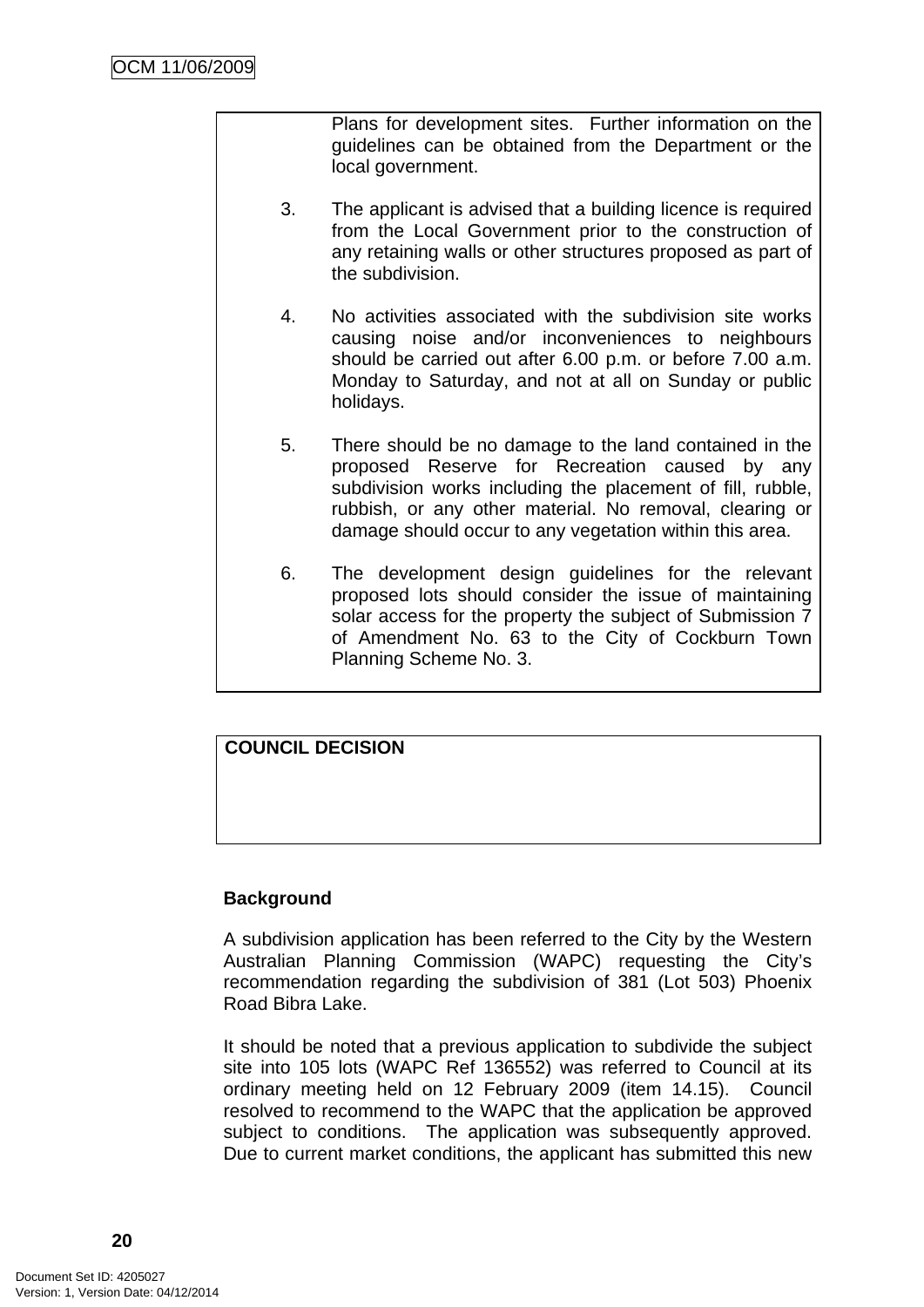application with a reduced number of lots (which are generally larger in size) and modified road network.

The subject site is 38.1406 ha in area and contains the Amcor box plant and recycling paper mill plant. The paper mill is no longer in operation whilst the box plant continues to operate from the site. The landowner proposes to retain the box plant on a portion of the site and subdivide the remainder of the land into 55 lots of various sizes.

Council staff has delegation to provide a response to the WAPC however when Council initiated a scheme amendment to rezone the subject land at its meeting held on 12 June 2008, Council resolved (resolution No.15) that:

*"The subdivision application for the subject property be referred to Council for consideration and determination;"* 

Therefore Council is requested to consider the application and provide the WAPC with an appropriate recommendation.

The subject land was rezoned from 'Special Use 12 – Paper Mill' to 'Industry', 'Mixed Business', 'Light and Service Industry' and 'Parks and Recreation' (Amendment No. 63) which was gazetted 5 May 2009. The concept plan that was presented to Council in conjunction with Amendment 63 differs from the subdivision layout proposed by this subdivision application.

# **Submission**

This proposal will facilitate the subdivision and redevelopment of the subject site to allow for future new industrial, light industrial and mixed business uses to be established. This application proposes the creation of 55 freehold lots of various sizes, four access roads to the site and includes a 20 m wide landscape strip abutting Phoenix Road to be ceded as a parks and recreation reserve (refer to the proposed subdivision plan in Appendix 1). Lot sizes range from 1069 sqm to 6.6903 ha. All buildings and structures on the existing site are to be demolished except for the Amcor Box plant which is to remain on proposed Lot 9.

The subdivision design differs to the concept plan that was presented with Amendment No. 63 and from the previous subdivision application (136552). The main modifications are:

- The creation of 55 lots instead of 105 (smaller) lots.
- The creation of Lot 1 (6.6903 ha) which would be the largest lot in the subdivision.
- The deletion of the east-west internal subdivision road connection to Sudlow Road closest to Phoenix Road.
- Modification to the road layout on the southern portion of the site.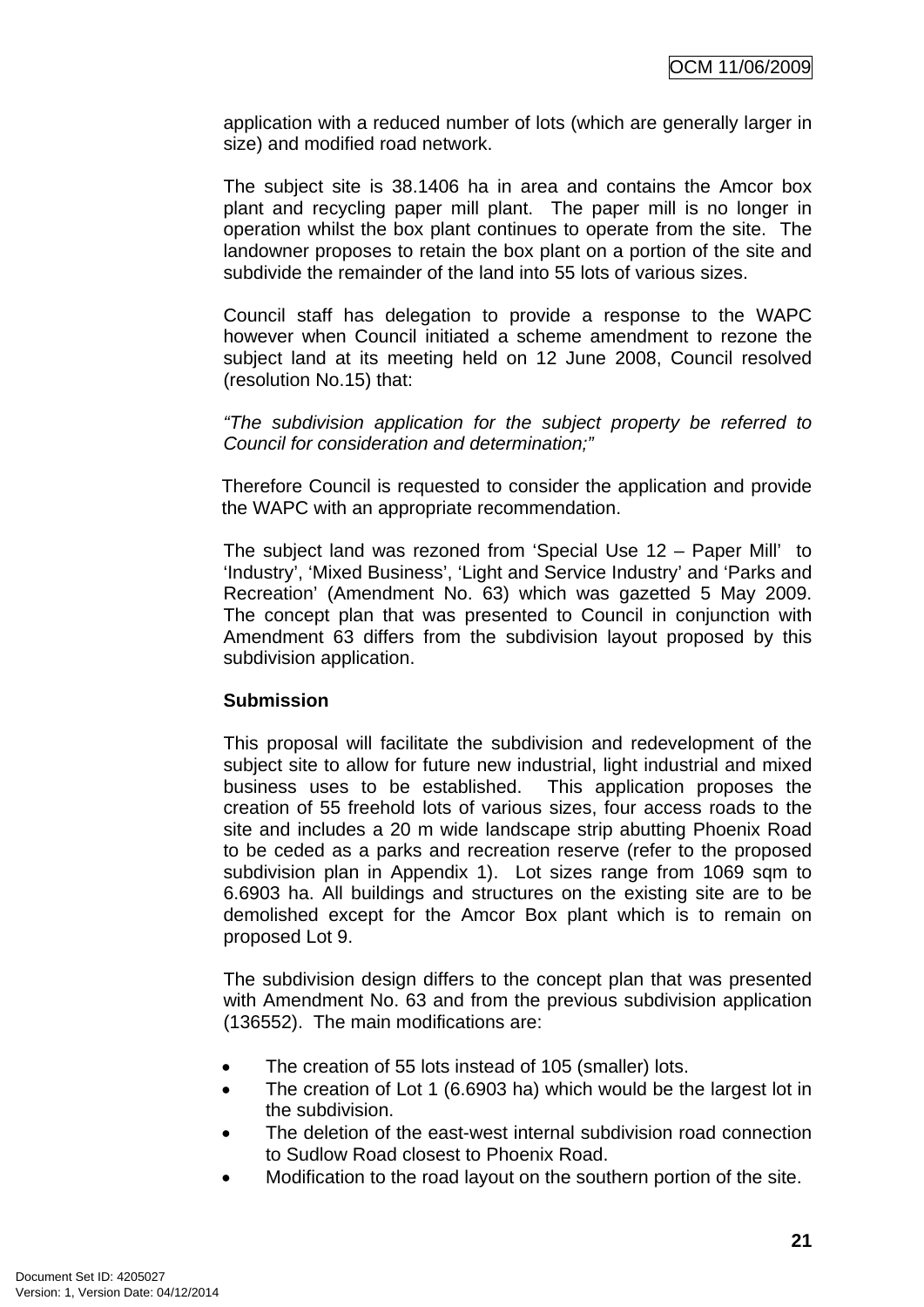The creation of five dual-frontage lots to the east of the subdivision area.

# **Report**

# Zoning

The subject land is zoned 'Industrial' under the Metropolitan Region Scheme (MRS) and 'Industry', 'Mixed Business', 'Light and Service Industry' and 'Parks and Recreation' under the City of Cockburn Town Planning Scheme No. 3 (TPS 3).

The proposed subdivision is generally consistent with MRS and TPS 3 zoning however the proposed subdivision will result in two lots being dual-zoned. The northern portion of proposed Lot 1 will be zoned 'Mixed business' and the southern portion 'General Industry' whilst half of proposed Lot 50 will be zoned 'Light and Service Industry' and the other half 'General Industry'. The creation of dual-zoned lots is undesirable in land use planning and could lead to difficulties in managing potential uses on the site. Should Council consider supporting this subdivision application, a condition should be recommended to the WAPC requiring a modification to the plan so that lot boundaries are consistent with the zoning boundaries. This would affect proposed Lots 1 and 50 only.

Should Council decide not to recommend this condition, an alternative condition could be imposed requiring a notification to be lodged on the certificates of title of dual-zoned lots to alert prospective purchasers of the dual-zones and the impact on potential uses. In addition, Council should request development concept plans demonstrating how these lots could be suitably developed to comply with TPS 3.

# WAPC Policy DC 4.1 – Industrial Subdivision

This WAPC policy provides guidance to the Commission in determining applications for industrial subdivisions on such matters as design and shape of lots, road layout, and servicing and open space requirements. The proposed subdivision application complies with this policy in all aspects.

# City of Cockburn Industrial Subdivision Policy APD 2

Council's Industrial Subdivision Policy APD 2 provides guidelines for Council recommendations for freehold industrial subdivisions with regards to minimum lot areas and dimensions, fencing and access. The proposed subdivision application complies with this all aspects of this policy except for minimum lot frontages. The policy requires 25 m wide frontages and Lots 10-15 propose 23 m wide frontages. Should Council support the application, a condition should be imposed requiring all lot frontages to comply with the policy and this could be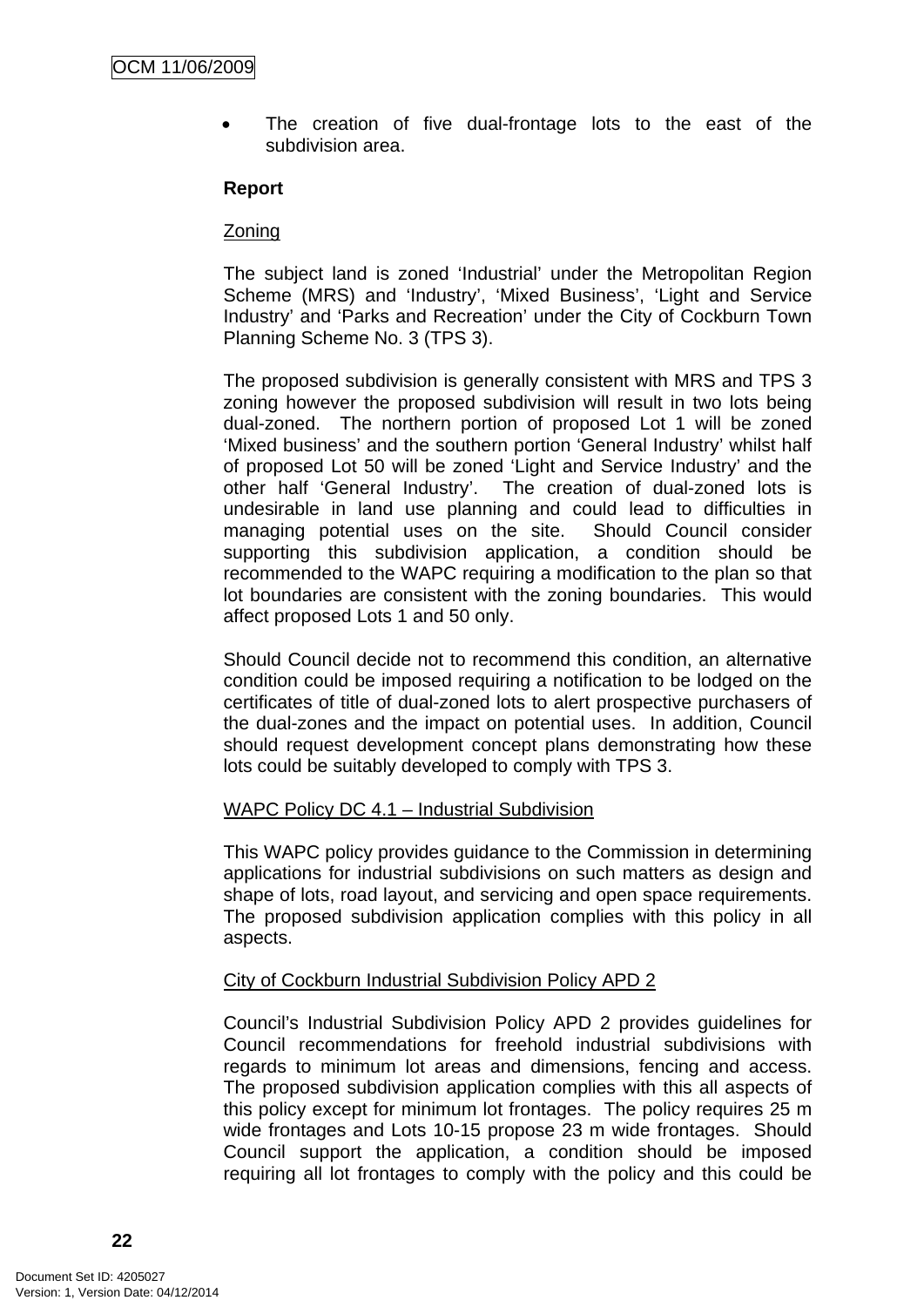easily achieved through the modification of proposed Lot 19 which has a 33 m wide frontage.

# Design Guidelines

Design Guidelines for the site which will ensure adequate levels of development and amenity in the area were adopted by Council at its meeting held on the 11 December 2008. The requirement for Design Guidelines will therefore not be required to be imposed as a condition of subdivision. The revised subdivision layout may result in the requirement for changes to the Design Guidelines. Should Council support this application, a condition requiring the Design Guidelines to be amended should be recommended to the WAPC.

# Road Network

The proposed road network shows two full access road intersections to Phoenix Road with one of the intersections being the upgrading of the existing driveway access to the site. The 20m wide 'Parks and Recreation' reserve will prevent any direct vehicle access from lots onto Phoenix Road. One road connection is proposed to Sudlow Road and one connection is proposed to the adjoining Lot 9008 to the east of the site which is owned by Landcorp but remains undeveloped. Should Council support the subdivision application, a condition should be imposed requiring Lots 45-49 to be held in a balance title lot until such time as the indicative road shown on Lot 9008 is constructed.

# Lot Sizes

The subdivision plan proposes a variety of lot sizes which will accommodate different types of industry and business uses within the area. The various lot sizes will facilitate larger showroom and bulky goods developments as well as providing the potential for strata developments and the smaller lots are appropriate for single owner/occupant use. Most of the lots are between 1069 sqm and 2.0361 ha with the exception of Lot 1 (6.6903 ha) and Lot 9 (4.0211 ha). Whilst the City has not been provided with any development concept for Lot 1 (which is 6.6903 ha in size) and the reason for such a large lot, proposed Lot 9 is to accommodate the existing Amcor box plant facility.

# Existing Vegetation Retention

The proposed subdivision layout includes a 20 m wide 'Parks and Recreation' reserve abutting Phoenix Road. The purpose of the reserve is to facilitate the retention of existing vegetation which will act as a buffer to the residential zoned land on the northern side of Phoenix Road. It is recommended that a condition be imposed requiring the applicant to lodge a landscape plan and planting schedule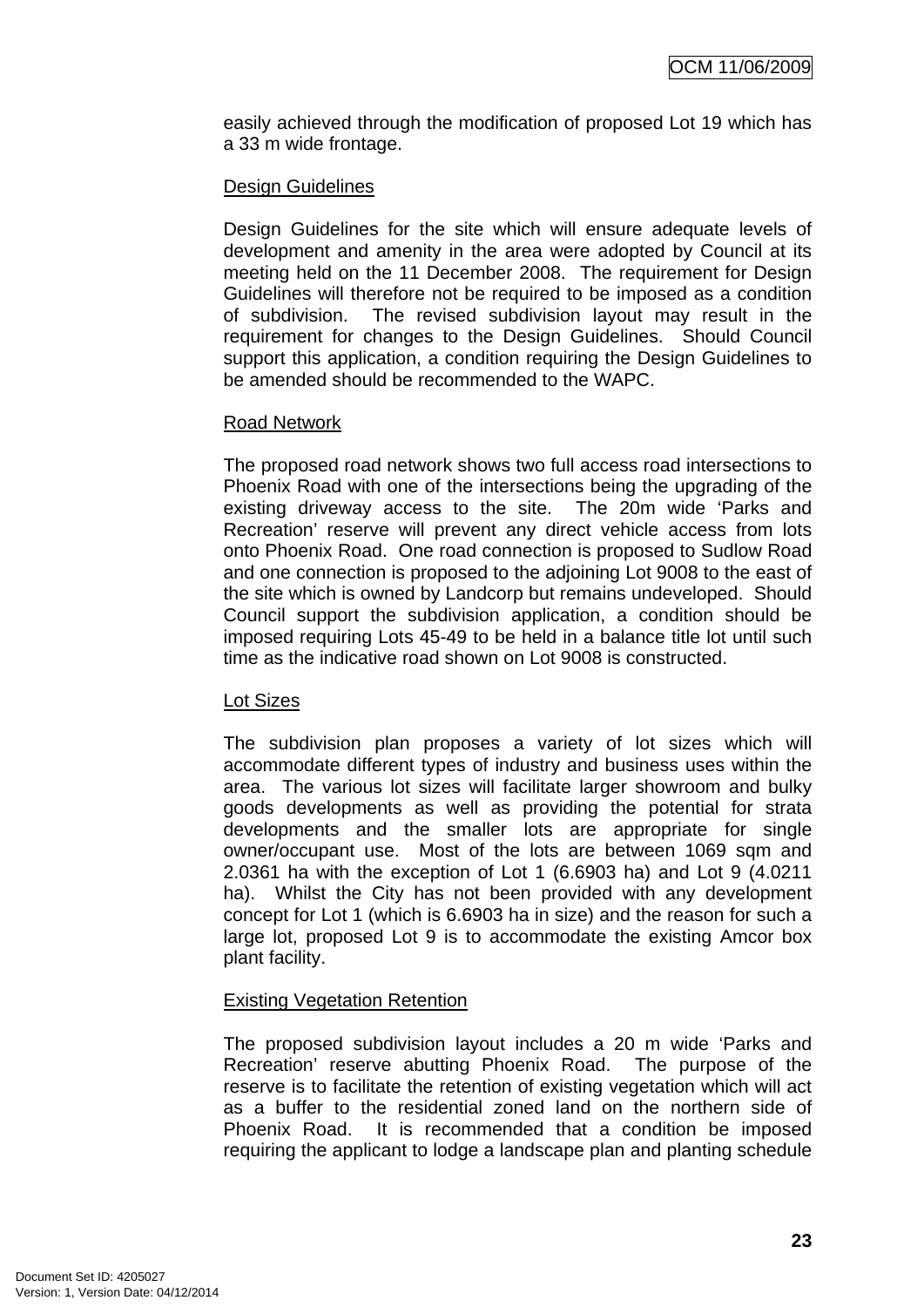and also to install a temporary fence during subdivision works to prevent damage to existing vegetation.

#### Environmental Issues

The subject site has been reported to the Department of Environment and Conservation (DEC) as a known or suspected contaminated site and has been classified under the Contaminated Sites Act 2003. The site is classified as Contaminated – Remediation Required. The DEC advised the City in a letter dated 18 June 2008 that the contamination was reported because it has been used as a paper mill and visual indications of oil staining reportedly from leaking equipment were confirmed by a preliminary site assessment.

The subdivision application was referred by the WAPC to DEC for comment and it is anticipated that a condition(s) will be imposed requiring full remediation of the site. It is understood that remediation works have commenced.

#### **Conclusion**

The proposed subdivision application is supported (subject to modifications) for the following reasons:

- Except for Lots 1 and 50, the proposal is consistent with the zoning.
- The proposal complies with WAPC and Council policies relating to industrial subdivision.
- The City has no objection to the proposed subdivision design, road layout, drainage or any other aspect to the proposal.

It is therefore recommended that the City send a recommendation supporting the application to the Western Australian Planning Commission who is the determining authority.

# **Strategic Plan/Policy Implications**

#### **Demographic Planning**

- To ensure the planning of the City is based on an approach that has the potential to achieve high levels of convenience and prosperity for its citizens.
- To ensure development will enhance the levels of amenity currently enjoyed by the community.

#### **Employment and Economic Development**

• To plan and promote economic development that encourages business opportunities within the City.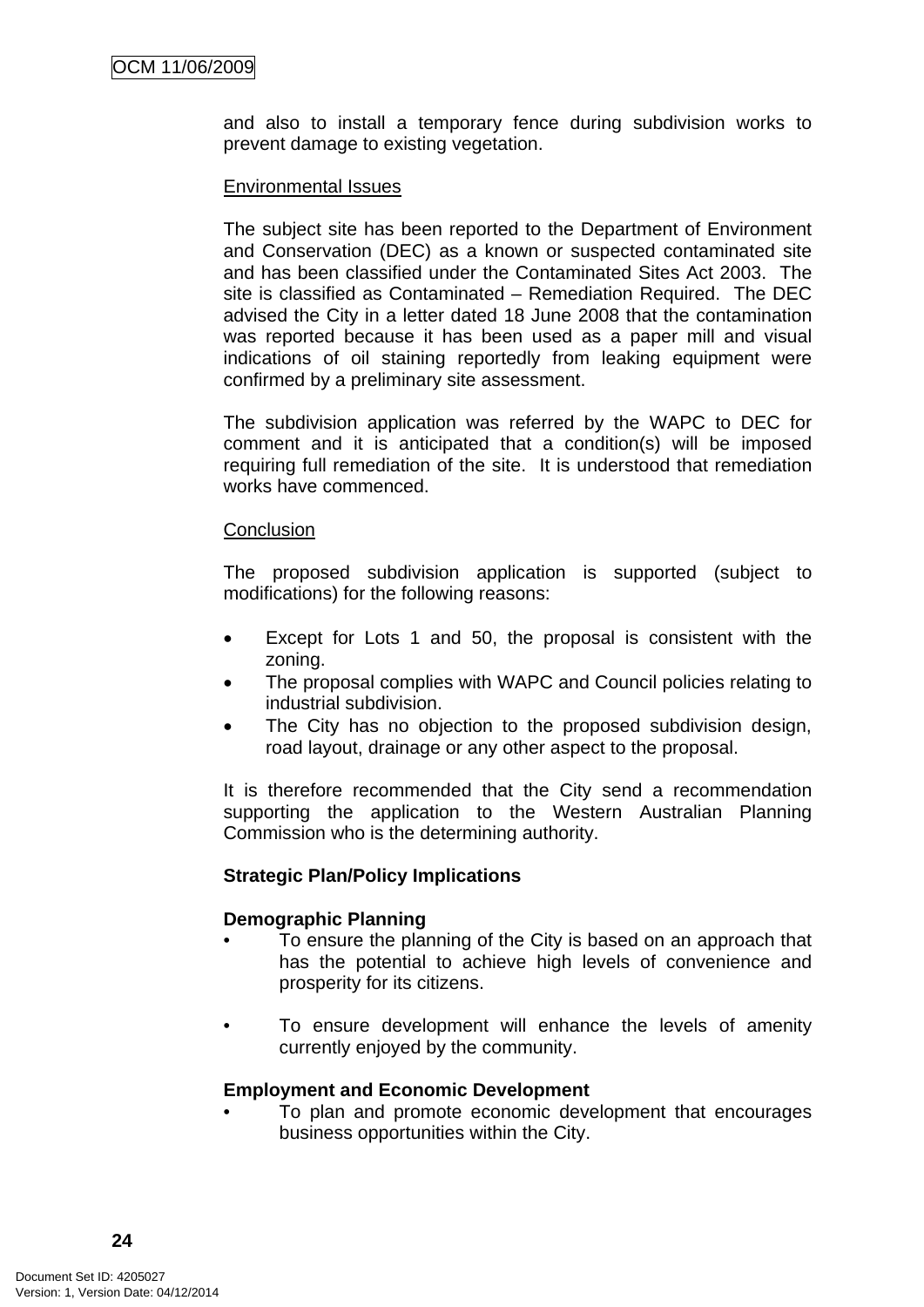<span id="page-28-0"></span>• To pursue high value employment opportunities for our residents.

# **Budget/Financial Implications**

N/A

**Legal Implications** 

N/A

# **Community Consultation**

N/A

# **Attachment(s)**

- 1. Previous Subdivision Plan
- 2. Current Subdivision Plan

# **Advice to Proponent(s)/Submissioners**

The Proponent(s) and those who lodged a submission on the proposal have been advised that this matter is to be considered at the 11 June 2009 Council Meeting.

# **Implications of Section 3.18(3) Local Government Act, 1995**

Nil

**14.4 (OCM 11/6/2009) - CONVERSION OF MEDICAL CENTRE AND USE OF SITE FOR LODGING HOUSE PURPOSES - LOCATION: LOT 103 (NO. 316) ROCKINGHAM ROAD, SPEARWOOD - OWNER: A & L GASPAR - APPLICANT: BERNARD SEEBER PTY LTD (T WATSON) (2200813) (ATTACH)** 

**RECOMMENDATION** That Council:

- (1) grant its approval to the development of a lodging house on Lot 103 (No. 316) Rockingham Road, Spearwood, in accordance with the approved plan and related information subject to the following conditions:
	- 1. Development can only be undertaken in accordance with the details of the application as approved herein and any approved plans.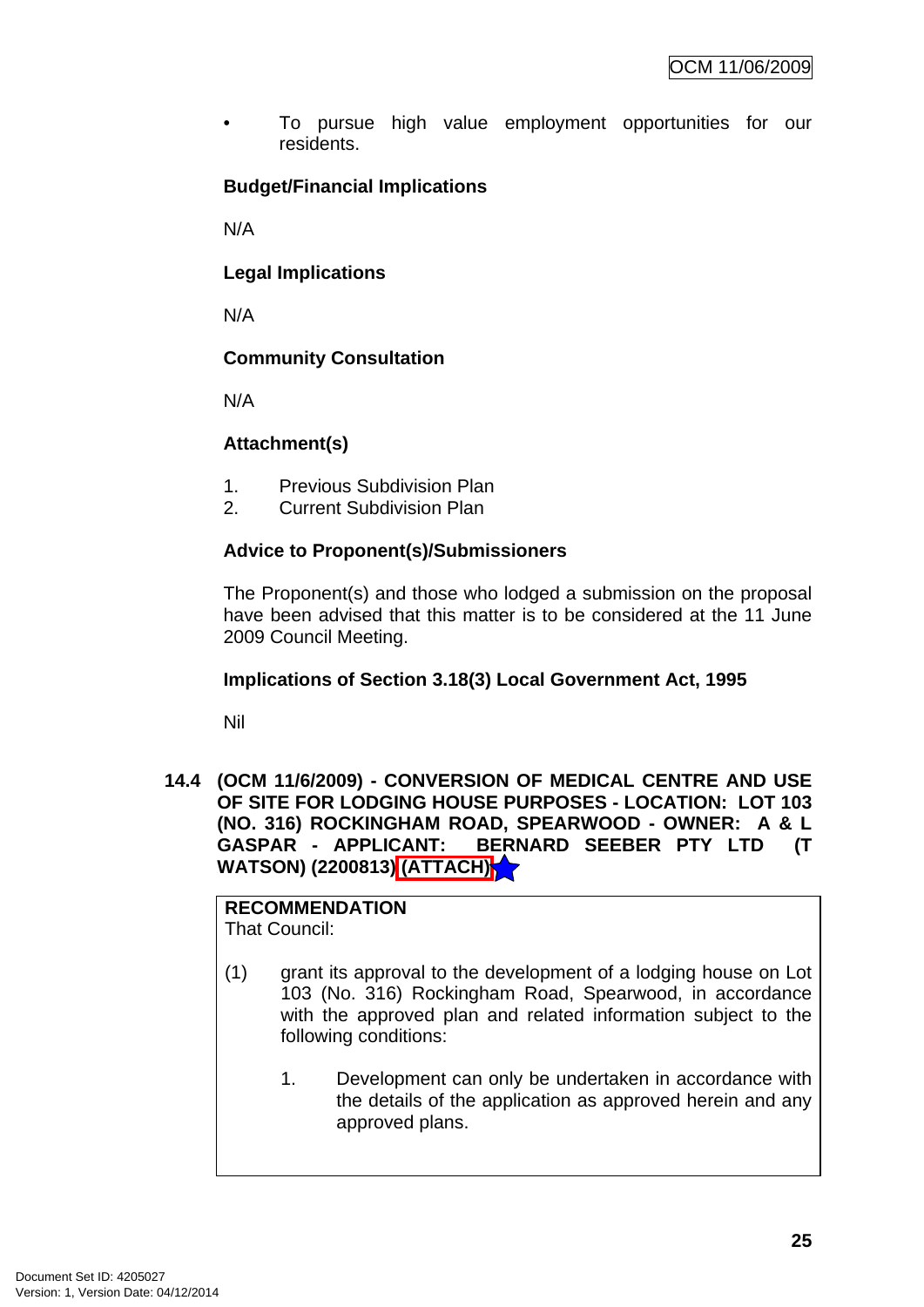- 2. Nothing in the approval or these conditions shall excuse compliance with all other relevant written laws in the commencement and carrying out of the development.
- 3. The use being managed strictly in accordance with the Management Plan lodged at the time of application.
- 4. Upon the completion of Stage 2, the lodging house accommodating no more than 38 lodgers at any one time.
- 5. The ablutions/laundry and recreation buildings being relocated toward the rear of the existing building on-site, the details in respect of which are to be provided to the City's satisfaction prior to the release of a building licence for the development. In turn, the lodging modules displaced by these buildings can be located toward the north east corner of the lot, to the City's satisfaction prior to the release of a building licence.
- 6. The upper level walkway being situated on the western side of the upper level lodging rooms, the details in respect of which are to be provided to the City's satisfaction prior to the release of a building licence for the development.
- 7. The submission of a Waste Management Plan for the use to the City's satisfaction prior to the release of a building licence for the development.
- 8. The preparation and submission of a detailed landscaping plan, dealing with amongst matters, landscaping (both soft and hard elements) intended for the front and rear of the existing building on-site, and boundary fencing. With respect to landscaping and fencing along the eastern boundary of the lot, the concerns of the adjoining property owners to the east are to be considered. The landscaping plan (for both Stages 1 and 2) is to be provided to the City's satisfaction prior to the release of a building licence for Stage 1 of the development.
- 9. All landscaping and fencing at the front of the site is to be undertaken and completed in accordance with the approved landscape plan prior to the occupation of the existing building the subject of Stage 1. The remaining landscaping/fencing is to be completed prior to any buildings the subject of Stage 2 being occupied.
- 10. The landscaping installed in accordance with the

**26**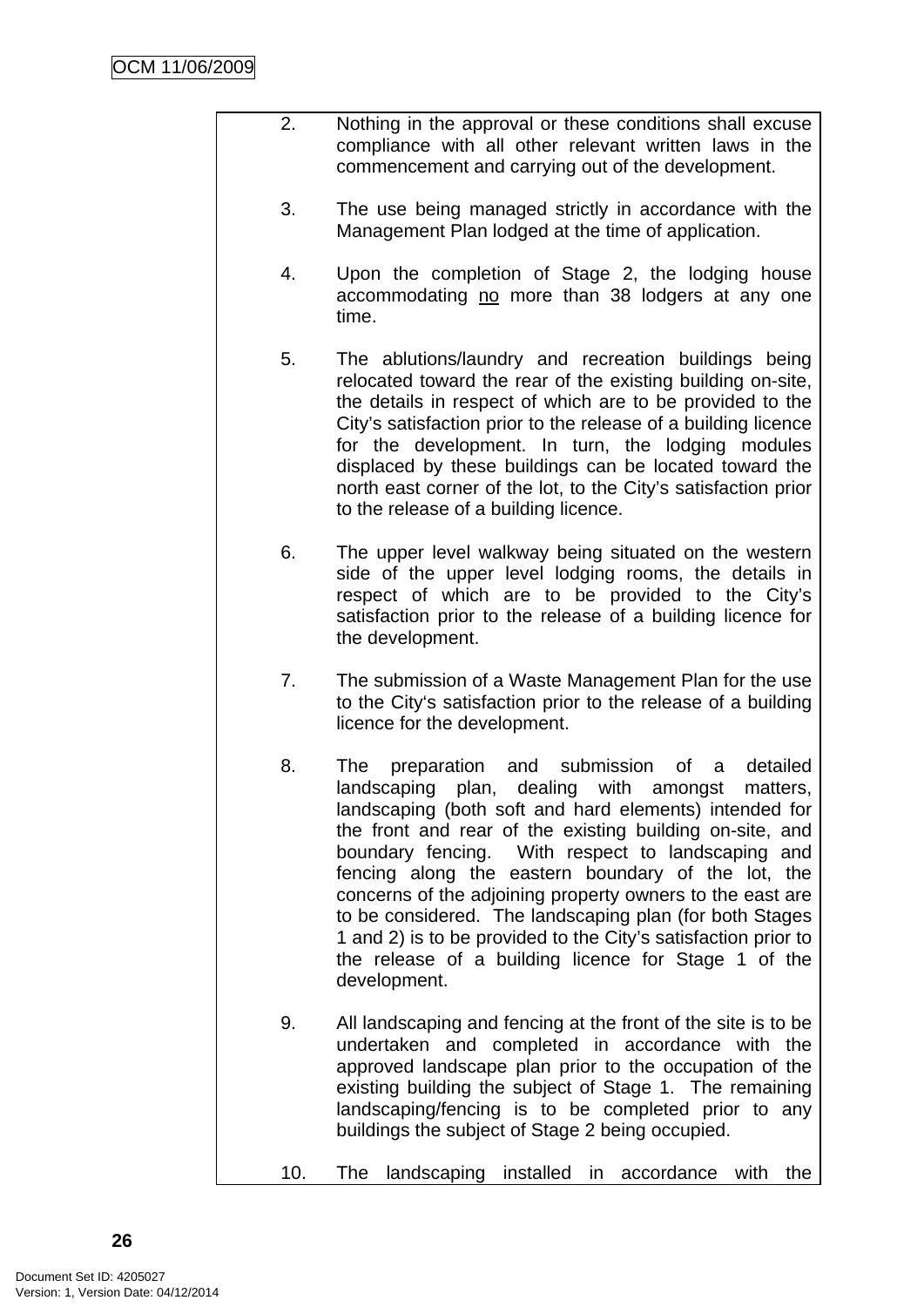approved landscape plan is to be reticulated/irrigated and maintained to the City's satisfaction.

- 11. Walls, fences and landscape areas are to be truncated within 1.5 metres of where they adjoin vehicle access points where a driveway and/or parking bay meets a public street or limited in height to 0.75 metres.
- 12. The submission of materials, finish and colour details for the development to the City's satisfaction prior to the releases of a building licence for the development.
- 13. All car parking and access complying with the minimum requirements of the applicable Australian Standard and the Building Code of Australia (including disabled parking), the details of which are to be provided to the City's satisfaction prior to the release of a building licence for the development.
- 14. The provision of bicycle parking for the development. The bicycle parking details are to be provided to the City's satisfaction prior to the release of the building licence for the development.
- 15. All service areas and related hardware, including antennae and/or satellite dishes being suitably located from public view and/or screened, the details of which are to be provided to the City's satisfaction prior to the release of a building licence for the development.
- 16. The premises shall be kept in a neat and tidy condition at all times to the satisfaction of the City.
- 17. Any retaining wall(s) are to be constructed in accordance with a qualified Structural Engineer's design.
- 18. The installation of outdoor lighting (if proposed) is to be in accordance with the requirements of Australian Standard AS 4282-1997: 'Control of the Obtrusive of Outdoor Lighting'.
- 19. All stormwater being contained and disposed of on-site to the satisfaction of the City.
- 20. All stormwater drainage shall be designed in accordance with the document entitled "Australian Rainfall and Runoff" 1987 (where amended) produced by the Institute of Engineers, Australia, and the design is to be certified by a suitably qualified practicing Engineer or the like, to the satisfaction of the City, and to be designed on the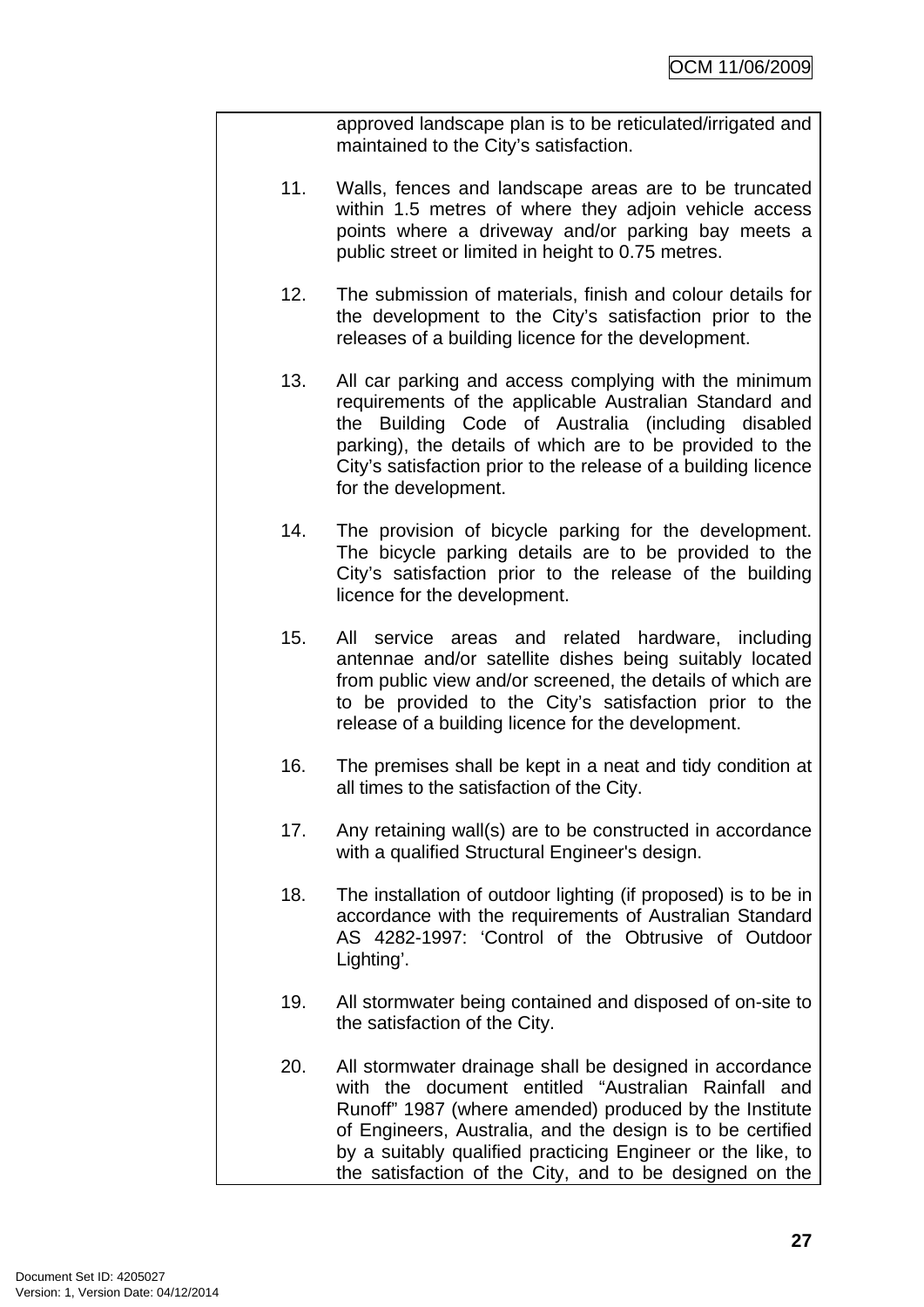basis of a 1:100 year storm event. See City's specification, enclosed. This is to be provided at the time of applying for a building licence.

- 21. Compliance with the appended Environmental Health conditions to the City's satisfaction prior to the release of a building licence for the development (Stage 1).
- 22. No building (or related) activities associated with this approval causing noise and/or inconvenience to neighbours being carried out after 7.00pm or before 7.00am, Monday to Saturday, and not at all on Sunday or Public Holidays.

# FOOTNOTES

- 1. The application has been determined on the basis of the plans and information provided to the City for assessment. This includes the Management Plan which is to be in operation at all times as per the requirement of condition 3.
- 2. In the event there are any questions regarding the requirements of this approval, or the planning controls applicable to the land and/or location, the City's Planning Services should be consulted.
- 3. Conditions 3, 5, 6 and 8 are in part concerned with protecting the amenity of adjoining property owners and the locality generally.
- 4. With respect to condition 8, the concerns raised by the adjoining property owners to the east relate to the height of the fence and existing/proposed plant/tree types (having regard for a number of existing problems with existing tree types).
- 5. Condition 7 is to be addressed in conjunction with, and to the satisfaction of the City's Waste Manager.
- 6. On-site noise levels are to be maintained in accordance with the requirements of the Environmental Protection (Noise) Regulations 1997. In the event noise issues arise, the City's Environmental Health team will pursue the issue/s in accordance with these Regulations.
- 7. If the development the subject of this approval is not substantially commenced within a period of 2 years, the approval shall lapse and be of no further effect.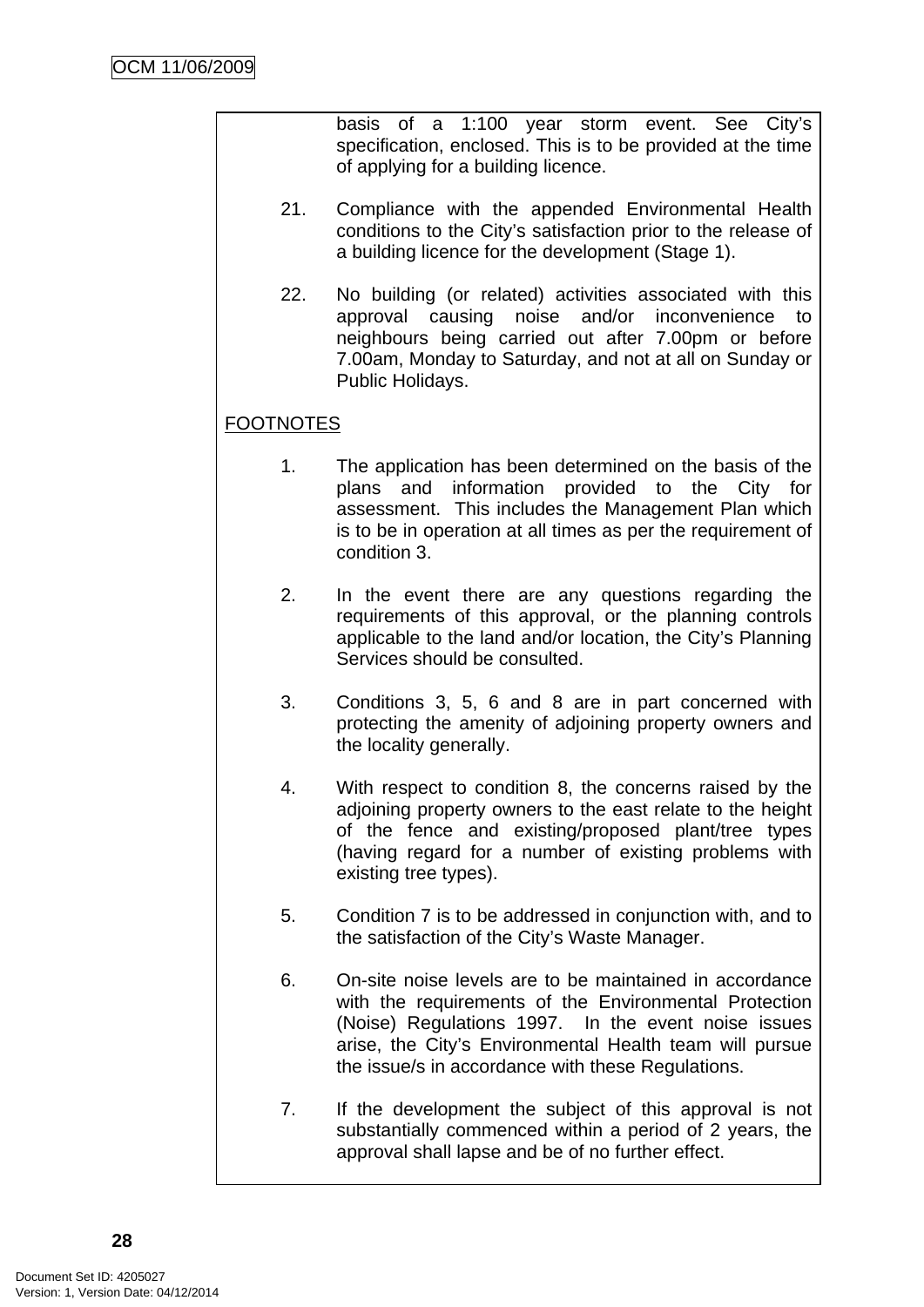- (2) issue a Notice of Determination of Application for Planning Approval under the City of Cockburn Town Planning Scheme No. 3; and
- (3) advise the applicant and submissioners of Council's decision accordingly.

# **COUNCIL DECISION**

# **Background**

The subject land is currently occupied by a vacant single storey building that addresses Rockingham Road. The building is in a blighted state, suffering from vandalism and graffiti. In March (2009), the City received a complaint regarding vermin, long grass and rubbish on the site.

The most recent use of the building was for the purpose of a medical centre. Parking is situated at the rear of the building, access to which is gained from Edeline Street. The access, protected by an easement, extends across the eastern part of the adjoining lot to the south (occupied by a disused church).

The land adjoining to the east is occupied by 20 aged persons' dwellings. Access to these dwellings is also gained via Edeline Street. Adjoining the subject land to the north are two residential buildings (314 and 314b Rockingham Road), one approved by Council for lodging house purposes at its 14 May 2009 meeting.

The immediate location is characterised by a mix of use which includes: the subject land for non-residential purposes (medical centre), the church site, and aged persons' dwellings adjoining to the east, and consulting rooms adjacent to the site on the western side of Rockingham Road. The broader locality is characterised by a greater mix of land use including a service station and shops to the south, the City's offices and Phoenix shopping centre to the north, and a single bedroom dwelling development approximately 75 metres north of Spearwood Avenue.

The local environment is characterised by the major roads of Rockingham Road and Spearwood Avenue, and the Fremantle Ports rail line to the south. The lot is situated approximately 70 metres north of the rail line and 45 metres south of Spearwood Avenue.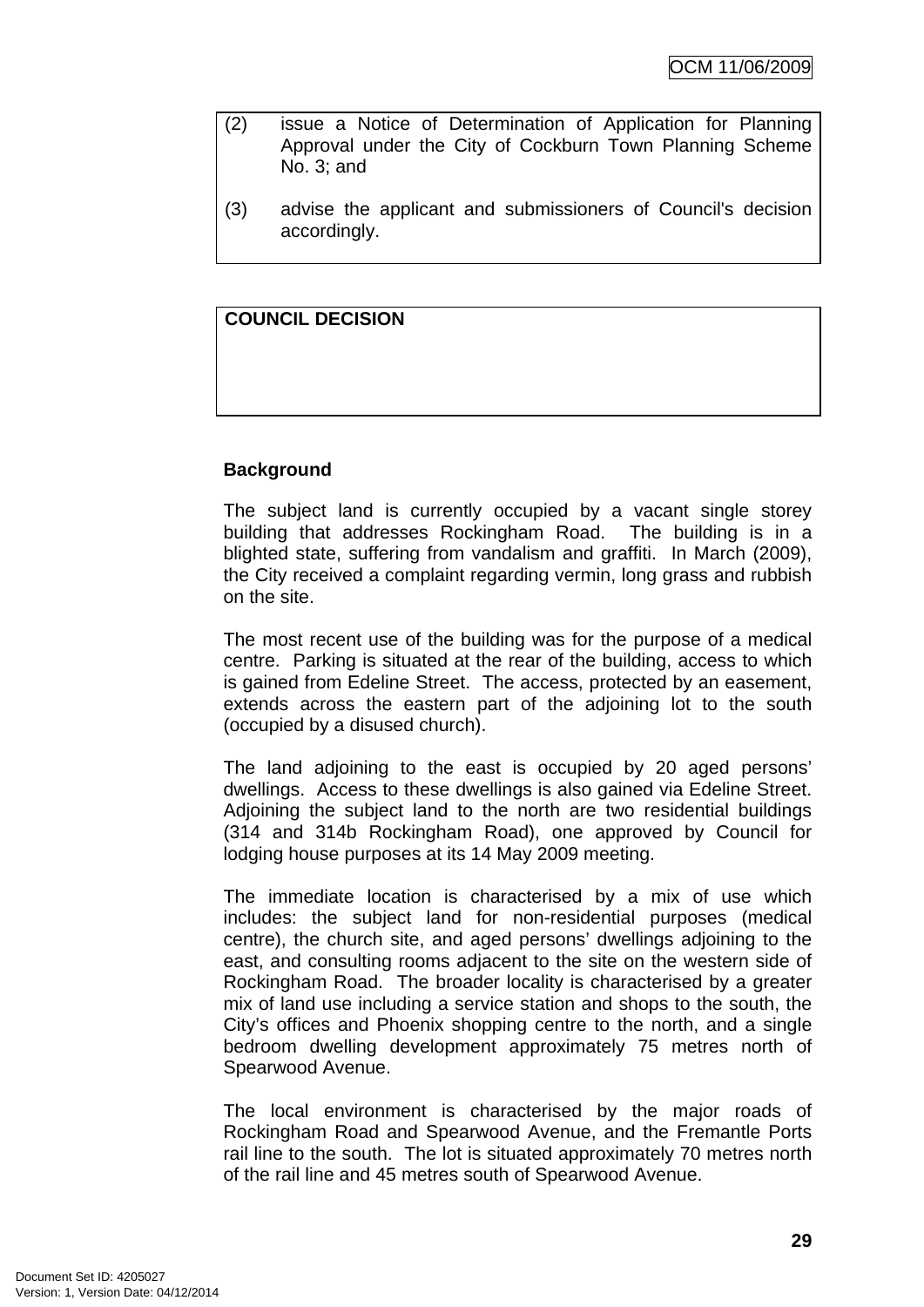# **Submission**

Application has been made to establish a lodging house on the subject property. Specifically, the following is proposed:

- Stage 1. The recycling of the existing building on-site to provide for 14 lodging rooms, an office, kitchen, recreation and dining area. This stage also proposes the creation of an outdoor barbecue area adjacent to Rockingham Road;
- Stage 2. The erection of several two storey building modules to the rear of the existing building providing for an additional 24 lodging rooms. Additional to the lodging rooms, ablutions/laundry and recreation buildings are proposed adjacent to the northern boundary of the site. Parking for the development will initially consist of 24 bays, reducing to 19 upon the completion of Stage 2.
- Stage 3. The provision of two (2) parking bays at the front of the property, adjacent to Rockingham Road (amounting to 21 bays in total).

In addition to the lodgement of plans, the lodging house operator (Urban Fabric) has provided a written overview of the proposal. This document provides background information on the lodging house use, customer information and management details. A brief excerpt of relevant information is provided below.

*There are three main reasons people choose to live in lodging houses:* 

- *1. Affordability*
- *2. Location (Lodging Houses are usually located in areas that are close to public transport, shops and work opportunities)*
- *3. Convenience, amenity and social/work networking opportunities.*

*In the last ten years the number of lodging house beds has halved whilst demand has increased. The number of lodging house places for our target market (mostly unskilled/semi skilled/skilled working men) has seen a greater decrease during the same period. As private lodging houses have closed, charity based groups such as St Patrick's have attempted to fill the gap; however, these organisations give priority to the most needy.* 

It is noted Urban Fabric currently operates Winterfold House at 17-19 Winterfold Road, Hamilton Hill. Winterfold House was approved by Council for lodging house use at its June 2006 meeting. Based on the Winterfold House experience, the following type of tenant is expected for the proposed lodging house:

- *Average length of stay 1+ years*
- *Average age 35 (estimate)*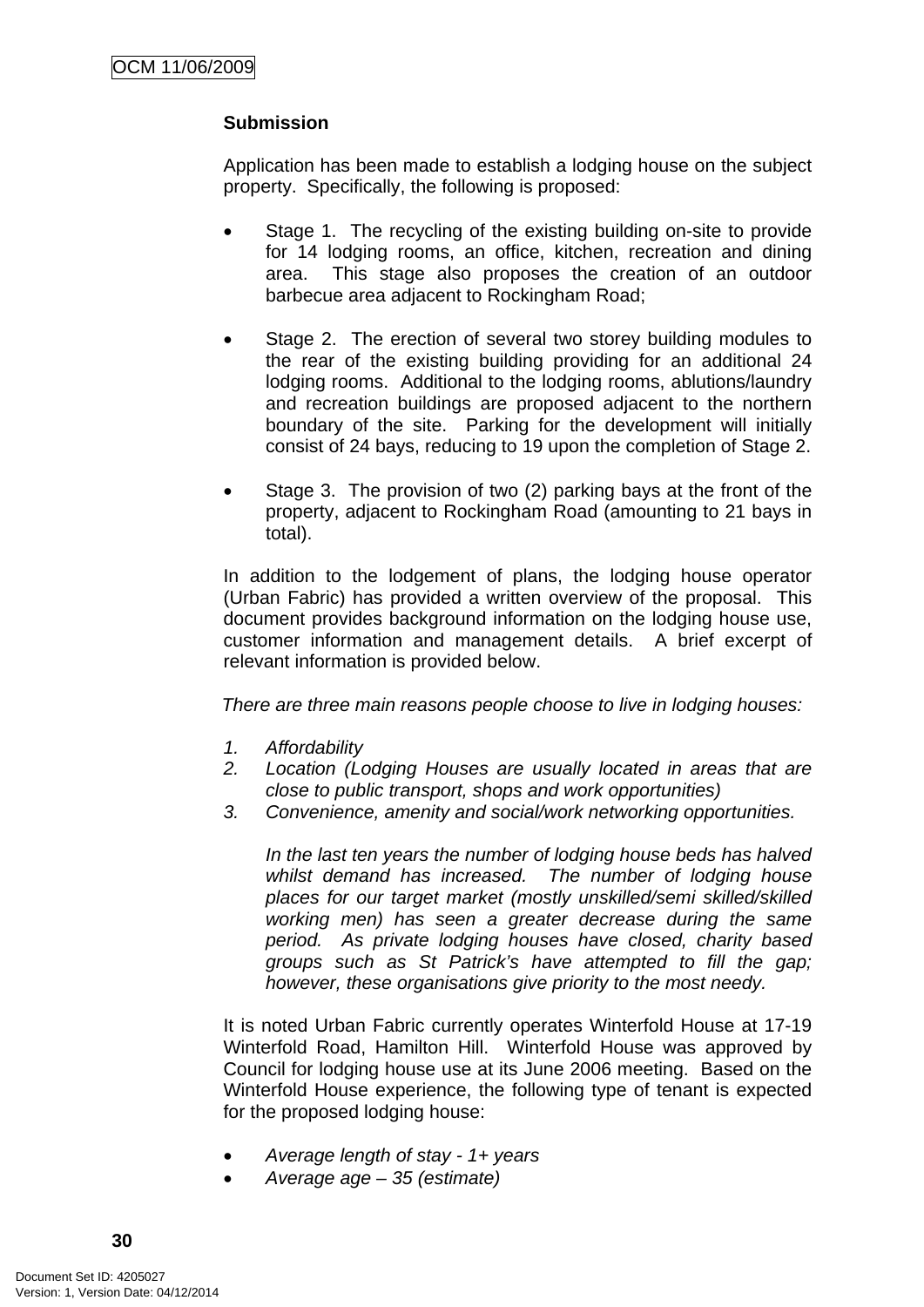- *Gender all male*
- *Nationality English speaking of various origin (no new migrants)*
- *Education high school, trade qualification, tertiary qualification*
- *Occupations trades and semi-skilled mostly*

With respect to management, noise and length of stay, the operator provides the following:

- *Spearwood lodge will retain a full-time on-site and general manager*
- *The manager will ensure maintenance of grounds and buildings and safety equipment*
- *24 hour on-site contact person (onsite manager)*
- *Management reserves the right to evict any resident without notice*
- *Residents are to comply with the rules regarding noise contained in the house rules and code of conduct supplied*
- *The on-site manager is the responsible person that ensures compliance with house rules and code of conduct … according to the lodging house agreement*
- *Spearwood lodge is for long term residential use. Financial penalties apply to discourage short stays*

# **Report**

The following report deals with planning considerations relevant to the determination of the subject application, followed by the outcomes of consultation undertaken.

# Town Planning Scheme No. 3

Under the zoning of the land, a lodging house is an 'A' use. An 'A' use can be approved at the discretion of Council following consultation (covered below).

In considering the merits of the proposal, the following points are made:

- 1. The City's objectives for residential development include the provision of a *variety of housing to meet the needs of different household types*. The subject proposal addresses this objective by providing lodging accommodation for the type of tenant detailed above.
- 2. The subject site is well located for the use proposed. In this regard, the site is well connected to the immediate region (via Rockingham Road and Spearwood Avenue), is well served by public transport (the Fremantle – Rockingham bus service), and is walking distance to the Phoenix shopping and civic precinct.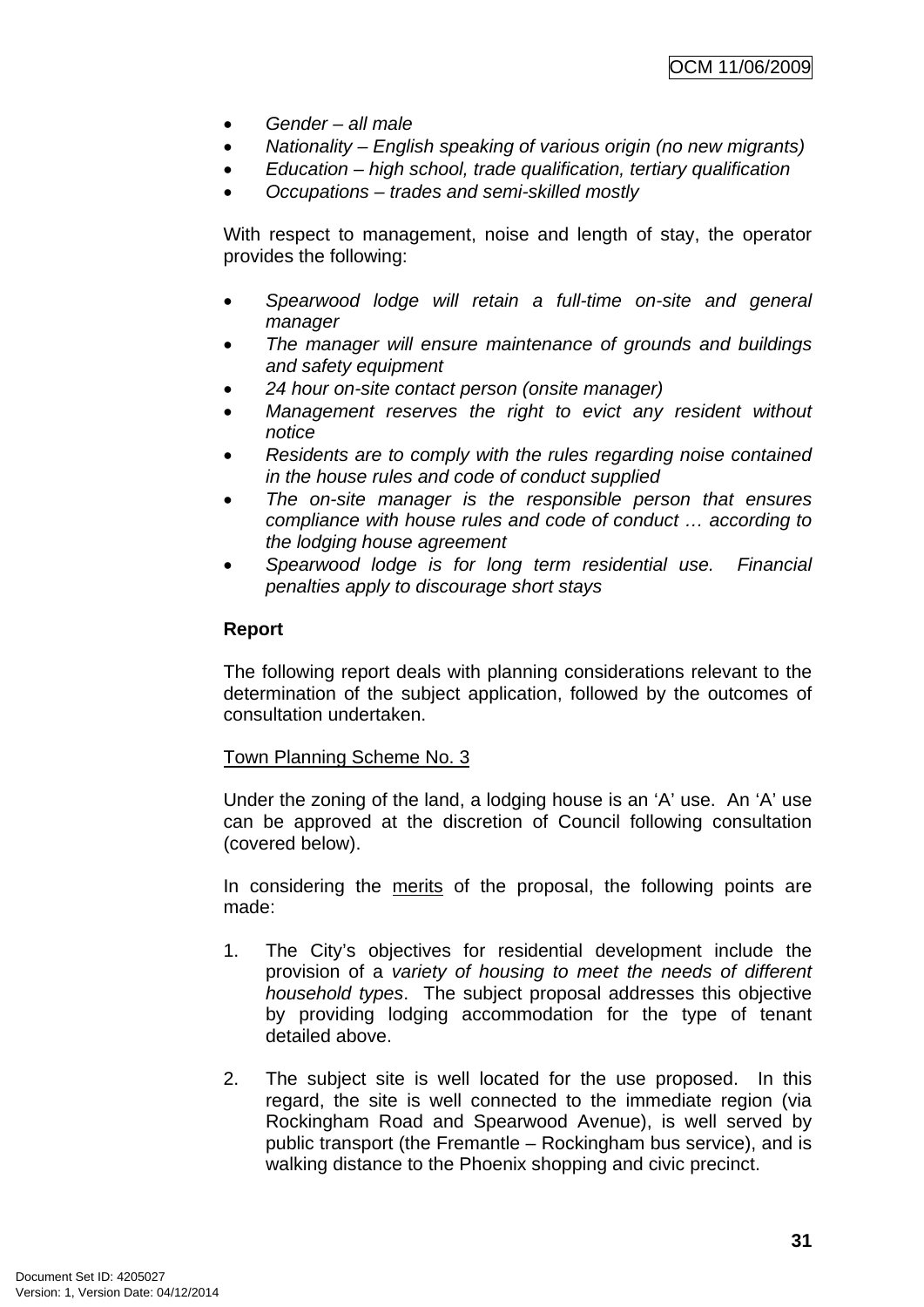- 3. The proposal involves the recycling of a former commercial building for residential use. The re-use of existing building stock provides a sustainable development outcome, whereby the energy expended to construct the building is preserved through its continued use for alternative purposes.
- 4. The building modules proposed as part of Stage 2 have been designed with sustainable principles in mind and will be constructed using sustainable building techniques. The following is proposed: light weight, fully insulated timber framed structures; diagonally opposite operable windows for cross ventilation; solar water heaters; rain water harvesting and the retention where appropriate of existing natural vegetation.
- 5. The establishment of an engaging edge to Rockingham Road. At present, the building provides a neutral response to the street environment across a 39 metre frontage. As proposed, the building will 'open-up' adjacent to the street, providing opportunities for surveillance and interaction.
- 6. The lodging house use will be managed in accordance with the Management Plan submitted with the application. Winterfold House (Hamilton Hill) provides a good reference in this regard. Despite concerns raised during the application process, the approved lodging house has been operating for 12 months without adjoining owner concern in respect of tenant behaviour. A minor issue relating to on-site parking has been addressed by Urban Fabric.
- 7. Parking for a lodging house is required to be provided at a rate of one (1) bay for every four (4) lodgers on-site. These amount to 10 bays, whilst 21 are proposed (making the proposal compliant with the Scheme requirement). The additional bays reflect an approach whereby approximately two (2) parking bays are provided for every three (3) lodgers (based largely on the experience of Winterfold House).

Typically, concerns raised in relation to lodging house proposals include the following:

1. The type of person/s accommodating within a lodging house. There is often a preconceived view that lodging houses cater for homeless or itinerant persons and/or persons with significant personal or social issues or problems – and as a result there are increased risks associated with the establishment of such a use in an area. In response to this concern, it is recognised some lodging house establishments do cater for a particular clientele and are more akin to crisis centres or refuges. The lodging house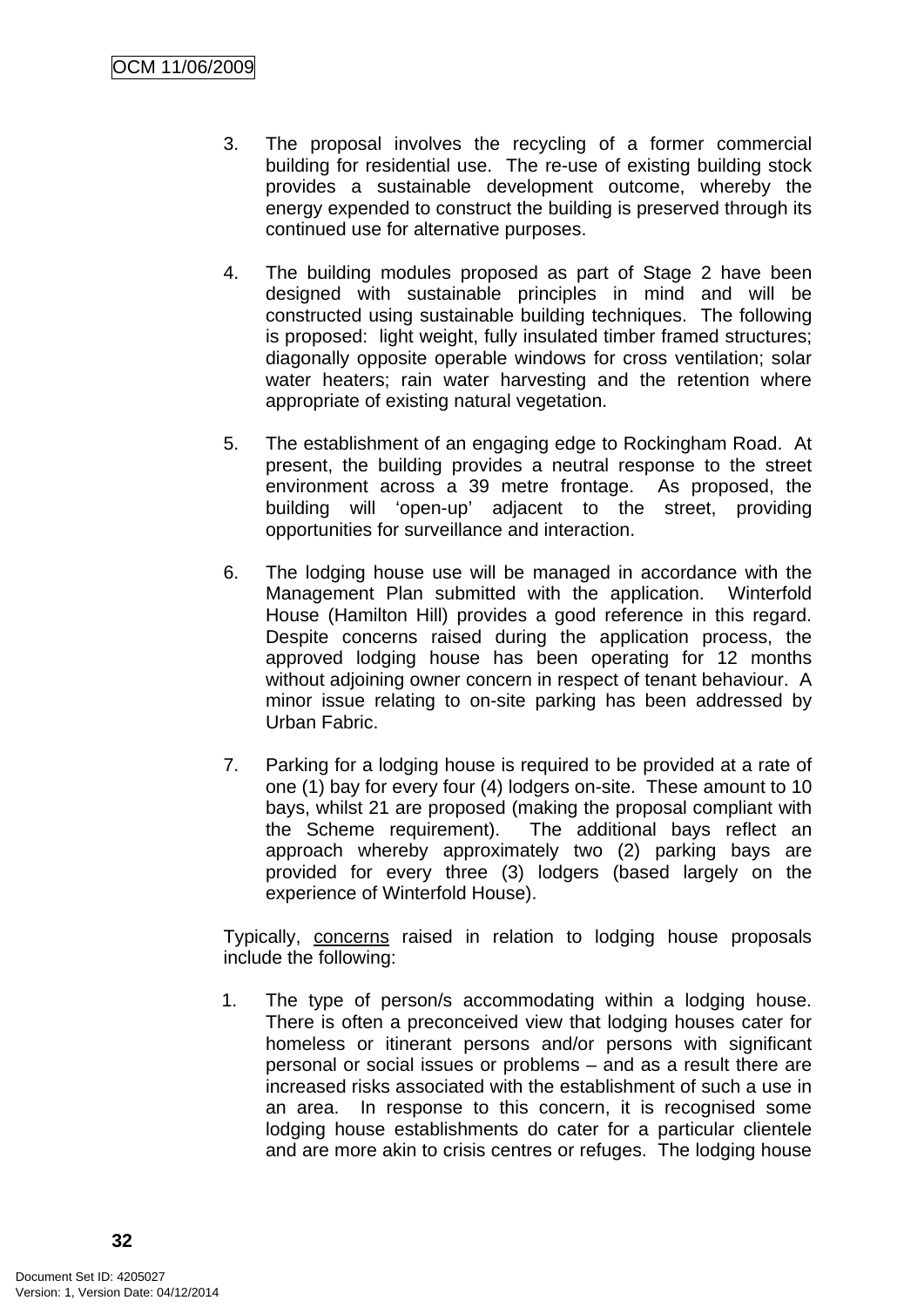model presented as part of the subject application, however, is not aligned to providing for a particular type of lodger.

Whilst it is important to note, therefore, that someone with mental illness or behavioural problems may lodge at the proposed establishment, the proposal is aimed principally at providing a different type of housing that is affordable relative to traditional alternatives. Further, the establishment is to be privately managed. Compared to some government or not for profit lodging arrangements, there is no obligation or charter that restricts management in exercising discretion in relation to its choice of tenants.

Given the above, and has been evidenced by the establishment and operation of Winterfold House, issues associated with the establishment (including the tenant mix) of the proposed lodging house are not anticipated.

- 2. Impacts on residential amenity. Impacts such as noise and disturbance represent a fundamental consideration in the determination of any application where residential amenity is to be protected. In this regard, the subject site and buildings to be contained thereon are well positioned relative to adjoining development. Pedestrian movement of persons to and from the site is expected to occur mostly via Rockingham Road. With the exception, therefore, of the proposed ablution/laundry and recreation buildings, the 'set-up' of the site and activity within is likely to have limited, if any impact on the amenity of adjoining properties.
- 3. With respect to the ablution/laundry and recreation buildings, it is recommended these be relocated toward the rear of the existing building on-site (by an appropriate condition on approval). In turn, the lodging modules displaced by these buildings can be located toward the north east corner of the lot (in a manner to the satisfaction of the City). This change resolves any potential conflict with the adjoining properties and respects the residential interface.
- 4. Parking. A shortfall in parking provision is often a concern, irrespective of the use proposed. As mentioned, the subject proposal complies with the requirements of the City's Scheme (10 bays required, 21 proposed).

#### **Consultation**

Consultation in respect of the application commenced Monday 11 May 2009, concluding Monday 25 May. Letters were sent to 11 adjoining property owners. In response, the City has received nine submissions objecting to the proposal. A petition has also been received.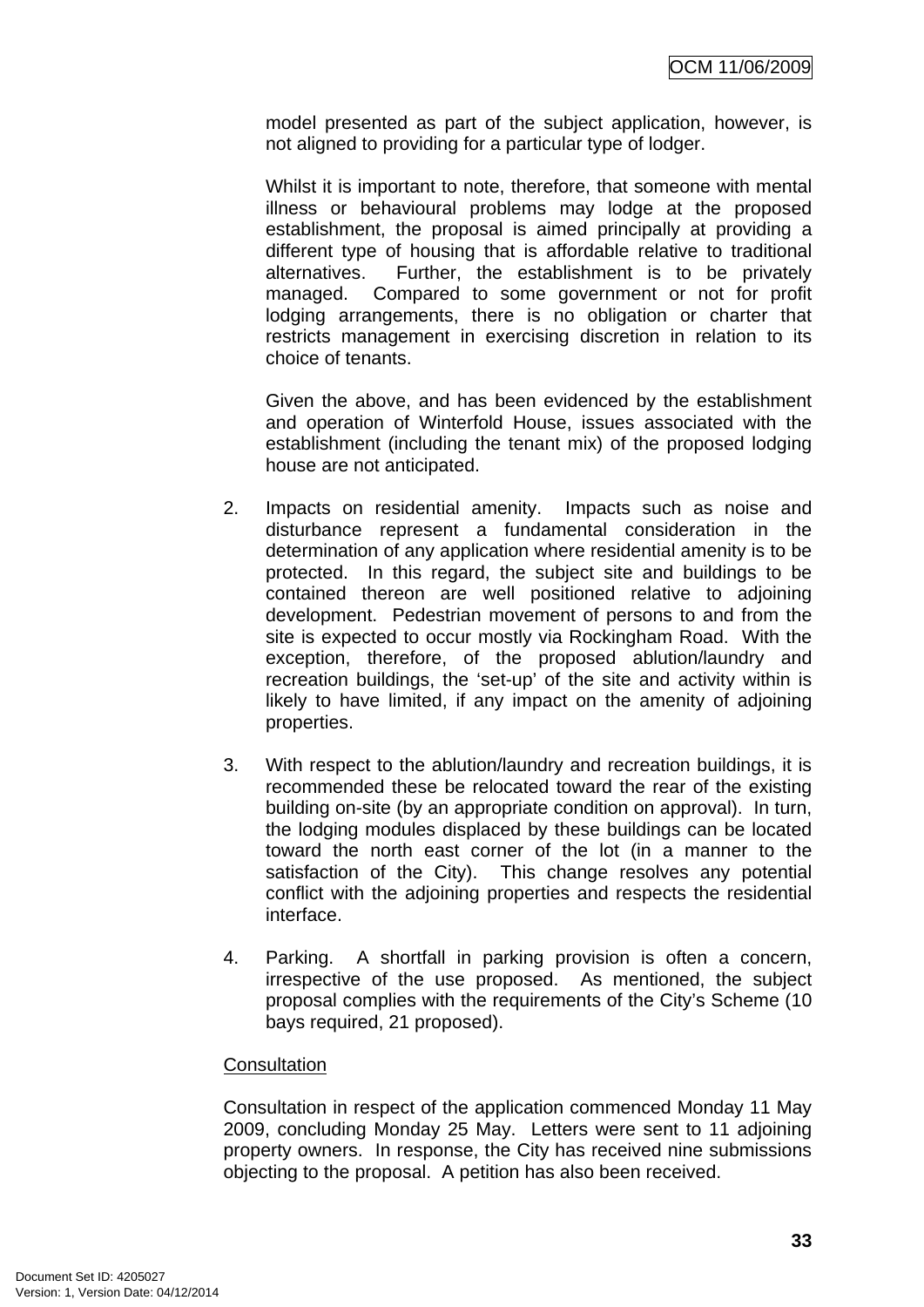The main concerns raised in objection to the proposal are listed below, followed by a planning comment in respect of such. The concerns are taken primarily from the written submissions.

• The use is inappropriate relative to the adjoining 'over 55's' complex.

*Comment:* The site is considered well suited to the intended use given the manner in which it relates to Rockingham Road as well as adjoining development (including the 'over 55's' complex adjoining to the east). Additionally, it is considered the confined nature and relative security of the adjoining aged accommodation should provide a higher degree of security than would otherwise be the case.

• Total number of lodgers in the locality taking into account the lodging house approved for 314 Rockingham Road.

*Comment:* The Council resolved to approve the adjoining lodging house at its 14 May 2009 meeting. The subject proposal has been assessed on its merits taking into account Scheme requirements, the suitability of the site for the purpose intended and matters such as management etc. The City of Cockburn does not have a Policy limiting the establishment of a specific use within a particular location.

• The two (2) storey modules will impact on views of adjoining properties, whilst the construction type and use of the modules will depreciate property values.

*Comment:* There are no rights to views. Application could be made to erect a second storey atop the existing building with a far greater impact on existing views. With respect to the modules, the sustainable approach underlying the design and construction of these is supported. Planning decisions are made independent of property value considerations or speculation regarding such.

• Overlooking (from the upper level lodging rooms to the adjoining dwellings (over 55's) to the east).

*Comment:* Overlooking in similar instances is typically controlled via the requirements of the Residential Design Codes. Under the Codes the proposed modules could be setback 7.5 metres from the adjacent boundary; just over 16 metres is proposed. Given the particular circumstances relating to this concern, however, it is recommended the access to the upper level lodging rooms be situated on the western side of the modules (to be addressed by condition to the City's satisfaction).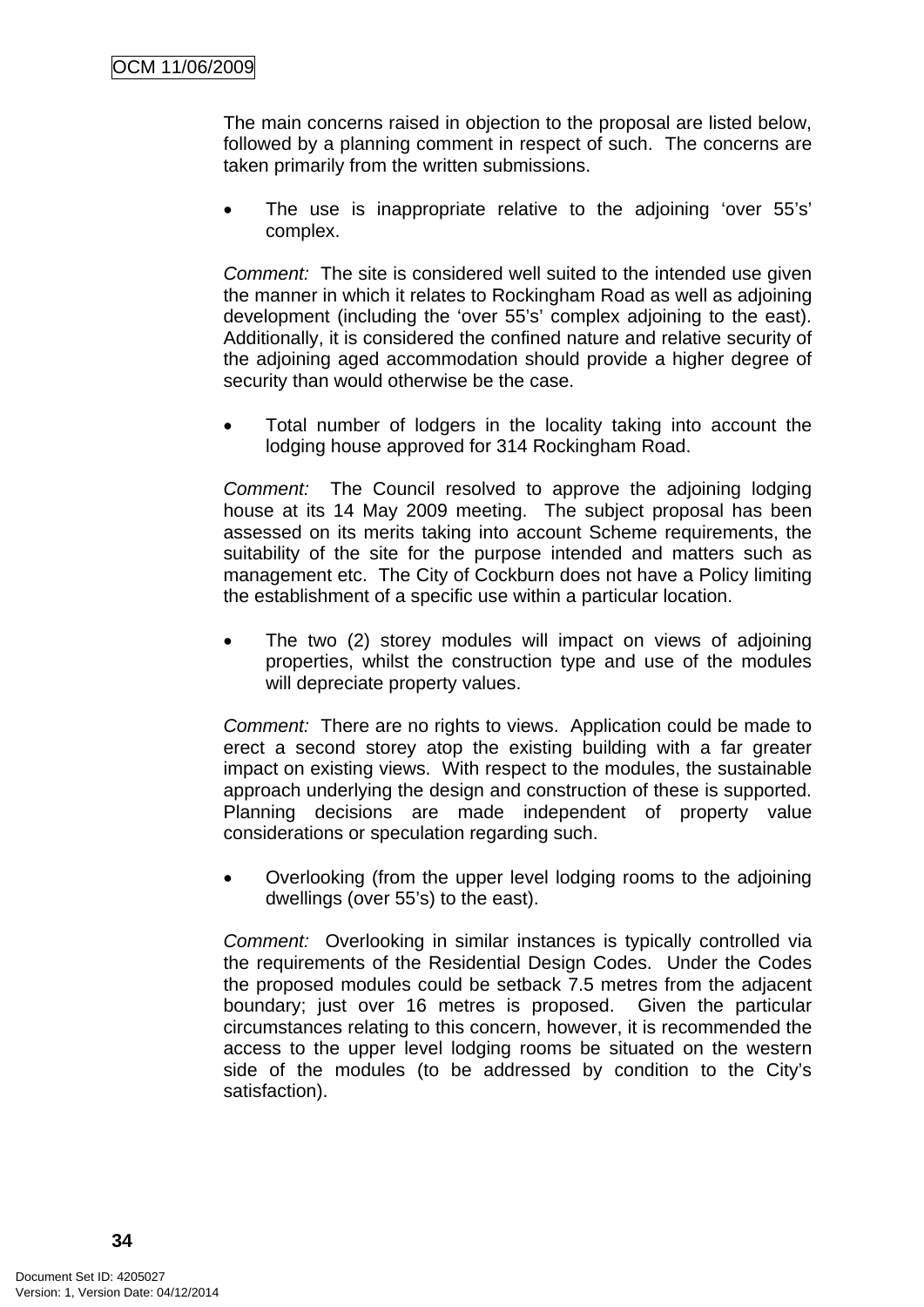• Noise, including the impact of such day and night.

*Comment:* The management intentions for the use should ensure noise other than that generated by vehicle movements to and from the site are minimal. In the event noise issues arise, the City's Environmental Health team will deal with the matter in accordance with the Environmental Protection (Noise) Regulations 1997.

• Location of the ablutions/laundry and recreation buildings (and issues arising from such i.e. noise and odour).

*Comment:* As mentioned above, it is recommended these be relocated toward the rear of the existing building on-site (by an appropriate condition on approval). As stated in one of the written submissions, *If the project is passed by the Cockburn Council we would need to request the outside toilet and recreation room be relocated to the position of rooms 15, 16, 17, 18 and 19*.

Landscaping and fencing.

*Comment:* A particular condition on approval regarding landscaping and fencing is recommended. The concerns raised in respect of the landscaping and fencing can be taken into account and addressed prior to the release of a building licence for works on-site.

Lack of security and safety.

*Comment:* The Management Plan for the lodging house details security and access arrangements for the use. The details include: restricted access to the establishment and measures regarding guests. Application of the Management Plan to the lodging house use is to be required by an appropriate condition on approval.

Refuse Disposal.

*Comment:* The submission of a Waste Management Strategy is to be required by an appropriate condition on approval.

#### **Petition**

The petition submitted in opposition to the proposal has been signed by 58 persons. It is noted a small number of persons (4) signed the petition twice. The petition does not raise specific concerns regarding the proposed lodging house. Eight (8) signatories live some distance from the subject land.

#### **Conclusion**

The proposed lodging house is supported as a use that will contribute to the provision of a broader range of accommodation within the City of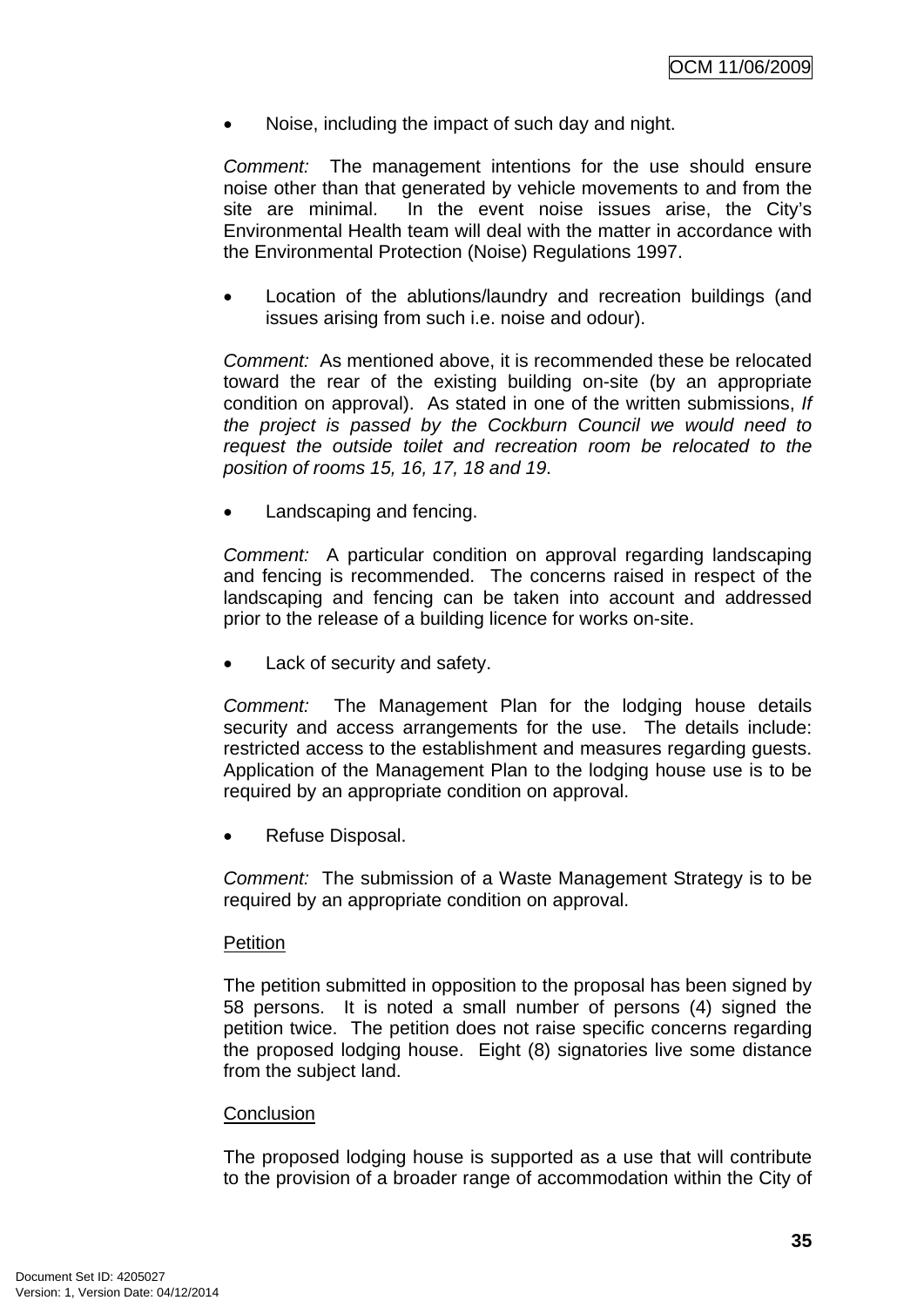Cockburn. The site in question is well suited relative to adjoining development, supported by good access to transport, local shopping and services. The proposal also provides for the sustainable use of an existing building, whilst the lodging modules incorporate 'ESD' (Environmental Sustainable Design) principles.

With respect to concerns that have been raised, it is believed the majority of these (where relevant) will be addressed through the management of the use. To further facilitate the successful integration of the use within its environment (addressing concerns regarding the juxtaposition of certain aspects of the proposal to adjoining development), a number of changes are recommended. These relate specifically to the relocation of the ablutions/laundry and recreation buildings.

#### **Strategic Plan/Policy Implications**

#### **Demographic Planning**

- To ensure the planning of the City is based on an approach that has the potential to achieve high levels of convenience and prosperity for its citizens.
- To ensure development will enhance the levels of amenity currently enjoyed by the community.

#### **Governance Excellence**

- To conduct Council business in open public forums and to manage Council affairs by employing publicly accountable practices.
- To provide effective monitoring and regulatory services that administer relevant legislation and local laws in a fair and impartial way.

#### **Employment and Economic Development**

• To plan and promote economic development that encourages business opportunities within the City.

#### **Budget/Financial Implications**

In the event an application for review to the State Administrative Tribunal arises in respect of the Council's determination, there may be a cost to be borne by the City (out of the existing operational budget).

#### **Legal Implications**

Town Planning Scheme No. 3.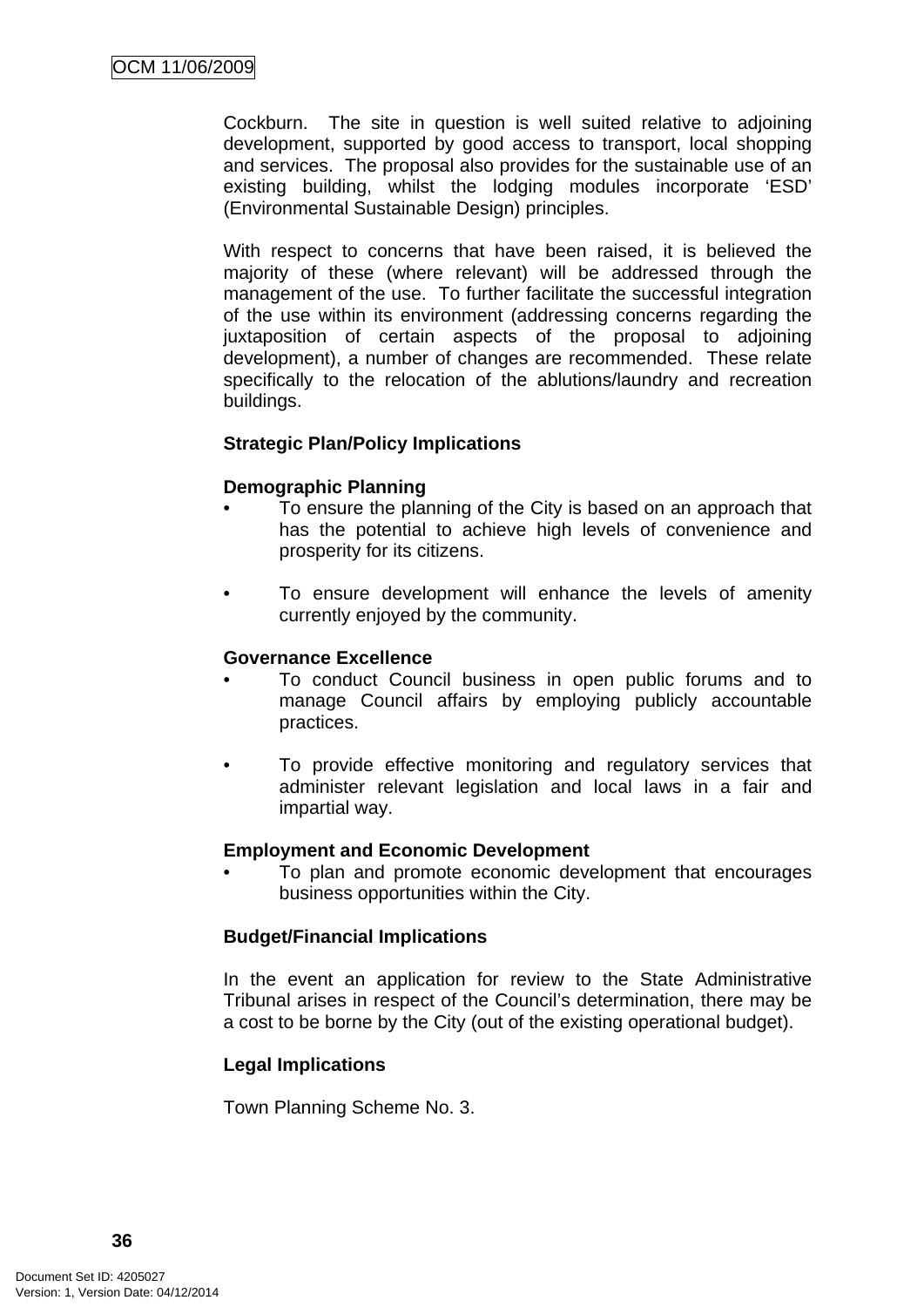# **Community Consultation**

Adjacent property owners were consulted on the proposal.

# **Attachment(s)**

- 1. Location plan
- 2. Lodging house plans
- 3. Lodging house overview, including Management Plan
- 4. Submissions received and petition
- 5. Health Conditions and Advice Notes

# **Advice to Proponent(s)/Submissioners**

The Proponent(s) and those who lodged a submission on the proposal have been advised that this matter is to be considered at the 11 June 2009 Council Meeting.

# **Implications of Section 3.18(3) Local Government Act, 1995**

Nil.

# **14.5 (OCM 11/6/2009) - FINAL ADOPTION OF LOCAL PLANNING POLICIES (9003) (V LUMMER) (ATTACH)**

# **RECOMMENDATION**

That Council:

- (1) adopts the following local planning Policies:
	- 1. APD18 'Outbuildings';
	- 2. APD26 'Control Measures for Protection Water Resources in Receiving Environments';
	- 3. APD49 'Residential Design Codes Alternative Acceptable Development Provisions';
	- 4. APD54 'Alfresco Dining';
	- 5. APD55 'Relocation of Building Envelopes';
	- 6. APD56 'Single Bedroom Dwellings';
	- 7. APD 57 'Crossovers Industrial and Commercial Development;
- (2) publish a notice in the local newspaper in accordance with Clause 2.5.3(b) of Town Planning Scheme No.3; and
- (3) forward a copy of the Policies to the Western Australian Planning Commission in accordance with Clause 2.5.3(b) of Town Planning Scheme No.3.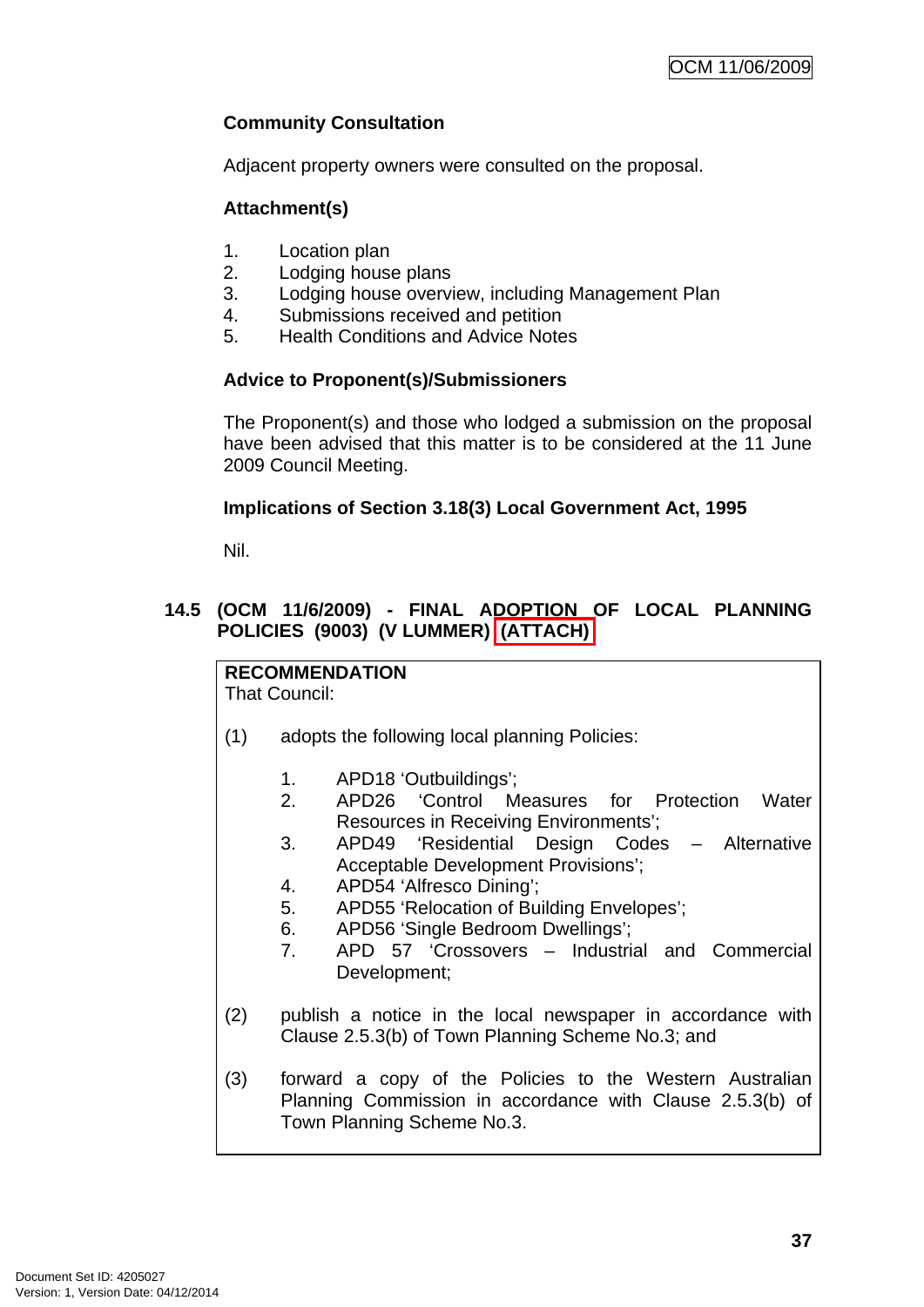# **COUNCIL DECISION**

## **Background**

At the Council meeting of 8 December 2008 Council resolved to adopt the Minutes of the Delegated Authorities, Policies and Position Statements Committee meeting held on 20 November 2008 which included amendments to existing policies APD18, APD26, APD49, and new policies APD54, APD55, APD56 and APD57.

The DAPPS resolutions included the necessity to advertise the policies in accordance with Town Planning Scheme No.3 in order that they become properly adopted Local Planning Policies. It was noted that the advertising would be held over so that advertising of all policies could take place in bulk.

The policies have now completed advertising.

#### **Submission**

N/A

# **Report**

The Policies listed have been advertised for public comment in the Cockburn Gazette over 2 consecutive weeks on 28 April 2009 and 5 May 2009. A period of 21 days was provided for written submissions to be received by the City, closing on 19 May 2009.

No submissions were received in regard to the 7 policies listed.

There are no modifications to Policies APD18, APD26, APD49, APD55, APD56 and APD57. There is one modification to APD54, Clause 4.6 as follows:

*4.6 The City of Cockburn shall be indemnified against any damage which may arise, with the indemnity being Public Liability Insurance cover of over \$10 million minimum;* 

It is considered, that to make this requirement comparable to other recent Public Liability cover, the figure should be increased from \$5 million to \$10 million, which is reflected in the attached policy document.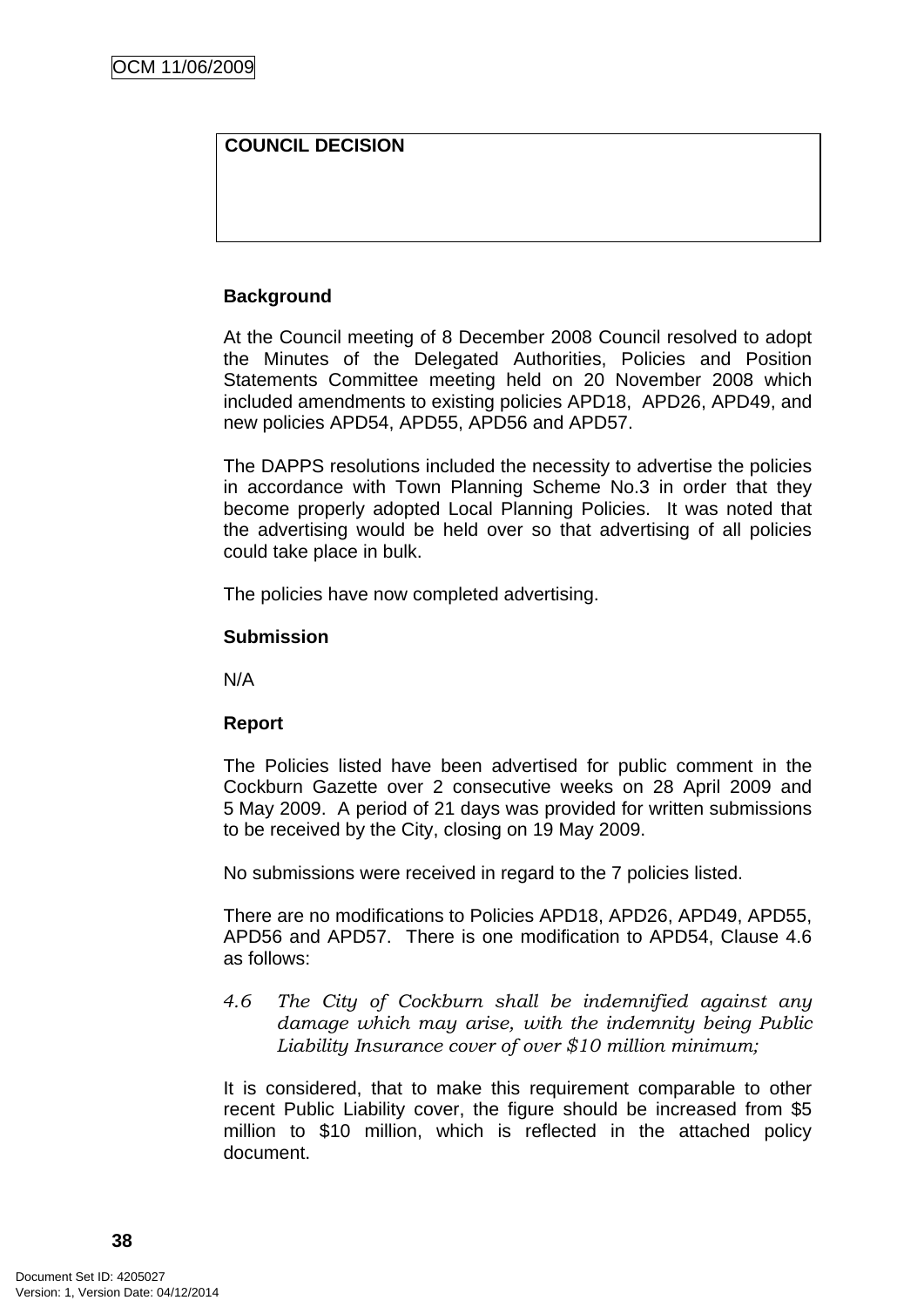In view of the above, it is recommended that the advertised policies be finally adopted as Local Planning Policies without modification.

## **Strategic Plan/Policy Implications**

#### **Demographic Planning**

- To ensure the planning of the City is based on an approach that has the potential to achieve high levels of convenience and prosperity for its citizens.
- To ensure development will enhance the levels of amenity currently enjoyed by the community.

## **Budget/Financial Implications**

The cost of placing a notice in the newspaper will be covered in the operational budget.

## **Legal Implications**

Town Planning Scheme No.3 requirements.

#### **Community Consultation**

Advertised from 28 April to 19 May in the Cockburn Gazette.

# **Attachment(s)**

- 1. APD18 'Outbuildings';
- 2. APD26 'Control Measures for Protection Water Resources in Receiving Environments';
- 3. APD49 'Residential Design Codes Alternative Acceptable Development Provisions';
- 4. APD54 'Alfresco Dining';
- 5. APD55 'Relocation of Building Envelopes';
- 6. APD56 'Single Bedroom Dwellings';
- 7. APD 57 'Crossovers Industrial and Commercial Development;

#### **Advice to Proponent(s)/Submissioners**

N/A

#### **Implications of Section 3.18(3) Local Government Act, 1995**

Nil.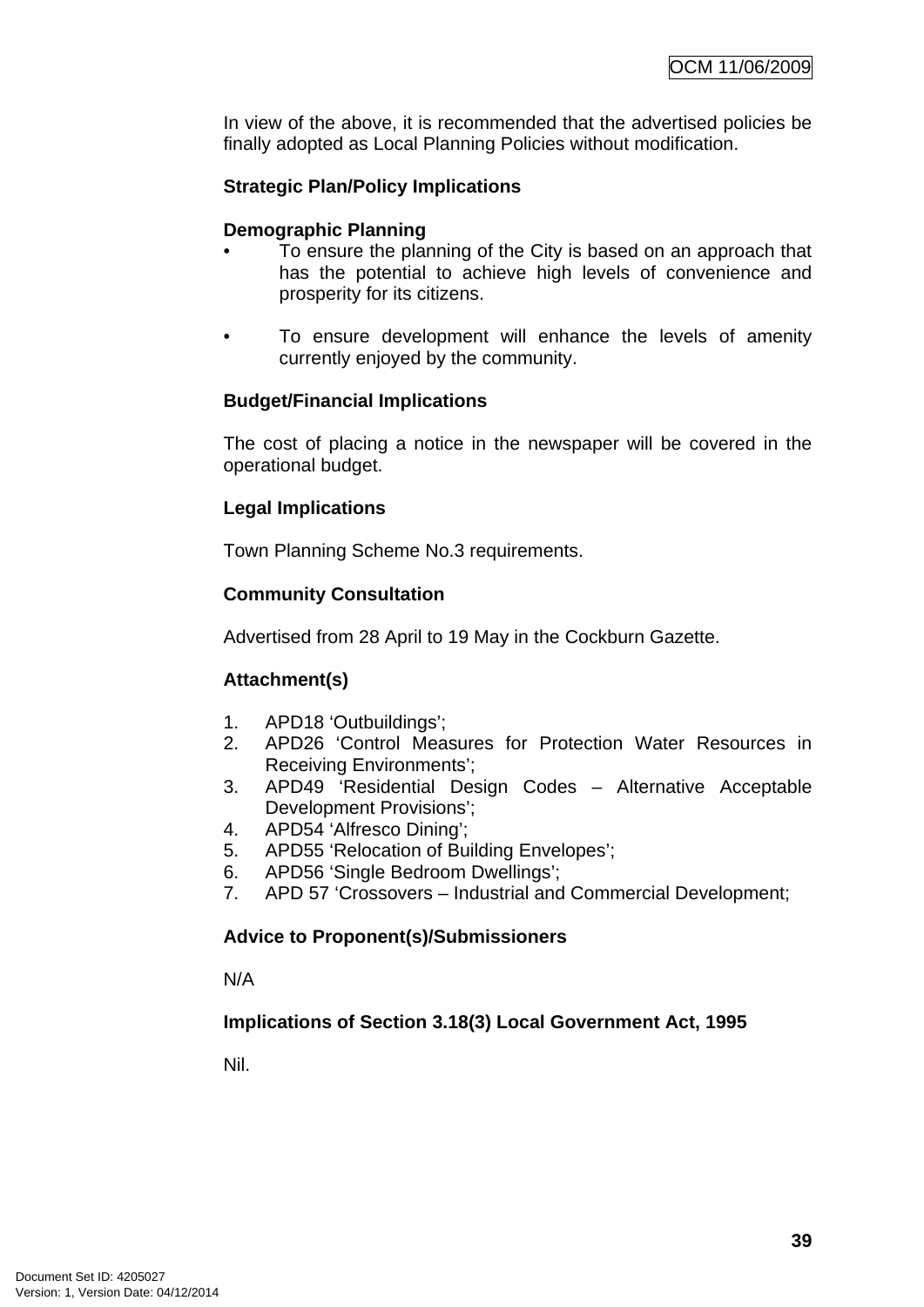#### **15. FINANCE AND CORPORATE SERVICES DIVISION ISSUES**

#### **15.1 (OCM 11/6/2009) - LIST OF CREDITORS PAID - APRIL 2009 (5605) (K LAPHAM) (ATTACH)**

#### **RECOMMENDATION**

That Council receive the List of Creditors Paid for April 2009, as attached to the Agenda.

## **COUNCIL DECISION**

#### **Background**

It is a requirement of the Local Government (Financial Management) Regulations 1996, that a List of Creditors be compiled each month and provided to Council.

#### **Submission**

N/A

#### **Report**

The list of accounts for April 2009 is attached to the Agenda for consideration. The list contains details of payments made by the City in relation to goods and services received by the City.

#### **Strategic Plan/Policy Implications**

#### **Governance Excellence**

• To conduct Council business in open public forums and to manage Council affairs by employing publicly accountable practices.

#### **Budget/Financial Implications**

N/A

**Legal Implications** 

N/A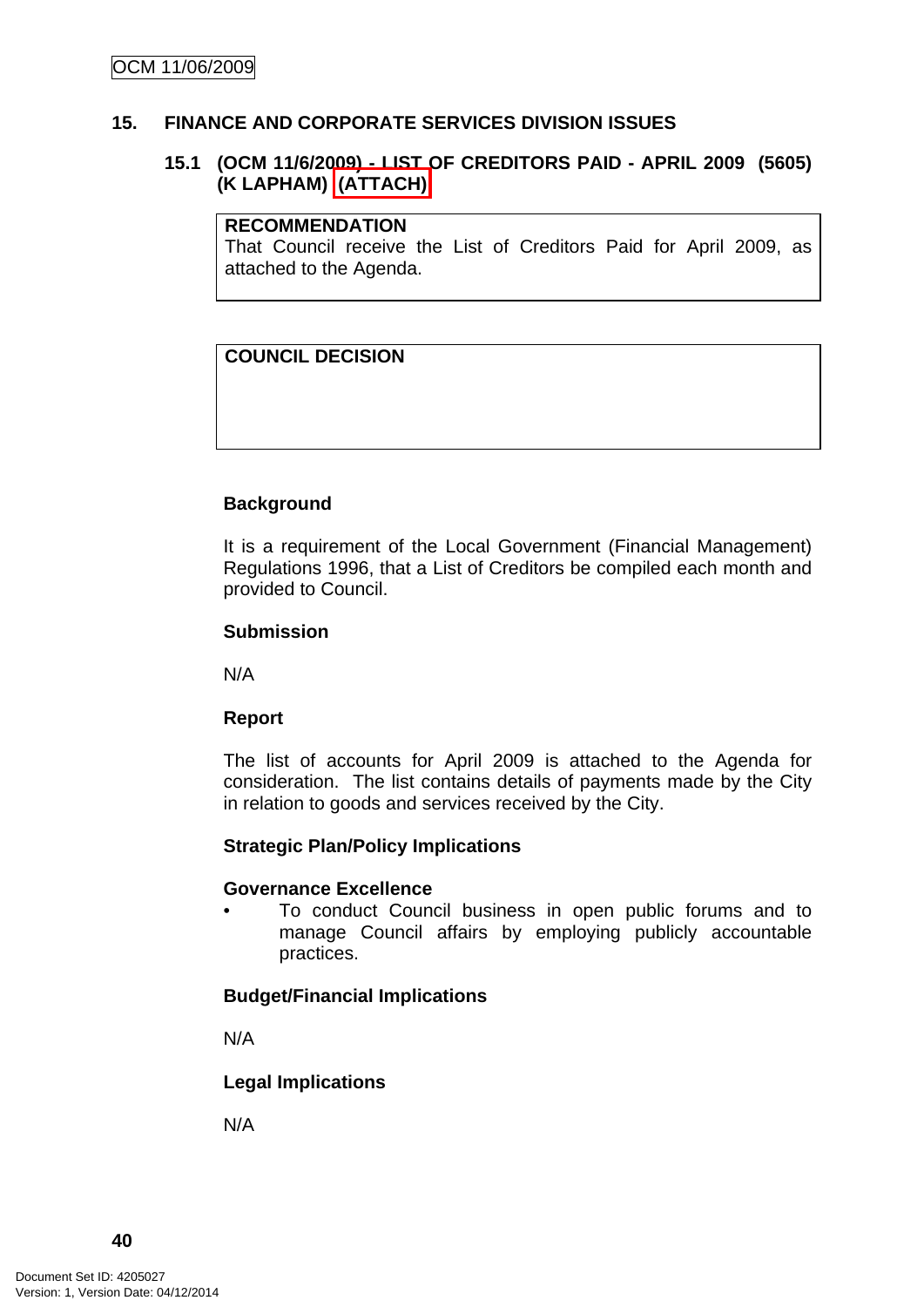## **Community Consultation**

N/A

# **Attachment(s)**

List of Creditors Paid – April 2009.

# **Advice to Proponent(s)/Submissioners**

N/A

# **Implications of Section 3.18(3) Local Government Act, 1995**

Nil.

# **15.2 (OCM 11/6/2009) - STATEMENT OF FINANCIAL ACTIVITY - APRIL 2009 (5505) (N MAURICIO) (ATTACH)**

## **RECOMMENDATION**

That Council receive the Statements of Financial Activity and associated reports for April 2009, as attached to the Agenda.

**COUNCIL DECISION** 

# **Background**

Regulation 34(1) of the Local Government (Financial Management) Regulations 1996 prescribes that a local government is to prepare each month a Statement of Financial Activity.

Regulation 34(2) requires the Statement of Financial Activity to be accompanied by documents containing:–

- (a) details of the composition of the closing net current assets (less restricted and committed assets),
- (b) explanations for each material variance identified between YTD budgets and actuals; and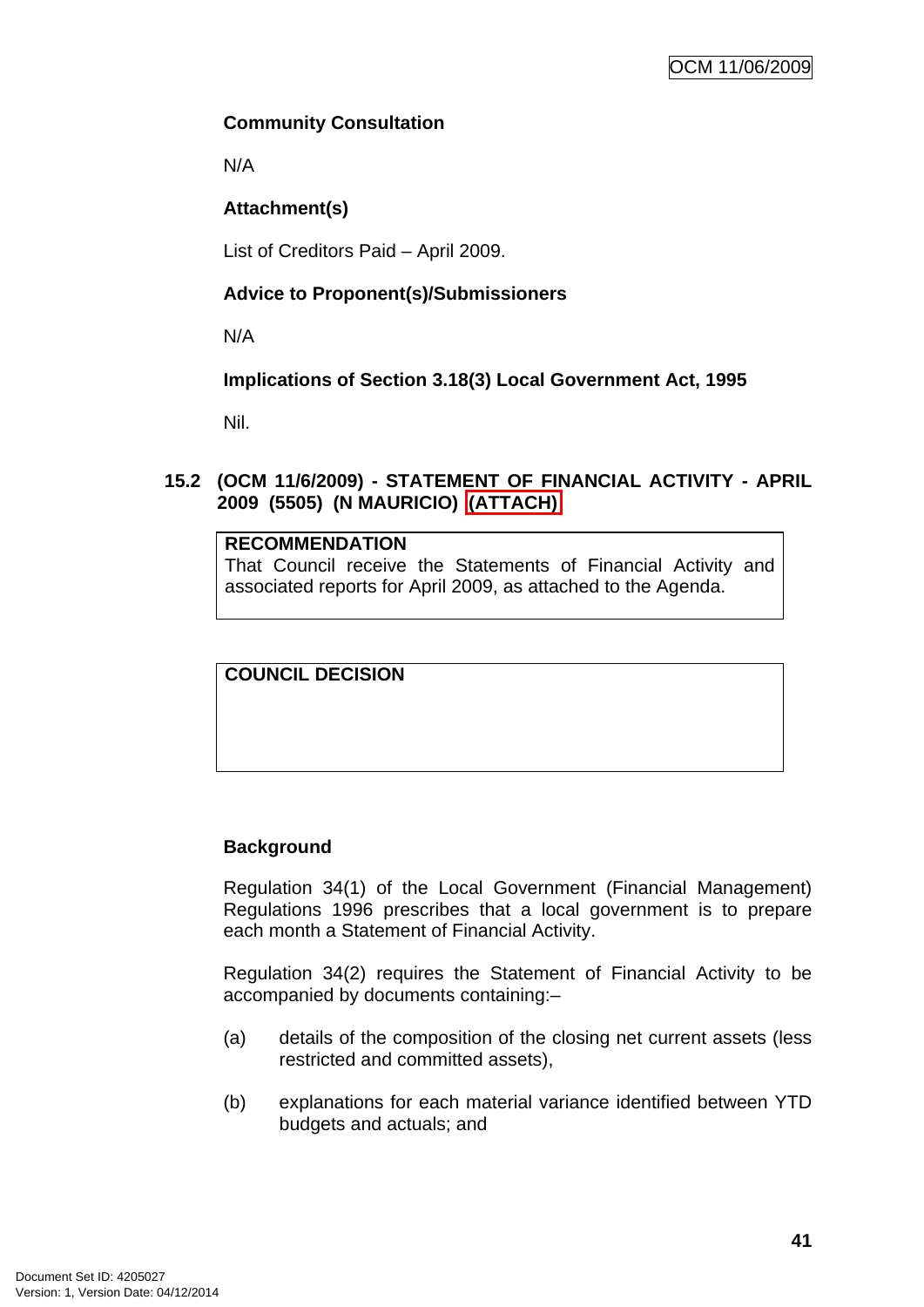(c) any other supporting information considered relevant by the local government.

Regulation 34(4)(a) prescribes that the Statement of Financial Activity and accompanying documents are to be presented to the Council.

#### **Submission**

N/A

#### **Report**

Attached to the Agenda is the Statement of Financial Activity for April 2009. These include explanations for material variances within operating revenue and expenditure, as well as for capital works & project expenditure.

Note 1 shows the program split for grants and contributions received towards asset purchase and development.

Note 2 provides a reconciliation of Council's net current assets (adjusted for restricted assets and cash backed reserves). This provides a financial measure of Council's working capital and an indication of its liquid financial health.

Also provided are Reserve Fund and Restricted Funds Analysis Statements. These assist to substantiate the calculation of Council's net current assets position.

The Reserve Fund Statement reports the budget and actual balances for Council's cash backed reserves, whilst the Restricted Funds Analysis summarises bonds, deposits and infrastructure contributions held by Council. The funds reported in these statements are deemed restricted in accordance with Australian Accounting Standards.

#### Material Variance Threshold

For the purpose of identifying material variances in Statements of Financial Activity, Financial Management Regulation 34(5) requires Council to adopt each financial year, a percentage or value calculated in accordance with Australian Accounting Standard AAS5 - Materiality. This standard defines materiality in financial reporting and states that materiality is a matter for professional judgement. Information is material where its exclusion may impair the usefulness of the information provided. AAS5 does offer some guidance in this regard by stating that an amount that is equal to or greater than 10% of the appropriate base amount may be presumed to be material.

The materiality threshold adopted by Council for the 2008/09 financial year is \$50,000 or 10% (whichever is the greater). In applying the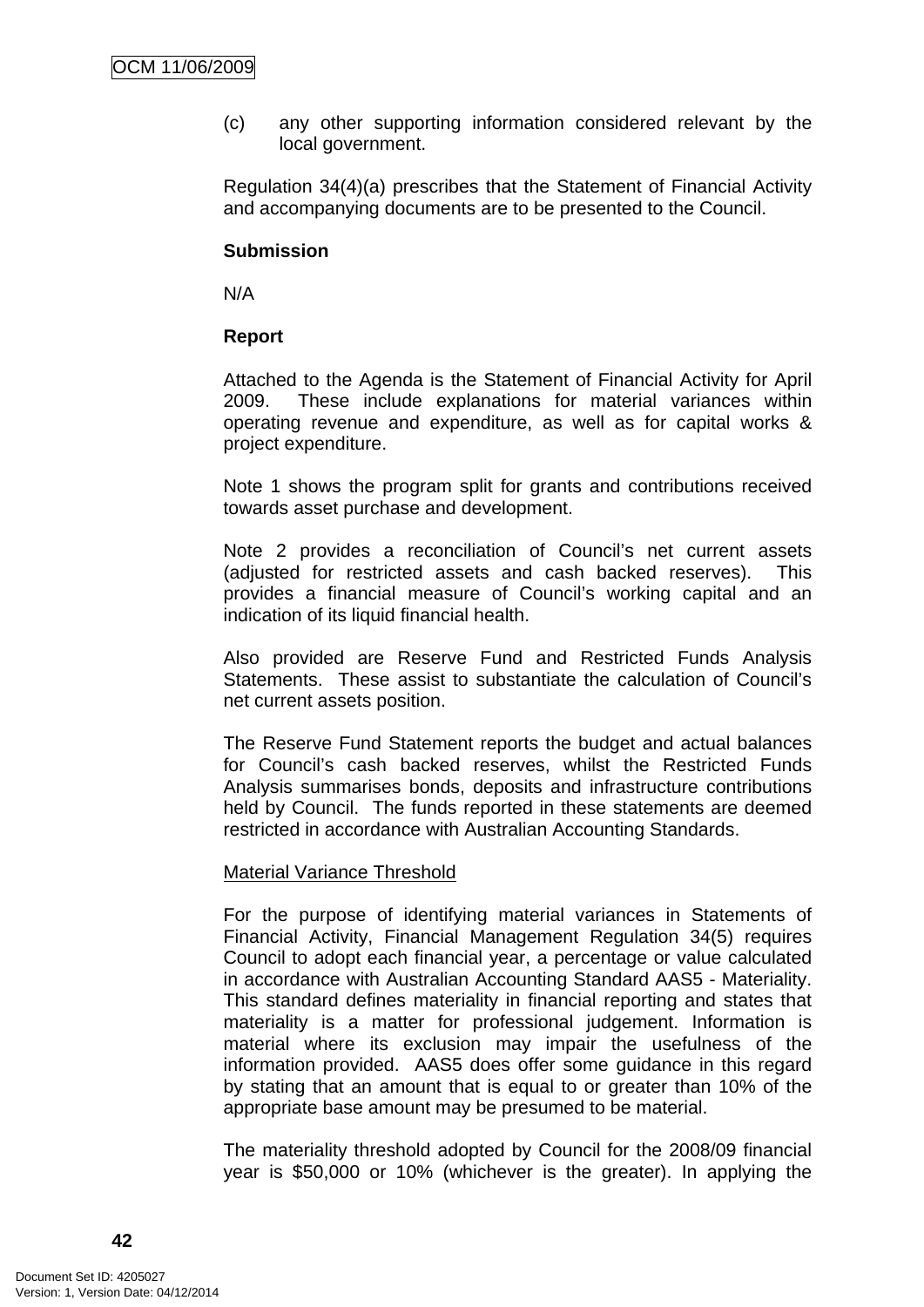threshold, officers give due regard to the nature of the data and how it is best consolidated (e.g. at an individual project level, specific works program, distinct activity, nature and type level etc).

## **Strategic Plan/Policy Implications**

#### **Governance Excellence**

• To conduct Council business in open public forums and to manage Council affairs by employing publicly accountable practices.

## **Budget/Financial Implications**

Where variances reported are of a permanent nature (i.e. not due to timing issues), they will impact Council's end of year surplus/deficit position.

#### **Legal Implications**

Section 6.4 of the Local Government Act, 1995 and Regulation 34 of the Local Government (Financial management) Regulations 1996, refer.

#### **Community Consultation**

N/A

# **Attachment(s)**

Statement of Financial Activity and associated reports - April 2009.

#### **Advice to Proponent(s)/Submissioners**

N/A

**Implications of Section 3.18(3) Local Government Act, 1995**

Nil.

# **16. ENGINEERING AND WORKS DIVISION ISSUES**

## **16.1 (OCM 11/6/2009) - NORTH LAKE ROAD - PROPOSED RIGHT TURN POCKET AT HAMMOND ROAD (450010) (J RADAICH) (ATTACH)**

**RECOMMENDATION** That Council:

(1) remove the project CW2296 – North Lake Road at Hammond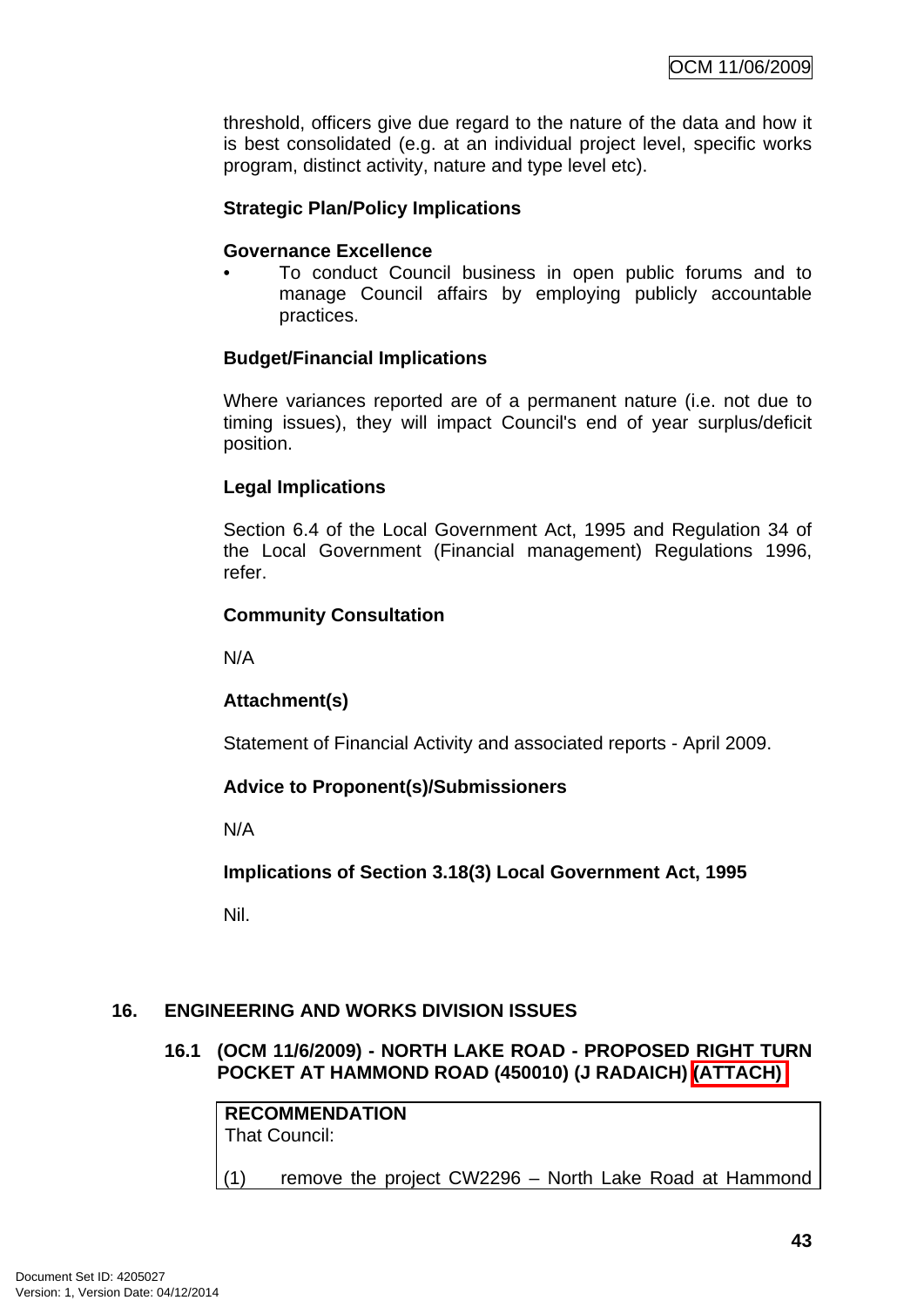Road – Right Turn Slip Lane from the current Budget and amend the Budget accordingly; and

(2) incorporate these works when the second carriageway is constructed in North Lake Road between Hammond Road and Midgegooroo Avenue, as indicated in the Plan for the District 2008-2018 as amended.

# **COUNCIL DECISION**

## **Background**

There is a remaining allocation on the current budget of \$48,922 under account no. CW2296 to construct a right turn slip lane in North Lake Road at Hammond Road. To facilitate the slip lane treatment to Australian Standards will require prevention of the right turn movement at the previous intersection (Thomas Street).

#### **Submission**

Accordingly, a plan was prepared and consultation undertaken with the community during February. A copy of the consultation letter and plan is attached to the Agenda. At the close of the consultation period, forty four (44) responses were received, with twenty one (21) favouring the proposal and twenty three (23) in opposition.

#### **Report**

The opposition to the report stemmed mainly from the residents living in the residential area on the north side of Thomas Street:

- 1. Right turn ban out of Thomas Street will inconvenience residents and require them to undertake a big detour.
- 2. Traffic will be directed down Sycamore Avenue.
- 3. Traffic will be directed to use Semple Court to turn right into North Lake Road, and this will create congestion, particularly with the heavy westbound flow.
- 4. Semple Court intersection at North Lake Road will need to be improved first as traffic volumes will increase and it is difficult to turn right due to westbound traffic volume and setting sun.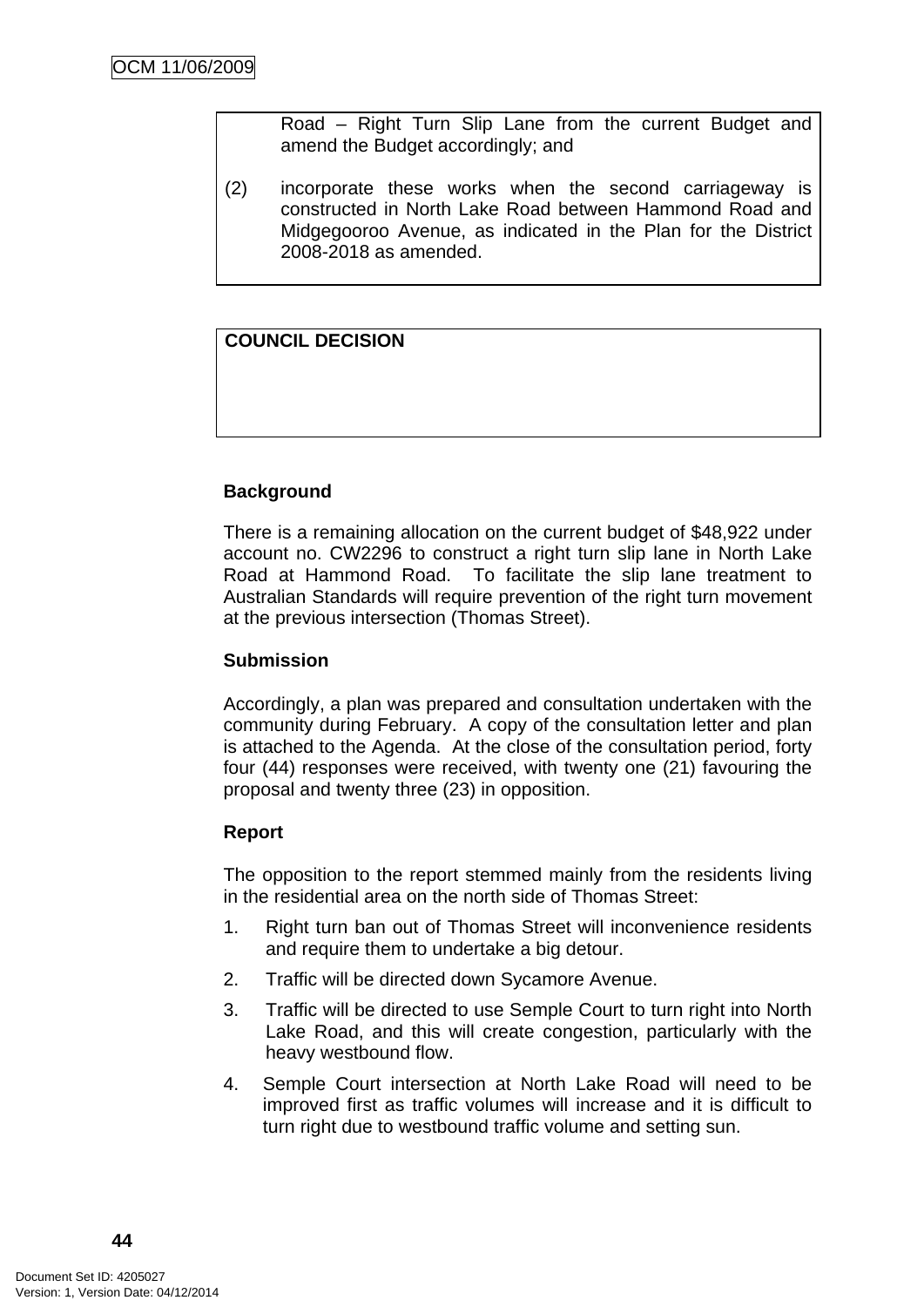- 5. North Lake Road should be made into a dual carriageway through to Beeliar Drive before the right turn bans at Thomas Street are imposed.
- 6. It will encourage potentially dangerous u-turns.

There would be a relatively minor increase in North Lake Road/Semple Court turning traffic should the right turn movement at North Lake Road/Thomas Street be prevented. North Lake Road is currently a dual carriageway at Thomas Street and a single carriageway at Semple Court. Consequently, Thomas St provides for a safer turning movement for motorists than Semple Court.

North Lake Road is also currently a dual carriageway at Hammond Road, which is between Thomas Street and Semple Court. The right turn slip lane proposed in the Budget is designed to improve safety at a relatively safe intersection, with two eastbound lanes providing passing opportunities when a vehicle is turning right.

North Lake Road is earmarked in the Plan for the District to have a second carriageway between Hammond Road and Midgegooroo Avenue completed in 2015. This will improve safety for turning vehicles at Semple Court, with a dual carriageway in place and address the concerns raised during the consultation process.

In view of the foregoing, and having regard for the objections and safety issues at the North Lake Road/Semple Court intersection, it is considered that construction of the right turn slip lane in North Lake Road at Hammond Road should be deferred until the second carriageway of North Lake Road is constructed between Hammond Road and Midgegooroo Avenue.

# **Strategic Plan/Policy Implications**

# **Transport Optimisation**

- To ensure the City develops a transport network that provides maximum utility for its users, while minimizing environmental and social impacts.
- To construct and maintain roads which are convenient and safe for vehicles, cyclists and pedestrians.

#### **Budget/Financial Implications**

The cancellation of the project will result in unspent funds of \$48,922 under account no. CW2296 being available as Budget surplus

# **Legal Implications**

N/A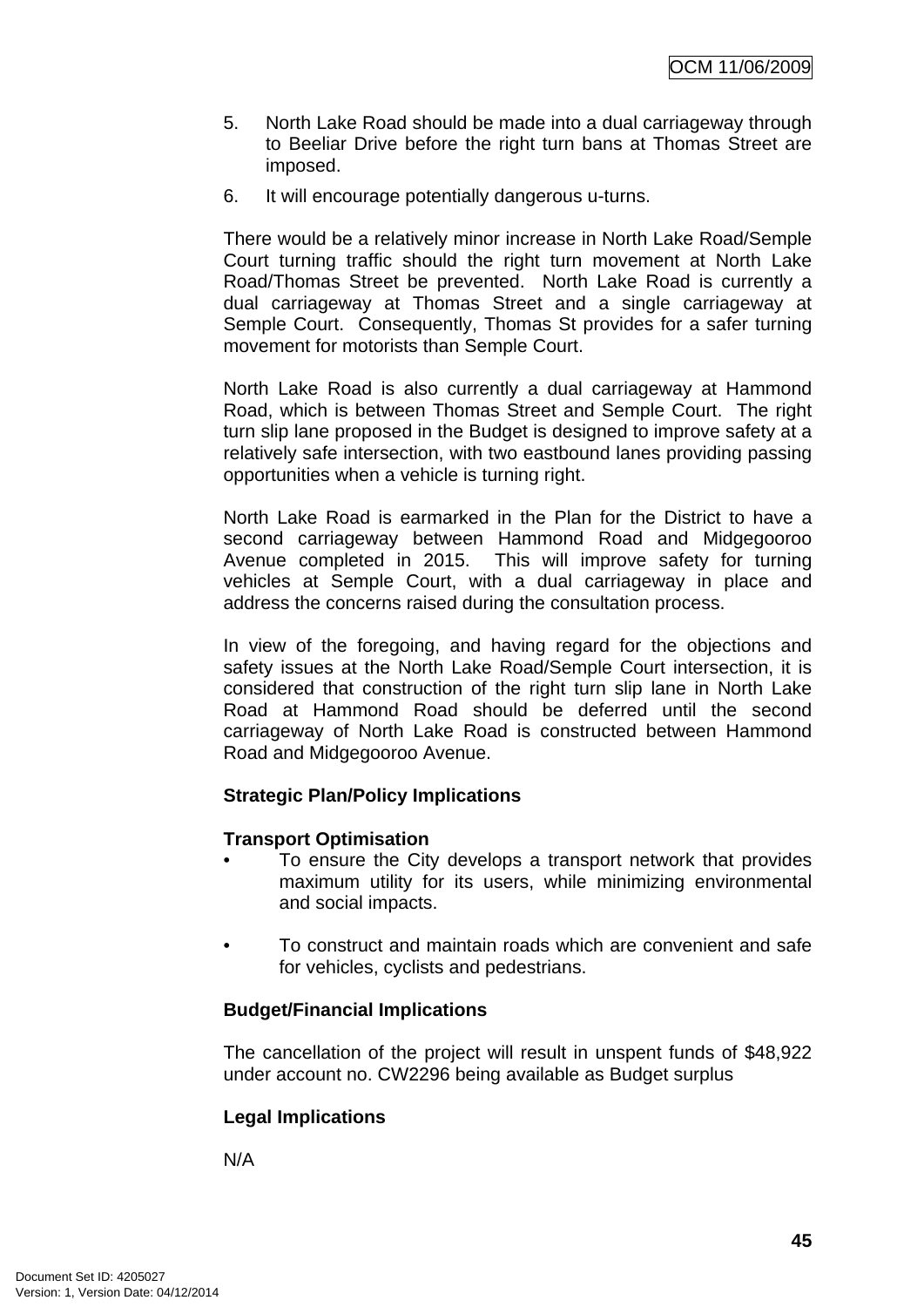## **Community Consultation**

The report to Council follows public consultation with affected householders and road users during February 2009.

#### **Attachment(s)**

- 1. Site location map.
- 2. Consultation letter and plan of proposal to affected householders and road users.

#### **Advice to Proponent(s)/Submissioners**

N/A

#### **Implications of Section 3.18(3) Local Government Act, 1995**

Nil.

#### **16.2 (OCM 11/6/2009) - TENDER RFT 06/2009 - TREE WATERING SERVICES - STREETSCAPES, PARKS AND RESERVES (RFT06/2009) (A JOHNSTON) (ATTACH)**

#### **RECOMMENDATION**

That Council accept Tender No.RFT06/2009 – Tree Water Services – Streetscapes, Parks and Reserves submitted by Tree Watering Services, for over a three (3) year period with options to extend to a maximum of five (5) years, for the lump-sum price per service of \$6,074.20 GST inclusive (\$5522.00 GST exclusive), and additional schedule of rates for determining variations, with a total estimated contract value based on the \$6,074.00 per service rate being \$789,646.00 GST inclusive (\$717,760.00 GST exclusive).

**COUNCIL DECISION** 

#### **Background**

Parks and Environment undertakes Streetscape, Landscape, Park and Reserve planting projects that require supplementary watering for the first two to three summers, to ensure 90% survival and vigour for trees planted and 70% for tube stock plantings.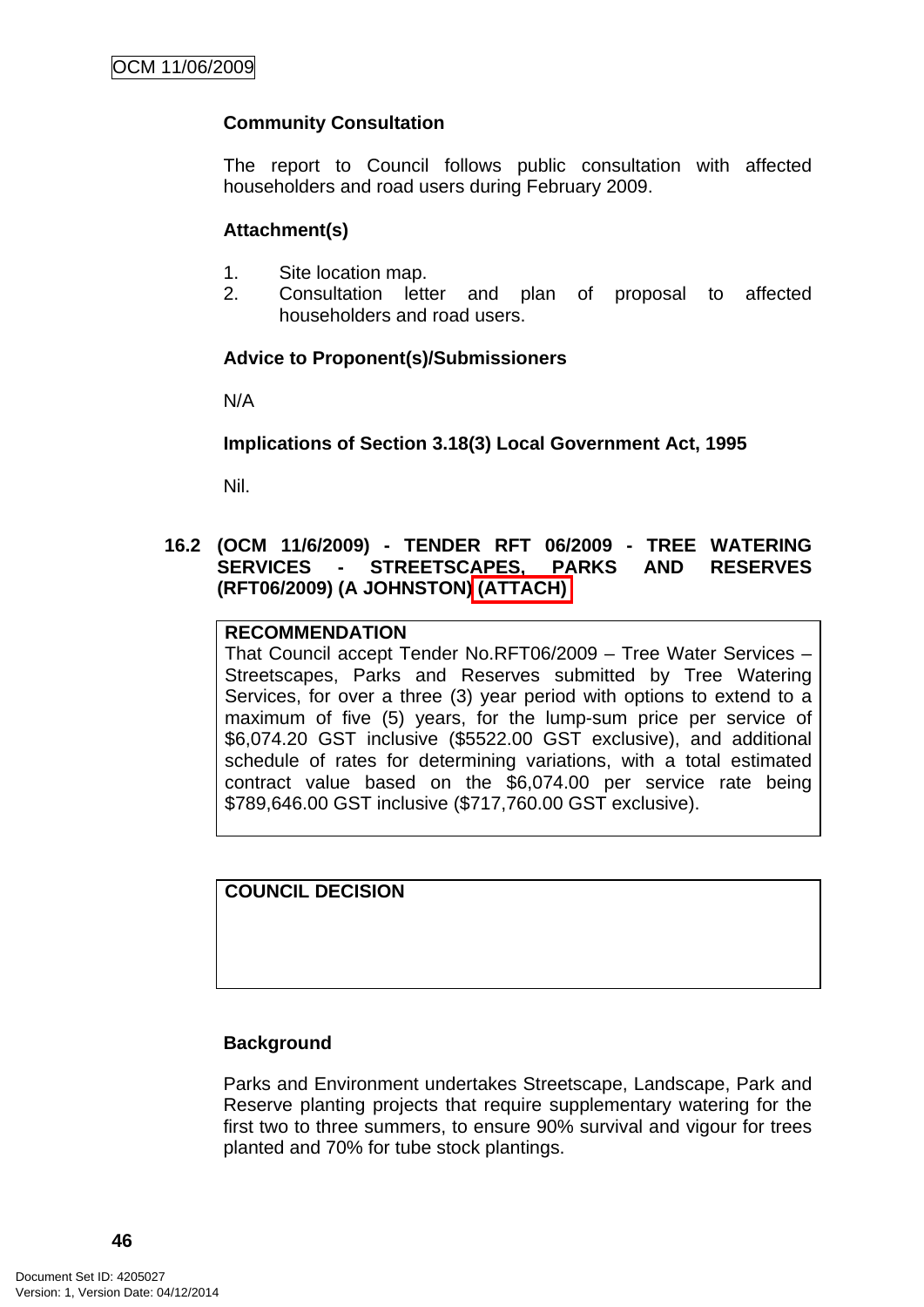During the 08/09 watering season there were 22,542 trees and shrubs that required watering using an average of 250,000 litres of water per service.

The Local Government (Functions & General) Regulations 1996 (As amended March 2007) require tenders to be called for contracts for the supply of goods or services where consideration under the contract is, or is expected to be, more or worth more, than \$100,000. A specification was developed and tenders subsequently called.

## **Submission**

Tenders closed at 2:00pm (AWST) Thursday 30 April 2009 and two (2) tender submissions were received from:

- 1. Tree Watering Services; and
- 2. Independent Grain Handlers

#### **Report**

#### Compliant Tenderers

The tender receive from Tree Watering Services was deemed compliant with the conditions of tendering and compliance criteria.

The tender received from Independent Grain Handlers was deemed compliant with the conditions of tendering but non compliant with the following criteria.

- An Occupational Safety and Health declaration was not submitted.
- Motor Vehicle Insurance was advised as "To Be Advised" (TBA) on purchase of new vehicles.

As this non-compliance was considered by the evaluation panel as of a minor nature both submissions were evaluated.

| <b>Evaluation Criteria</b>           | Weighting<br>Percentage |
|--------------------------------------|-------------------------|
| <b>Demonstrated Experience</b>       | 30%                     |
| <b>Plant Equipment and Personnel</b> | 25%                     |
| <b>Implementation Strategy</b>       | 15%                     |
| <b>Tendered Price</b>                | 30%                     |
| Total                                | 100%                    |

# Evaluation Criteria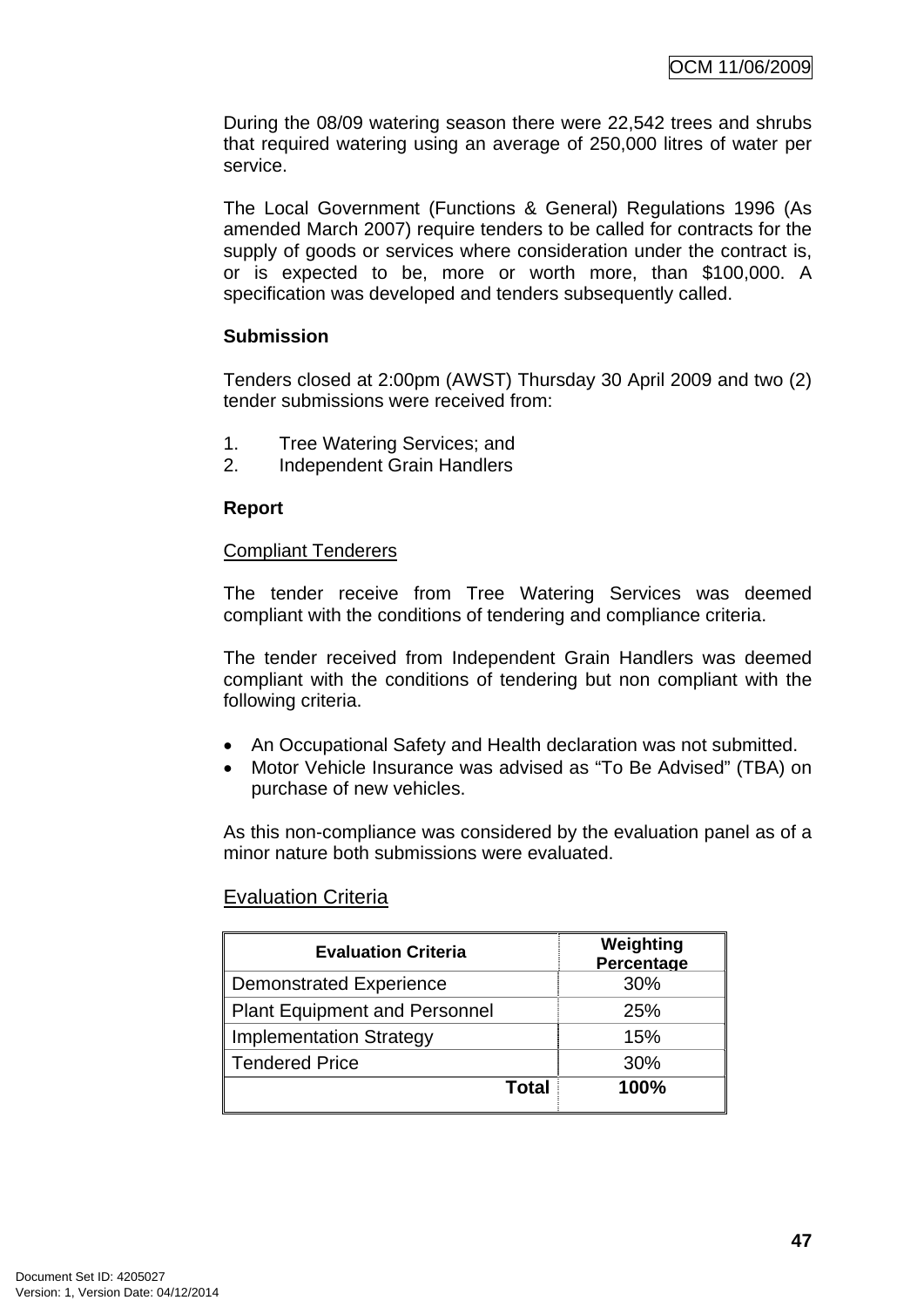## Tender Intent/Requirements

Tender requirements were based on the City of Cockburn's Technical Specification for Tree Watering in accordance with the City of Cockburn's standard specifications for this work.

# Evaluating Officers

The tender submissions were evaluated by the following officers:

- 1. Adam Johnston Parks Operations and Environment Coordinator;
- 2. Mary Chesson Acting Parks Technical Officer; and
- 3. Chris Beaton Environment Manager.

#### Scoring Table

| <b>Scores</b>                           |                                                   |                                                        |                            |
|-----------------------------------------|---------------------------------------------------|--------------------------------------------------------|----------------------------|
| <b>Tenderer's Name</b>                  | <b>Non-Cost</b><br><b>Evaluation Score</b><br>70% | <b>Cost Criteria</b><br><b>Evaluation Score</b><br>30% | <b>Total Score</b><br>100% |
| <b>Tree Watering</b><br><b>Services</b> | 57.57%                                            | 30.00%                                                 | 87.57%                     |
| Independent Grain<br><b>Handlers</b>    | 39.80%                                            | 3.8%                                                   | 43.59%                     |

#### Evaluation Criteria Assessment

Tree Watering Services have satisfied all the requirements of the Evaluation Criteria.

Tree Watering Services did not submit an Occupational Health and Safety Declaration and Motor Vehicles Insurances were outlined as To Be Advised on purchase of the new plant.

#### Demonstrated Experience

Tree Watering Services have been in operation since 2000. They have significant experience in the watering and care of trees and shrubs having provided services to other local government municipalities and private industry.

Independent Grain Handlers do not currently operate a Tree Watering Business, but want to diversify into this industry. Their experience is limited to the individual skills of the proprietors.

#### Plant Equipment and Personnel

Tree Watering Services currently have the required plant and experienced personal to undertake the required volume of works.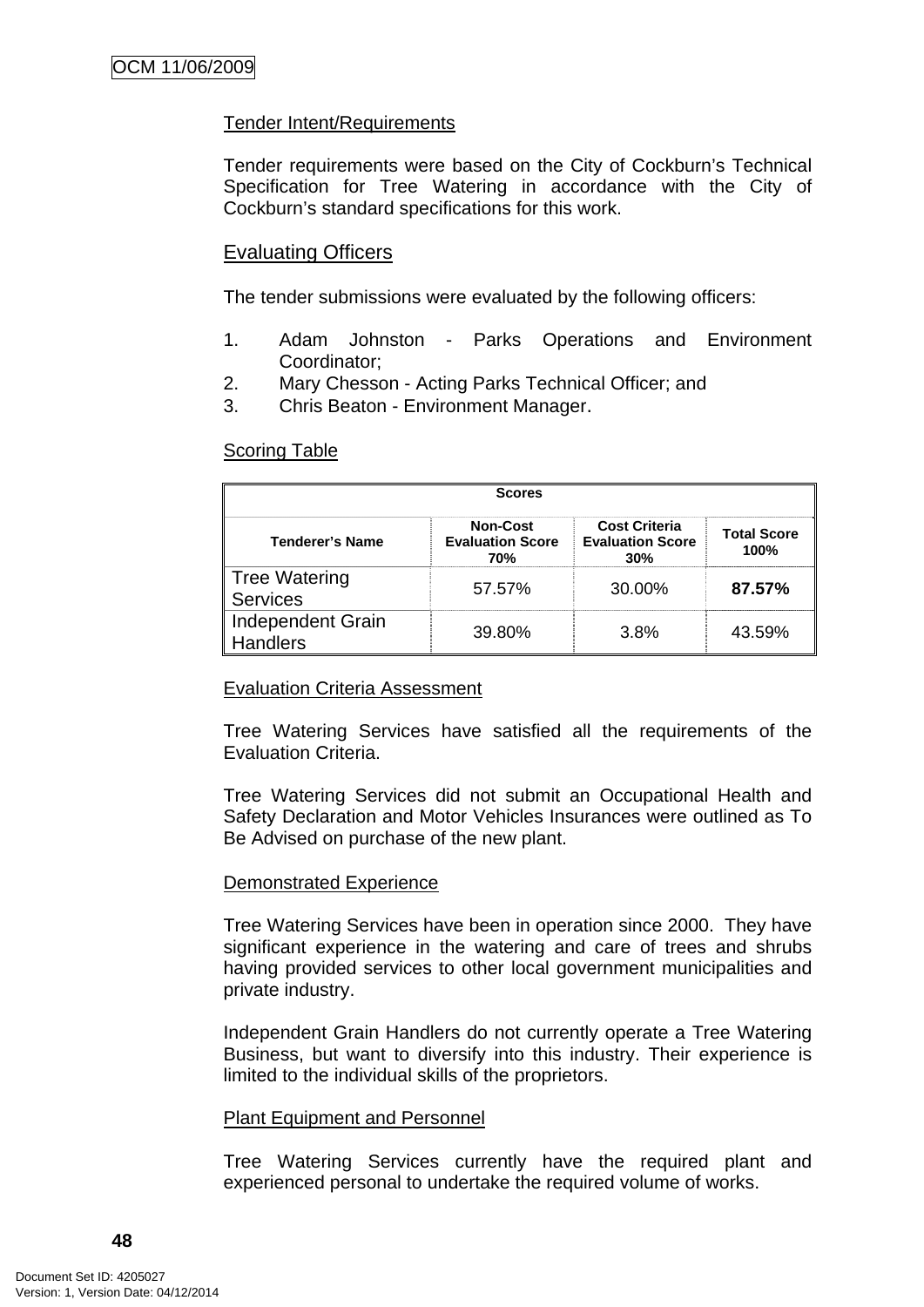Independent Grain Handlers have advised that they would be purchasing the majority of the required plant and would be training employees who would be working on the contract.

#### Implementation Strategy

Tree Watering Services have provided a brief strategy based on there experience in Tree and Shrub Watering. The watering methods outlined are in line with good watering practices and industry practice.

Independent Grain Handlers have provided a strategy based on a comprehensive site inspection of the area's requiring watering under the contract. As they have not undertaken this type of works previously the strategy is based on there best estimation of what is required to achieve the contract requirements.

#### **Summation**

Evaluation was undertaken by three (3) internal staff members independently. The combined officer's assessment supports awarding the tender to Tree Watering Services consequently officers recommend that Council accept their tender submission for the lump sum price of \$6,074.20 (GST inclusive) per watering service and an estimated expenditure of \$157,929.20 per annum.

#### **Strategic Plan/Policy Implications**

#### **Infrastructure Development**

• To construct and maintain community facilities that meet community needs.

#### .**Natural Environmental Management**

To conserve, preserve and where required remediate the quality, extent and uniqueness of the natural environment that exists within the district.

#### **Budget/Financial Implications**

The projected costs for Tree Watering Services (RFT 06/2009) are as follows:

#### **Budget/ Actual Estimate/Actual**

| Operating Budget | \$169,000 | \$157,924 |
|------------------|-----------|-----------|
|------------------|-----------|-----------|

#### **Variance (Below Budget & Estimate) \$11,076**

Funds are available under individual OP Parks and Environment project account numbers in the 2009/10 budget totalling \$169,000.00.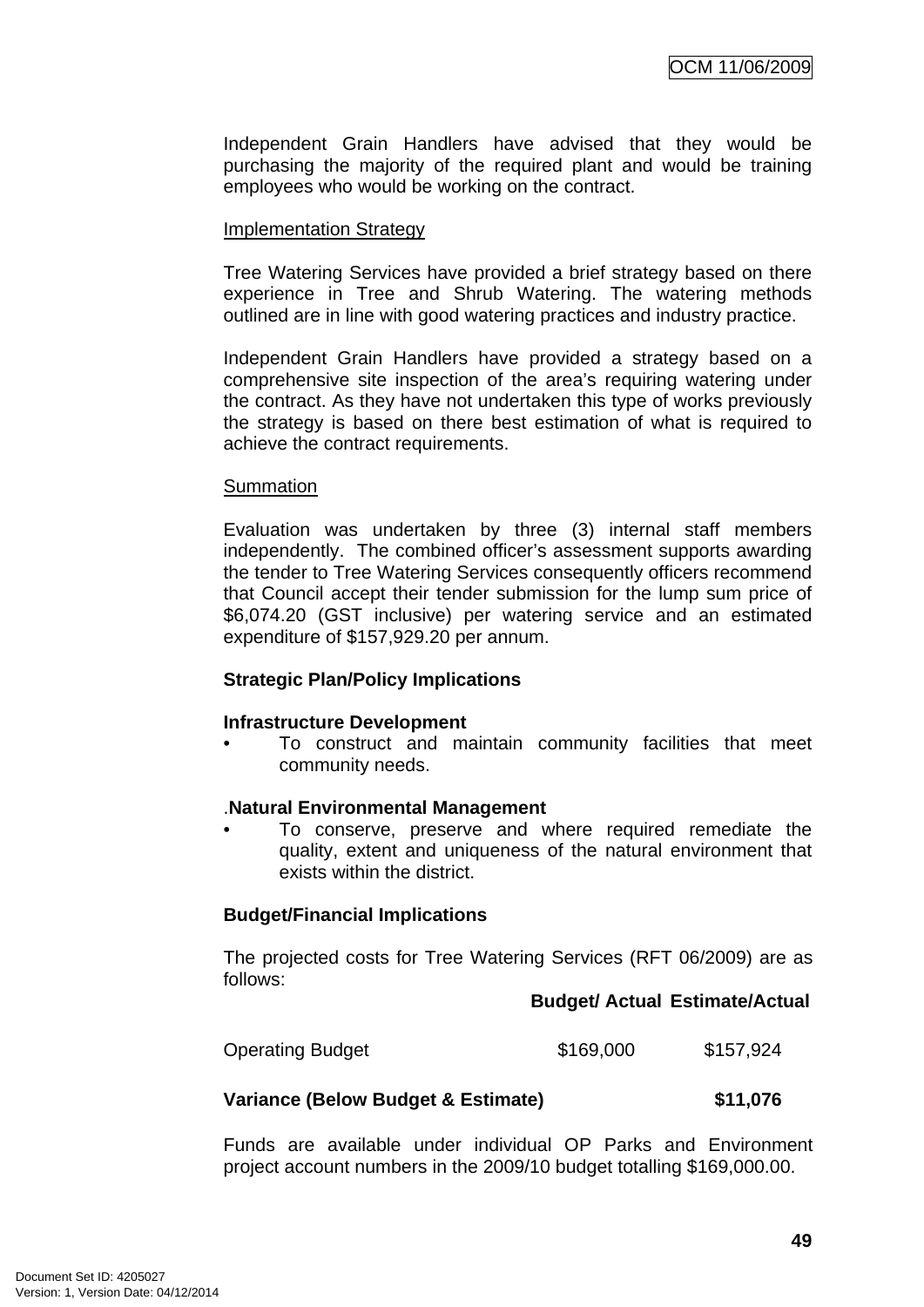Analysis of the previous four (4) financial years indicate an average actual expenditure of \$194,000 GST exclusive per annum.

## **Legal Implications**

Section 3.57 of the Local Government Act 1995 and Part 4 of the Local Government (Functions and General) Regulations 1996 refers.

The tendered prices are not disclosed at the opening of Tenders nor entered into the Tenders Register.

In accordance with *Part 4, Regulation 16-3(c)* and *17-3 of the Local Government (Functions and General) Regulations 1996* the Principal is only required to record the price of the winning Tenderer/s in the Tenders Register.

## **Community Consultation**

Tender number RFT 06/2009 Tree Watering Services was advertised on Wednesday 15 April 2009 in the Local Government Tenders section of "The West Australian" newspaper. It was also displayed on the City's website from the 15 – 30 April 2009.

## **Attachment(s)**

- 1. Compliance Criteria Checklist
- 2. Tender Evaluation Sheet Separate Confidential Attachment
- 3. Tendered Prices Separate Confidential Attachment

#### **Advice to Proponent(s)/Submissioners**

All Tenderers who submitted a tender have been advised that this matter is to be considered at the 11 June 2009 Council Meeting.

#### **Implications of Section 3.18(3) Local Government Act, 1995**

Nil.

# **16.3 (OCM 11/6/2009) - STRATEGIC BICYCLE NETWORK AND FOOTPATH PLAN (4003) (J RADAICH) (ATTACH)**

# **RECOMMENDATION**

That Council:

- (1) receive the final draft report "City of Cockburn Strategic Bicycle Network and Footpath Plan";
- (2) utilise the Schedule of Works Bicycle Network and Schedule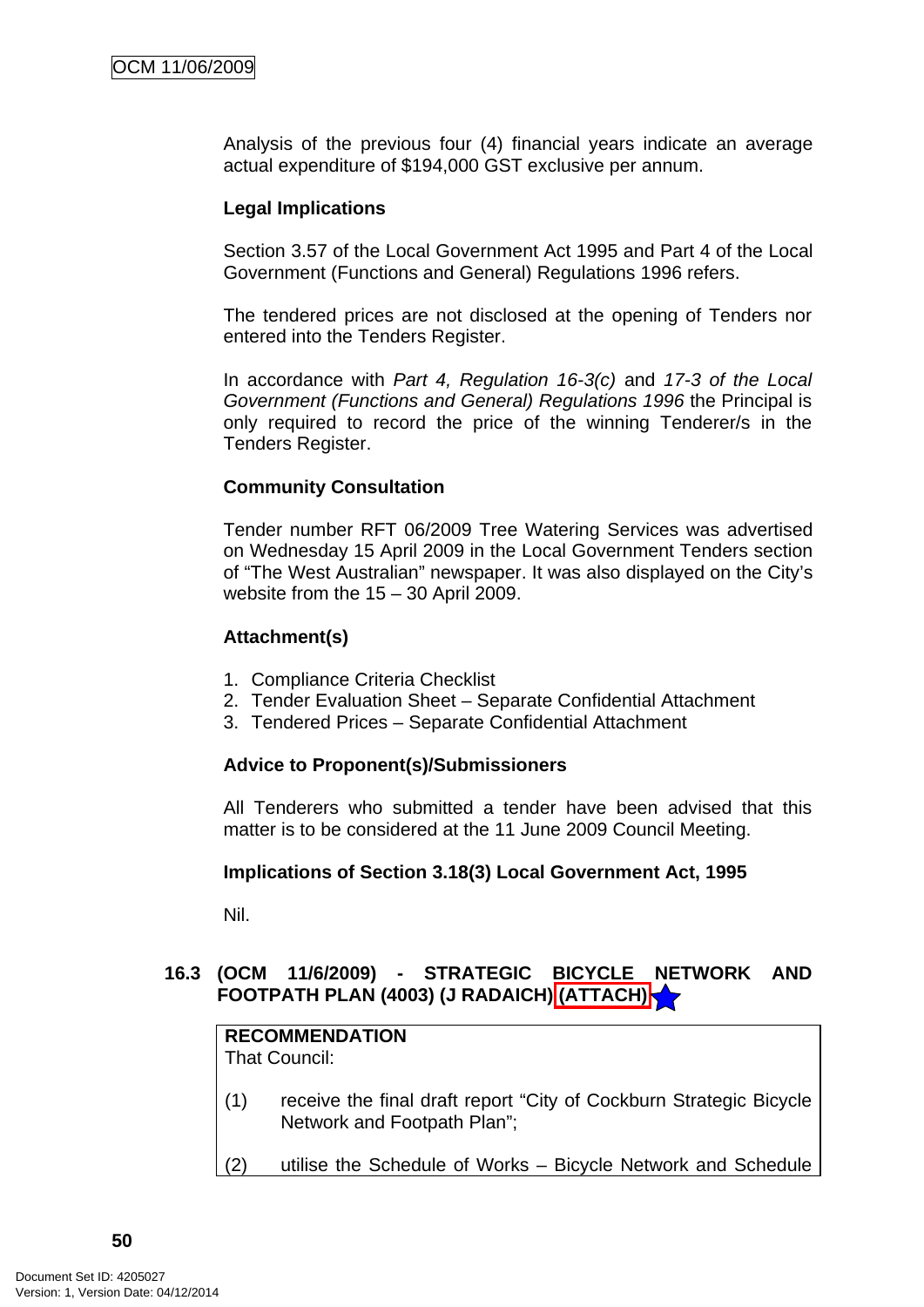of Works – Pedestrian Network contained in the report as a basis for developing implementation programs and for consideration in future Council budgets and grant opportunities for built solutions;

- (3) develop an implementation schedule for both shared use and pedestrian path upgrades for consideration in the next iteration of the Plan for the District; and
- (4) acknowledge the need to promote non-built solutions:
	- 1. Town Planning Scheme Amendments to allow the use of cash in lieu for cycling and other green mode infrastructure.
	- 2. Formation of a Bicycle User Group.
	- 3. Employment of a Travel Smart Officer.
	- 4. Implementation of a Hazard Report Card system.
	- 5. Undertake a signage audit of all paths in the City.
	- 6. Development of an information page for cyclists and pedestrians on the City's webpage.

# **COUNCIL DECISION**

# **Background**

The City of Cockburn produced a Bicycle Plan in 2004. Since that time the City has undergone considerable growth and land development, necessitating a review of the existing Bicycle Plan so that Structure Plans and future road works will reflect the development and integration of bicycling infrastructure. In addition, bicycling infrastructure incorporates many key elements that are also used by pedestrians of all categories, including shared paths, "Safe Routes to School", identification of trip attractors, etc. Consequently, a review of the bicycle network should effectively also incorporate a review of the footpath network.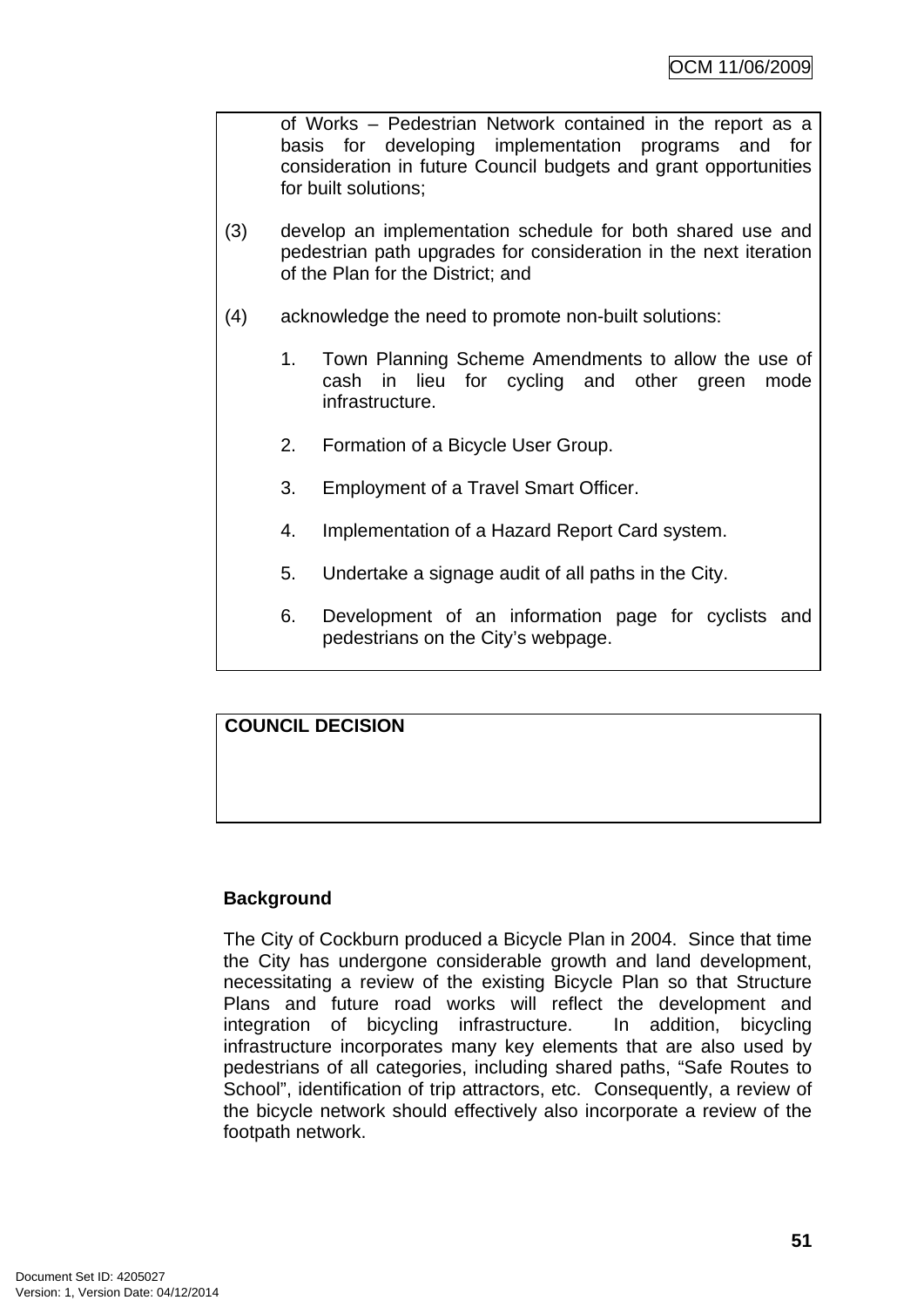# **Submission**

Accordingly, a consultant's brief for a review of the City's strategic network of bicycle and footpath infrastructure was prepared. The intention of the brief was to identify high level, strategic improvements to the existing bicycle and footpath networks and potential non-built solutions to enhance existing networks, their maintenance and future provision. The project was awarded to engineering consultants Worley Parsons Services Pty Ltd in March 2008, and now has been finalised for Council's consideration.

## **Report**

The tasks undertaken by the consultancy included:-

- 1. A review of the existing bicycle plan "Cockburn Bike Plan 2005 and Beyond', bicycle network and footpath network.
- 2. Liaison with Engineering Services, Community Services and Planning Services staff.
- 3. A review of any relevant Structure Plans.
- 4. Consideration of 'Safe Routes to School' facilities in conjunction with the location of schools within the City of Cockburn.
- 5. Identification of major trip attractors such as town centres, railway stations, local shops etc.
- 6. Consultation with and the involvement of local cyclists, cycling groups, pedestrians, skaters, people with disabilities and other stakeholders that share off road facilities with cyclists.
- 7. Liaison with the Department for Planning and Infrastructure (Alternative Transport – Cycling Unit).
- 8. Analysis of crash statistics to determine any existing hazards for cyclists and pedestrians.
- 9. Provision of a program of new and improvement works including cost estimates and a priority order listing for such works.
- 10. Monthly project progress reporting.
- 11. A final report including drawings.

Key points in the development of the final report have been broadly identified as follows:-

#### Crash Statistics

Based on an analysis of reported crashes involving pedestrians and cyclists three key points have been identified that will be carried forward into planning for future networks. These include:

1. 6 intersections within the City's top 20 (based on crash frequency) are on existing Perth Bicycle Network (PBN) routes. This is a concern as cyclists are required to use these intersections, either on road or off road.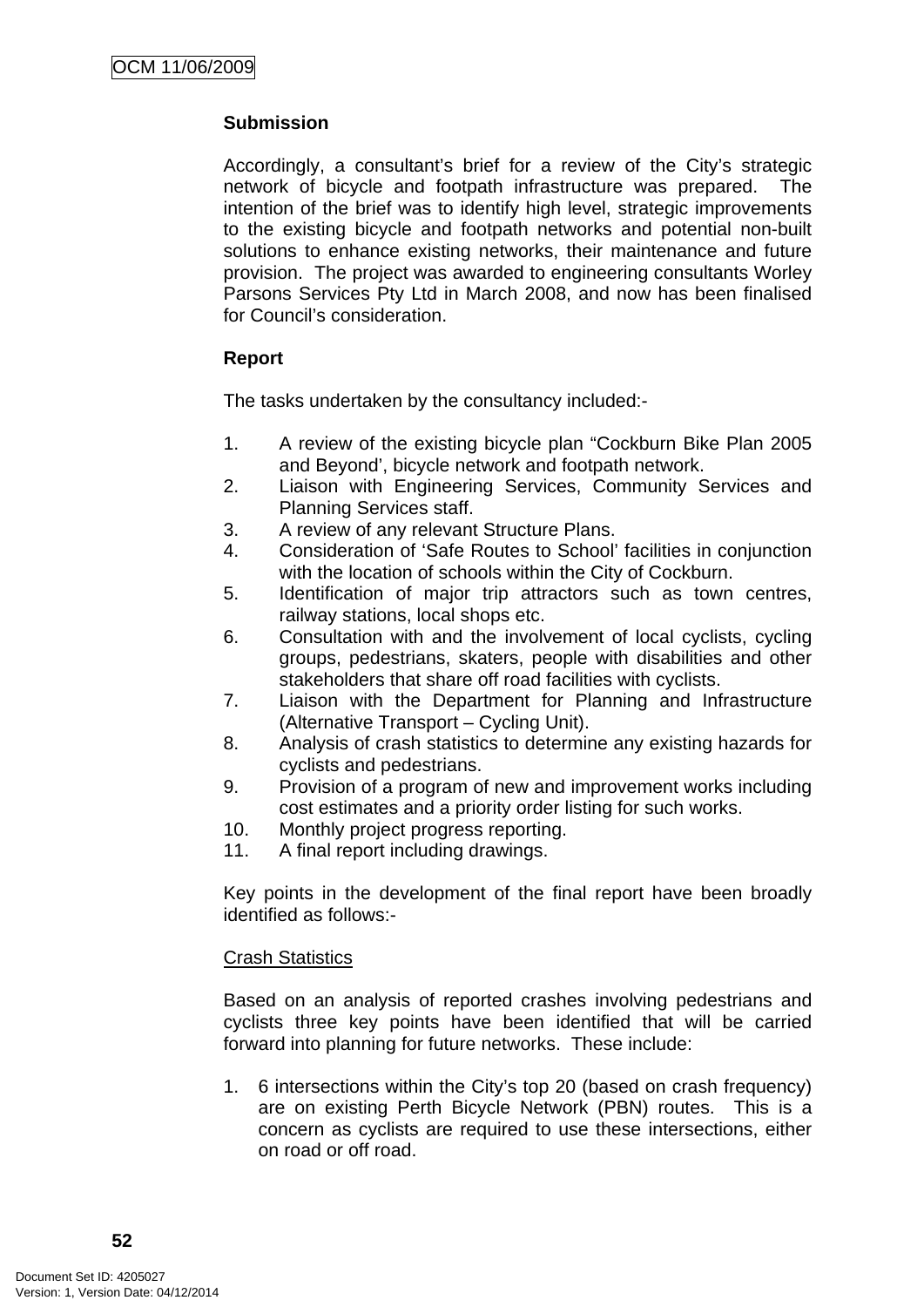- 2. Most crashes involving cyclists occurred at un-signalised intersections.
- 3. Most crashes involving pedestrians occurred at mid-block locations suggesting that there may be a lack of safe mid-block crossing facilities available within the City.

## Physical Barriers

Significant physical barriers to walking and cycling within the City include:

- Stock Road
- Kwinana Freeway
- **Freight railways**
- Beeliar Regional Park
- Regional parks surrounding North Lake, Bibra Lake, Little Rush Lake, Yangebup Lake, Kogolup Lake and Thompsons Lake.

It is important to note that physical barriers to walking and cycling are likely to be interpreted by each individual differently. What one person may perceive as a barrier may not be a barrier to another.

#### Review of Existing Bicycle Network

Each route within the City was travelled and qualitatively assessed against four criteria drawn broadly from Main Roads WA's 'level of service' assessment for on and off road bicycle routes. The table summarises the assessment criteria used for routes within the City.

#### Bicycle Route Assessment Criteria

| Criteria      | <b>Factors considered</b>                                                                       |  |  |
|---------------|-------------------------------------------------------------------------------------------------|--|--|
| ll Traffic.   | Volume and traffic mix, speed limit, on street   <br>parking                                    |  |  |
| Design        | Operating space for cyclists, traffic management<br>devices, continuity and legibility, signage |  |  |
| Intersections | Frequency, design, forced stops                                                                 |  |  |
| Pavement      | Condition, marking                                                                              |  |  |

Generally the PBN provides good coverage throughout the central portion of the City. Some minor additions to the network will improve this coverage and legibility of the network. The western suburbs of the City (Hamilton Hill, Spearwood, Coogee and Munster) are poorly served by the PBN and an additional route is required through these areas.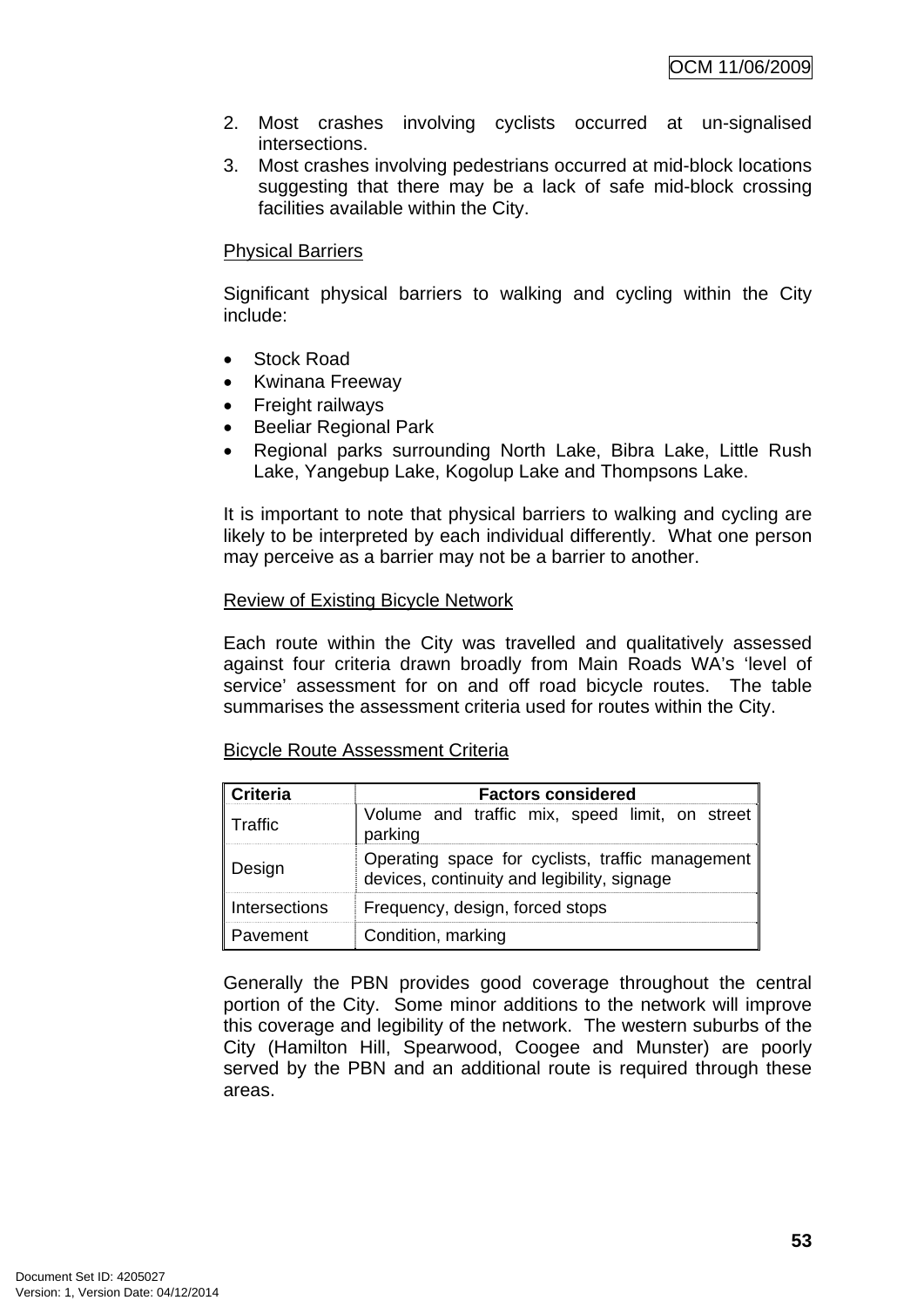## Review of Existing Footpath Network

Generally, the provision and condition of footpaths throughout the City is good and provides strong opportunities for walking. The review of footpaths throughout the various assessment precincts identified a number of locations where infrastructure is required.

#### Recommendations

Recommendations were grouped into three key areas:

- 1. Built Solutions These include recommendations for new infrastructure/paths etc.
- 2. Non-Built Solutions These are recommendations for the implementation of programs or activities that do not require physical infrastructure.
- 3. Further Investigations These are areas where further more detailed investigations are required to determine the best solution to a particular issue.

#### **Conclusion**

The final draft report "City of Cockburn Strategic Bicycle Network and Footpath Plan" provides a robust and solid basis with which to review and plan the City's bicycle and footpath infrastructure program to provide a consolidated, structured and strategically linked path and route network for cyclists and pedestrians within the municipality.

The City of Cockburn Bicycle Network and Footpath Plan represents a substantial review of the City's network. The Plan is comprehensive and attached to this Agenda are the outcomes and schedules generated from the review. An abridged version of the document has been provided in all Council Libraries, the website and a digital copy provided to each Elected Member for their information.

#### **Strategic Plan/Policy Implications**

#### **Demographic Planning**

• To ensure the planning of the City is based on an approach that has the potential to achieve high levels of convenience and prosperity for its citizens.

#### **Transport Optimisation**

- To ensure the City develops a transport network that provides maximum utility for its users, while minimizing environmental and social impacts.
- To construct and maintain roads which are convenient and safe for vehicles, cyclists and pedestrians.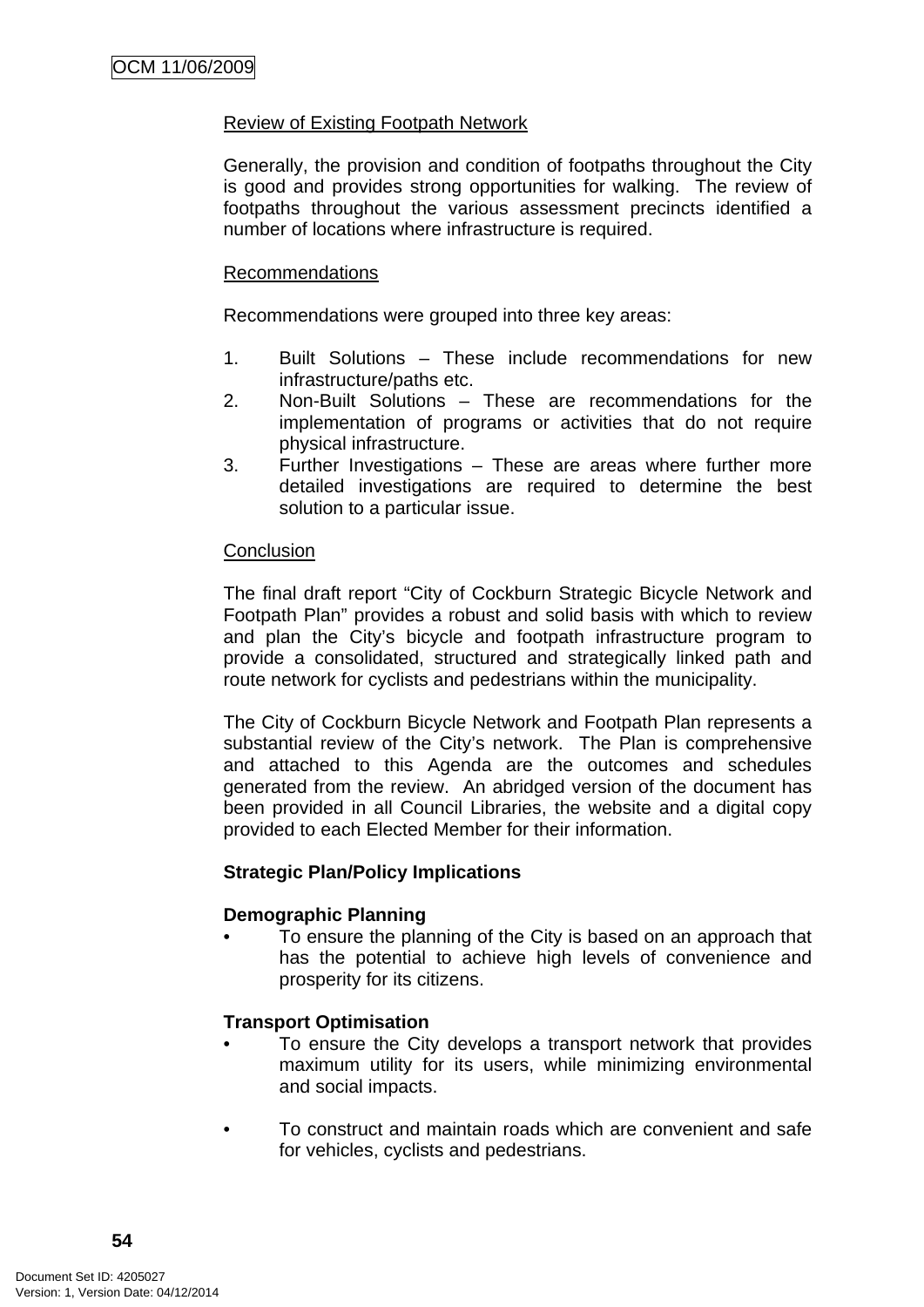• To achieve provision of an effective public transport system that provides maximum amenity, connectivity and integration for the community.

## **Budget/Financial Implications**

The City of Cockburn Bicycle and Footpath Plan has identified a schedule of works to the total value of \$7.8m, with \$6.2m identified for works in upgrading the bicycle network and \$1.6m for the pedestrian network. Historically, the City has allocated between \$400,000 and \$600,00 for the improvement of these networks annually. In anticipation of adoption of the Plan, the budget allocation for the 2009/10 financial year has increased to \$1.2m. The development and implementation of a robust strategy to improve the City's bicycle and pedestrian movement throughout the City gives the City a greater opportunity to take advantage of external funding which is further evidenced in the 2009/10 draft budget. An implementation plan needs to be developed which takes into account Council's Budget constraints and incorporated into the next iteration of the Plan for the District.

#### **Legal Implications**

N/A

## **Community Consultation**

The consultant consulted extensively with key stakeholders, the public, Council officers and government departments in the preparation of the plan report.

# **Attachment(s)**

- 1. City of Cockburn Bicycle Network and Footpath Plan Recommendations
- 2. Schedule of Works Bicycle Network
- 3. Schedule of Works Pedestrian Network

#### **Advice to Proponent(s)/Submissioners**

N/A

# **Implications of Section 3.18(3) Local Government Act, 1995**

Nil.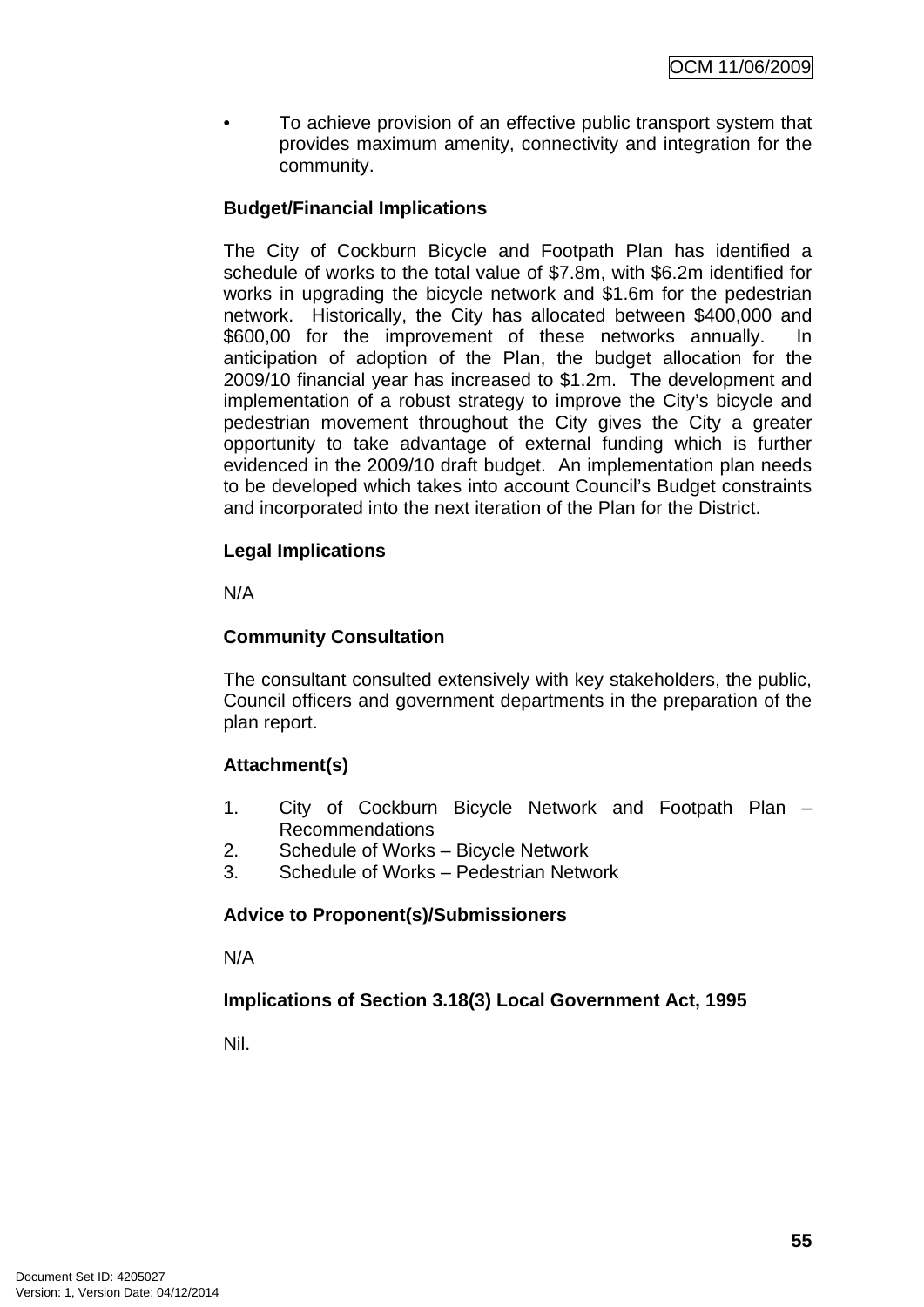#### **16.4 (OCM 11/6/2009) - TENDER RFT 10/2009 - WEED AND TURF/PLANT PEST CONTROL SERVICES (RFT10/2009) (C BEATON) (ATTACH)**

## **RECOMMENDATION**

That Council accepts Tender No. RFT 10/2009 – Weed and Turf/Plant Pest Control Services from a panel of service providers made up of:

- Turfmaster Facility Management;
- Lovegrove Turf Services P/L;
- Maxwell Robinson & Phelps:
- Ausmic Boomerang Weed and Pest Control; and
- Regen4

to supply Weed and Turf/Plant Pest Control Services over a three (3) year period with options to extend to a maximum of five (5) years for the prices as shown in Tendered Prices – schedule of rates.

# **COUNCIL DECISION**

# **Background**

Weed and Turf/Plant Pest Control is an essential and integral part of maintenance for turf sports fields, landscaped road verges, public open space, garden beds and managed bushland reserves and assists to reduce the risk of fire in natural areas.

The City of Cockburn sought suitably qualified, licensed and experienced Contractor(s) to undertake these weed and turf/pest control services. The service are to include but not be limited to the supply of all labour, plant and equipment, materials, chemicals, wetting agents and dye, administrative costs, and travelling expenses.

The tender document requested contractors to provide a schedule of rates for broad acre spraying, both boom and hand, of sports fields/reserves and POS areas and a schedule of rates for the hand spraying of garden beds and bushland areas where selective treatment of an area is required.

The successful tenderer/s will be deemed the Principal's "Preferred Supplier" for these services and any additional weed control services that may be required during the entirety of the proposed Contract.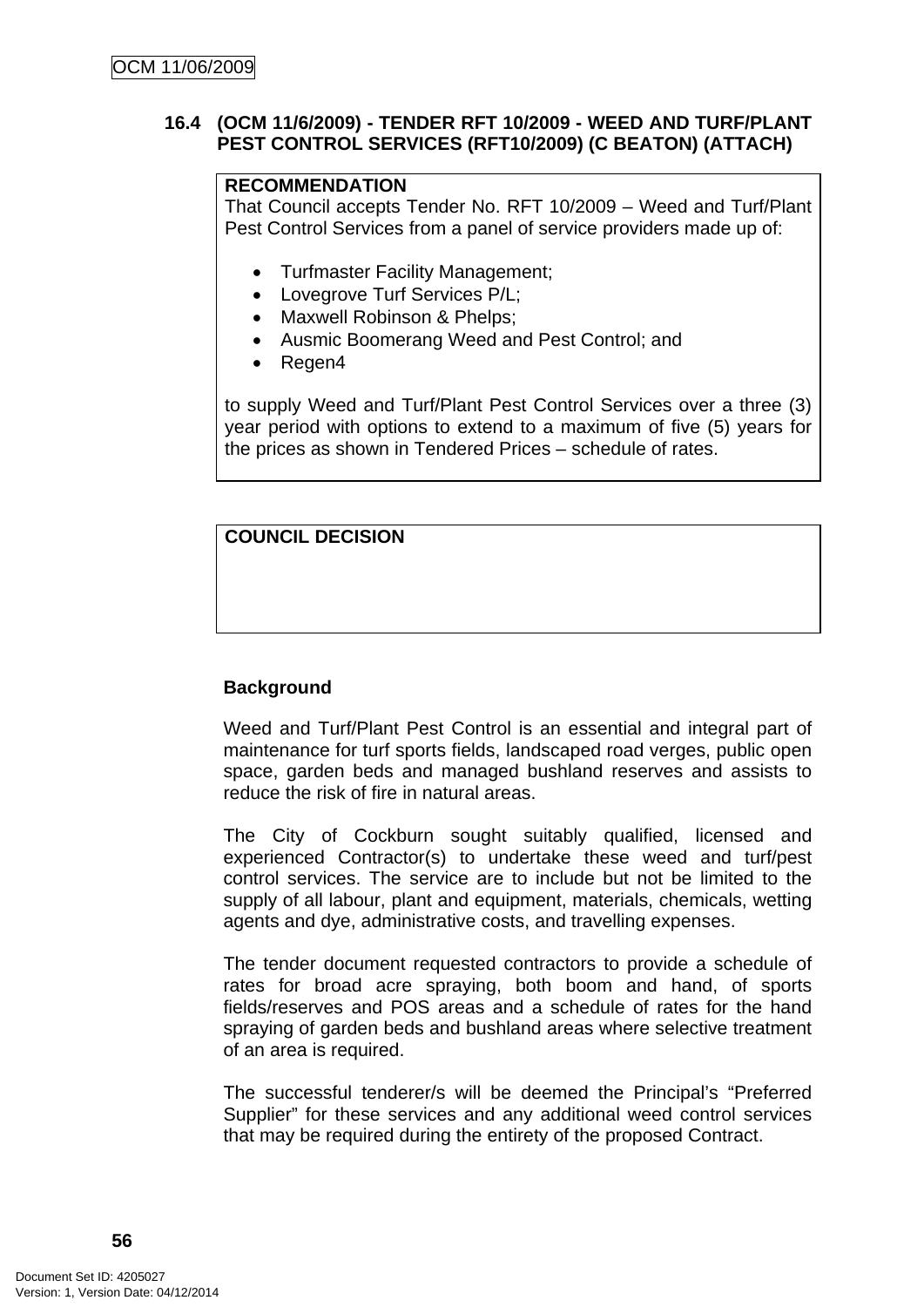As per Delegated Authority SES3 because the total cost of the tender is expected to exceed \$550,000 over the term of the contract the successful tenders must be approved by Council.

The Local Government (Functions & General) Regulations 1996 (As amended March 2007) require tenders to be called for contracts for the supply of goods or services where consideration under the contract is, or is expected to be, more or worth more, than \$100,000. A specification was developed and tenders subsequently called.

## **Submission**

Tenders closed at 2:00pm (AWST) Thursday 28 May 2009 and 8 tender submissions were received from:

- 1. Maxwell, Robinson & Phelps
- 2. Biodiversity Aust. P/L T/A Naturecall
- 3. Ausmic Boomerang Pest and Weed Control
- 4. Regen4 Environmental Services
- 5. Turfmaster Facility Management
- 6. Lovegrove Turf Services P/L
- 7. Lovegrove Turf Services P/L Alternative Tender
- 8. Ghem Holdings

## **Report**

#### Compliant Tenderers

The tenders received from The tenders received from Maxwell, Robinson & Phelps, Biodiversity Aust. P/L – T/A Naturecall, Ausmic Boomerang Pest and Weed Control, Regen4 Environmental Services, Turfmaster Facility Management, Lovegrove Turf Services P/L and Lovegrove Turf Services P/L – Alternative Tender were all deemed compliant with the conditions of tendering and compliance criteria.

The tender received from Ghem Holdings was deemed non compliant with the conditions of tendering because they failed to provide a copy of their submission together with an electronic copy on a CD.

## Evaluation Criteria Assessment

• *Demonstrated Experience* 

Tenderers were required to detail their experience undertaking weed and pest control services in the Principal's turf sports fields, landscaped road verges, public open space (POS), garden beds and managed bushland reserves.

#### • *Equipment*

Tenderers were required to supply a list of equipment that would be available and used to undertake weed and pest control services in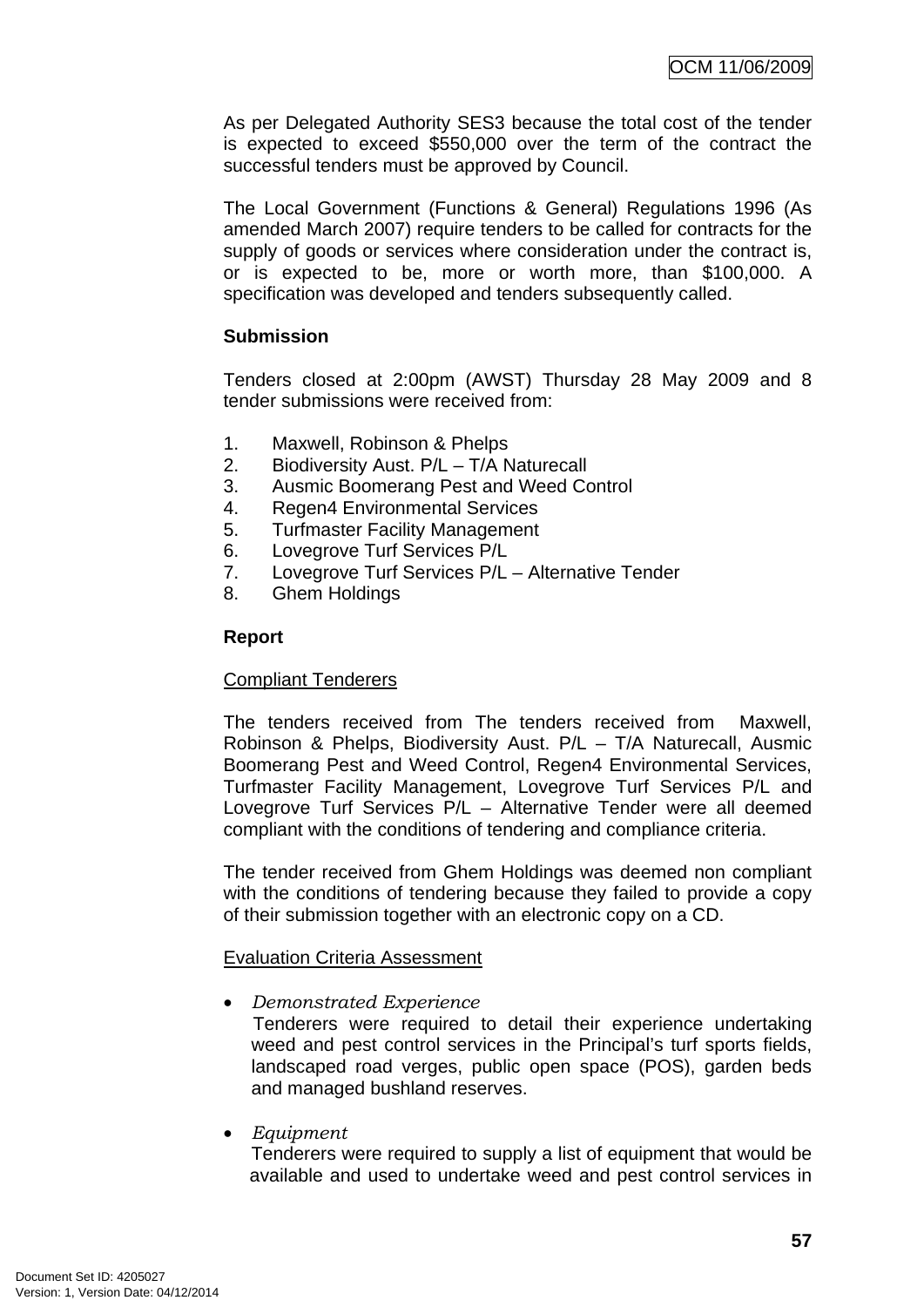the Principal's turf sports fields, landscaped road verges, public open space (POS), garden beds and managed bushland reserves. Officers assessed the equipment described to determine if the tenderers had the necessary equipment to undertake the required services.

• *Personnel* 

Tenderers were asked to supply a list of qualified personnel that would be engaged to undertake weed and pest control services in the Principal's turf sports fields, landscaped road verges, public open space (POS), garden beds and managed bushland reserves. Officers assessed the experience and qualifications of the personnel to determine if the tenderers had the necessary personnel to undertake the required services.

#### • *Environmental Sustainability*

Tenderers were required to demonstrate their ability to operate in an environmentally sustainable manner. The ability to minimise their environmental impact was used in the evaluation process.

• *Summation* 

For the first time, the City has combined usually separate tendered works for weed control services in broad acre parklands, landscaped garden beds, roads and medians and for bushland areas. Evaluation was undertaken independently by two internal staff members. Consideration was given to each tenderers' experience in all of these service areas no one submission demonstrated resources, experience and skills across all three task types. For example, Maxwell Robinson Phelps has extensive experience and has the appropriate traffic management modified vehicles and plant for road side weed management. Regen4 on the other hand, have specialist staff and held equipment for detailed site specific weed control in unique wetland and bushland communities. Turfmaster and Lovegrove have specialised equipment for broad acre treatments.

The combined Officer's assessment supports awarding the tender to a panel of service providers made up of Turfmaster Facility Management, Lovegrove Turf Services P/L, Maxwell Robinson & Phelps, Ausmic Boomerang Weed and Pest Control and Regen4 for Weed & Turf/Plant Pest Control Services in Bushland Reserves, consequently officers recommend that Council accept their tender submission for the prices as detailed in the Tendered Prices – Separate Confidential Attachment.

A panel of service providers was chosen as they best demonstrate the ability to provide the required services at competitive prices compatible to their specific attributes and experience. The City has the opportunity to utilise specialist skills and gain experience of individual company's skills.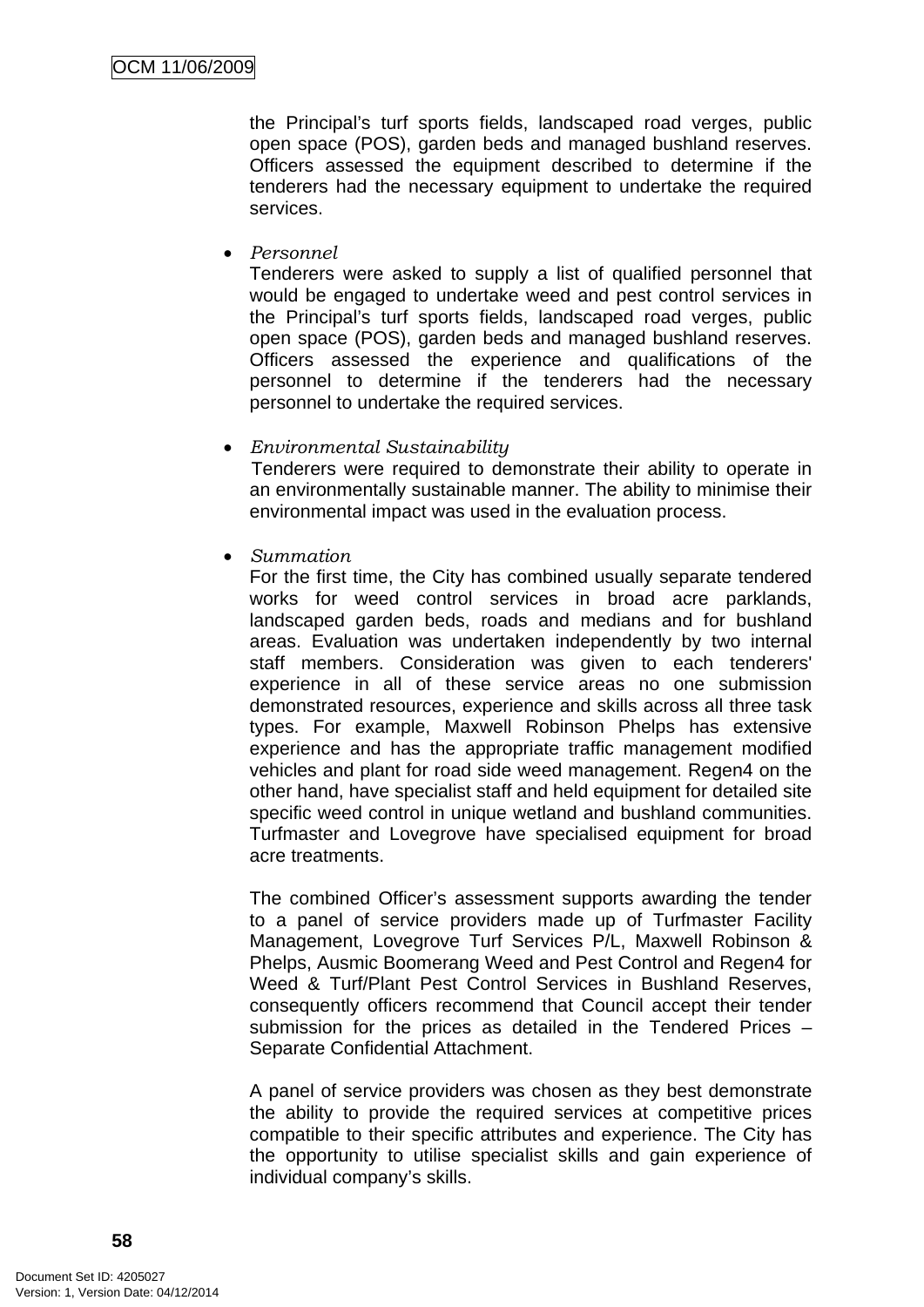# Evaluation Criteria

| <b>Evaluation Criteria</b>          | Weighting<br>Percentage |
|-------------------------------------|-------------------------|
| <b>Demonstrated Experience</b>      | 30%                     |
| <b>Tenderers Resources</b>          | 15%                     |
| <b>Tenderers Personnel</b>          | 15%                     |
| <b>Environmental Sustainability</b> | 1በ%                     |
| <b>Tendered Price</b>               | 30%                     |
| Total                               | 100%                    |

## Tender Intent/Requirements

Tender requirements were based on the City of Cockburn's Technical Specification for Weed & Turf/Plant Pest Control Services in accordance with the City of Cockburn's standard specifications for this work.

## Evaluating Officers

The tender submissions were evaluated by the: Joanne Smith - Parks Manager and ; Chris Beaton - Environment Manager.

#### Scoring Table

| <b>Scores</b>                                       |                                                             |                                                                  |                            |
|-----------------------------------------------------|-------------------------------------------------------------|------------------------------------------------------------------|----------------------------|
| <b>Tenderer's Name</b>                              | <b>Non-Cost</b><br><b>Evaluation</b><br><b>Score</b><br>70% | <b>Cost Criteria</b><br><b>Evaluation</b><br><b>Score</b><br>30% | <b>Total Score</b><br>100% |
| Maxwell, Robinson & Phelps                          | 53                                                          | 29.52                                                            | 82.52                      |
| <b>Turfmaster Facility Management</b>               | 46.25                                                       | 29.59                                                            | 75.84                      |
| Lovegrove Turf Services P/L                         | 55.5                                                        | 14.8                                                             | 70.30                      |
| Lovegrove Turf Services P/L -<br>Alternative Tender | 55.5                                                        | 14.8                                                             | 70.30                      |
| Ausmic Boomerang Pest and<br><b>Weed Control</b>    | 41.75                                                       | 22.09                                                            | 63.84                      |
| <b>Regen4 Environmental Services</b>                | 39.75                                                       | 11.10                                                            | 50.85                      |
| Biodiversity Aust. P/L - T/A<br>Naturecall          | 22.25                                                       | 21.65                                                            | 43.9                       |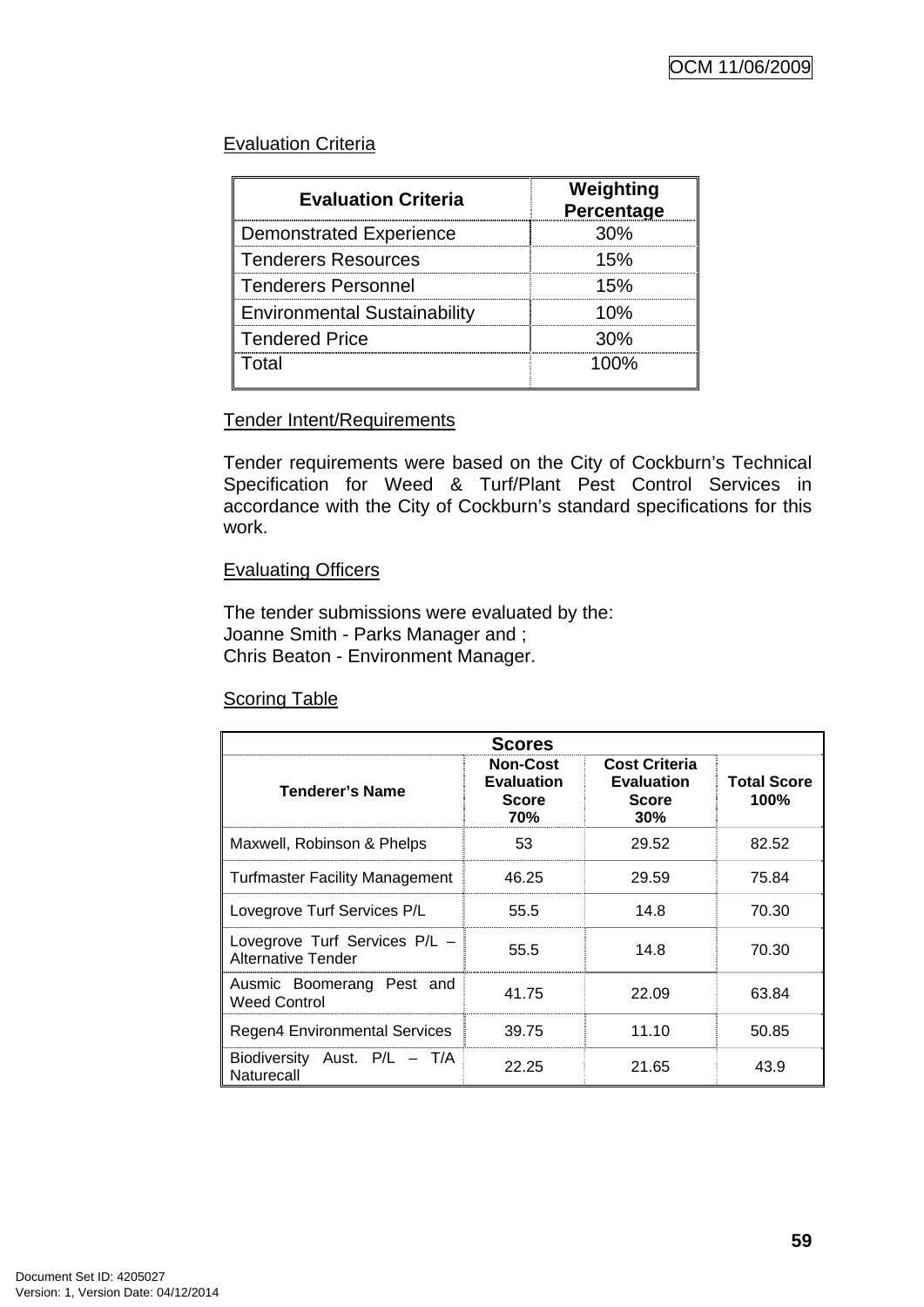## **Strategic Plan/Policy Implications**

#### **Infrastructure Development**

• To construct and maintain community facilities that meet community needs.

#### **Natural Environmental Management**

• To conserve, preserve and where required remediate the quality, extent and uniqueness of the natural environment that exists within the district.

#### **Budget/Financial Implications**

The projected costs for Weed Control Services (RFT 10/2009) for 2009/10 are as follows:

|                                     | Budget/<br><b>Estimate/Actual</b> | <b>Actual</b> |
|-------------------------------------|-----------------------------------|---------------|
| <b>Environment Operating Budget</b> | \$216 738.00                      | \$216,738.00  |
| <b>Parks Operating Budget</b>       | \$101,698.00                      | \$101,698.00  |
| <b>Total</b>                        | \$318,436.00                      | \$318,436.00  |

The total estimated contract value based on the schedule of rates for a three (3) year period is \$1,050,838.80 GST inclusive (\$955,308.00 GST exclusive).

Funds are available under individual OP Parks and Environment project account numbers in the coming 2009/10 budget totalling \$318,436.00.

Analysis of the previous (3) financial years indicate an average actual expenditure of \$353,009.00 GST exclusive per annum.

#### **Legal Implications**

Section 3.57 of the Local Government Act 1995 and Part 4 of the Local Government (Functions and General) Regulations 1996 refers.

The tendered prices are not disclosed at the opening of Tenders nor entered into the Tenders Register.

In accordance with *Part 4, Regulation 16-3(c)* and *17-3 of the Local Government (Functions and General) Regulations 1996* the Principal is only required to record the price of the winning Tenderer/s in the Tenders Register.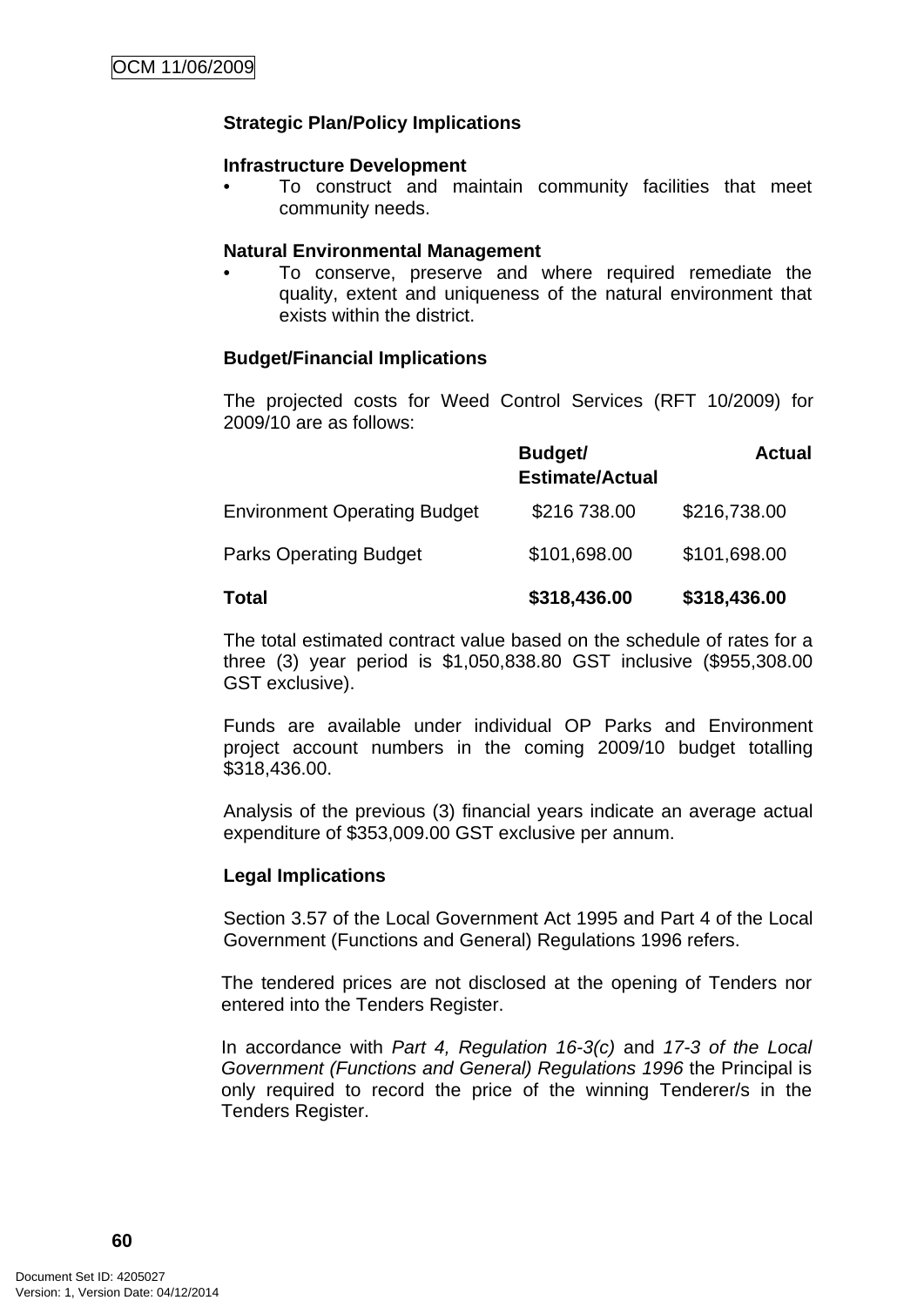# **Community Consultation**

Tender number RFT 10/2009 Weed and Turf/Plant Pest Control was advertised on Friday 15 May 2009, in the Local Government Tenders section of "The West Australian" newspaper. It was also displayed on the City's website from the 15 May 2009.

# **Attachment(s)**

- 1. Tender Evaluation Sheet separate confidential attachment
- 2. Tendered Prices separate confidential attachment

# **Advice to Proponent(s)/Submissioners**

All Tenderers who submitted a tender have been advised that this matter is to be considered at the 11 June 2009 Council Meeting.

# **Implications of Section 3.18(3) Local Government Act, 1995**

Nil.

## **16.5 (OCM 11/6/2009) - DRAINAGE CATCHMENTS STUDY (4852) (J RADAICH) (ATTACH)**

# **RECOMMENDATION**

That Council:

- (1) receive the report "City of Cockburn Drainage Catchments Study",
- (2) utilise the attached Recommended Action Plan for flood critical stormwater disposal sites as a basis for developing a detailed implementation program for consideration in future Council budgets and incorporation into the next iteration of the Plan for the District.

# **COUNCIL DECISION**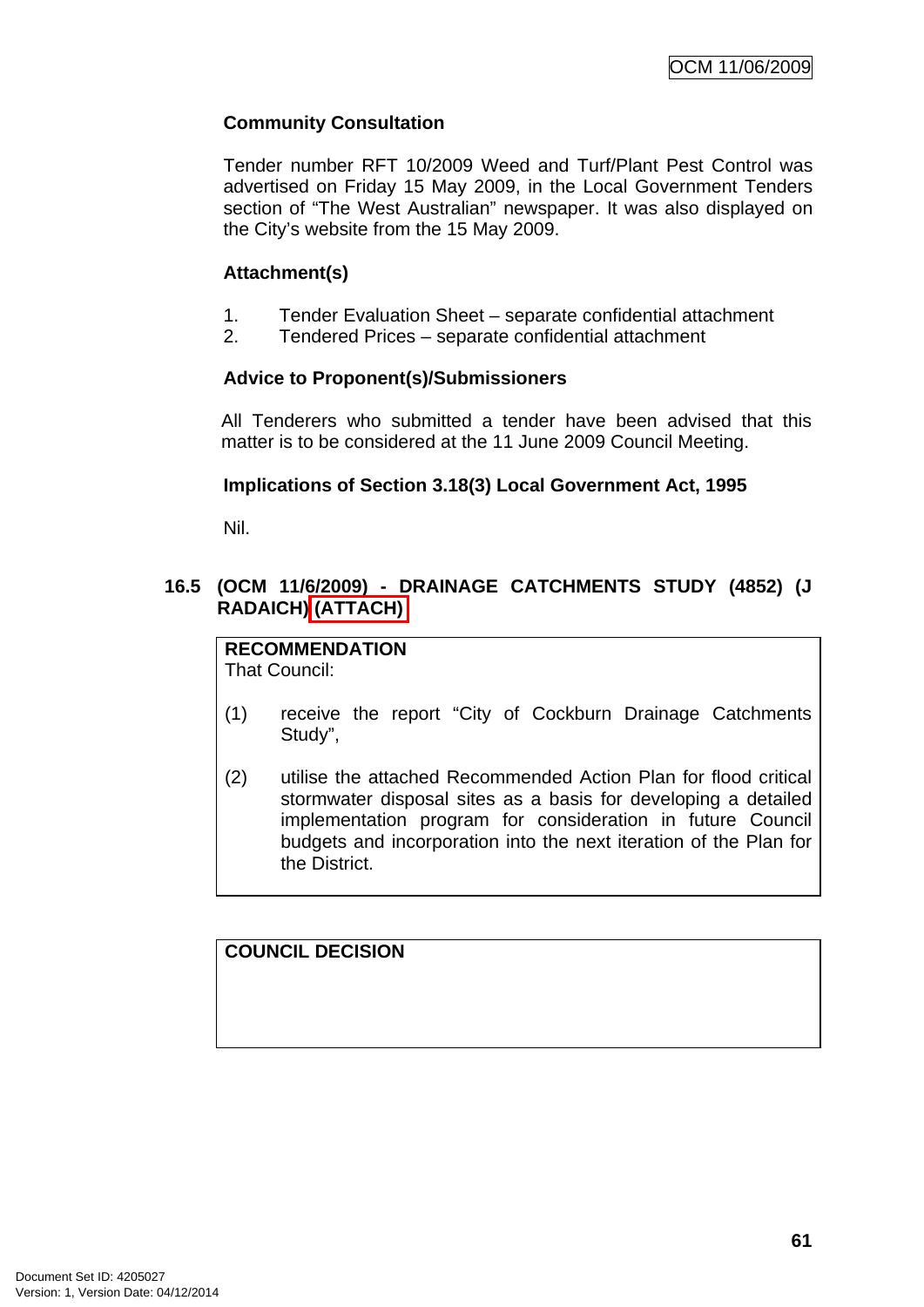# **Background**

The City encompasses an area of approximately 148 sq km. The stormwater drainage system comprises a combination of piped and open channel drains with concrete pipe diameters ranging in normal size between 225 mm and 150 mm. All stormwater runoff generally discharges into infiltration basins, inland lakes or main Water Corporation drainage systems.

The stormwater system includes:

- 380 km of drainage pipes
- 15,445 drainage pits and gullies
- 1,109 drainage catchment areas
- 185 drainage sumps
- 69 compensating basins
- 203 bubble-up structure basins
- 31 gross pollutant traps
- 61 lake outlets
- 73 soakwells
- 62 special drainage structures

There is a variety of stormwater discharge facilities that were established using ad hoc practices, with the subsequent inefficient utilisation of drainage reserve land. Improved and alternative technology and practices now provides the opportunity to review the stormwater drainage management system, particularly the discharge alternatives and requirements, and the opportunity to reduce the number of such facilities both in size and numbers.

In October 2005, Council adopted a Storm Water Sump Beautification Program to review and treat such stormwater discharge facilities. There has been an annual funding allocation to progress this program, which will be addressed to completion in the 2009/10 Budget.

Since 2005, concern has increased appreciably of the potential impacts of climate change on the environment, including associated with possible increases in rainfall intensities and an uncertainty as to the adequacy of the stormwater management system to cope with such events. In addition, knowledge of how our drainage system including basins will perform with predicted climate change effects will assist in a subsequent assessment of the implications of global warming on midge and mosquito populations, as particular mosquito species and disease carrying capacity is predicted to change with global warming. Consequently, it is opportune to review the City's stormwater catchment system, particularly in light of the climate change implications.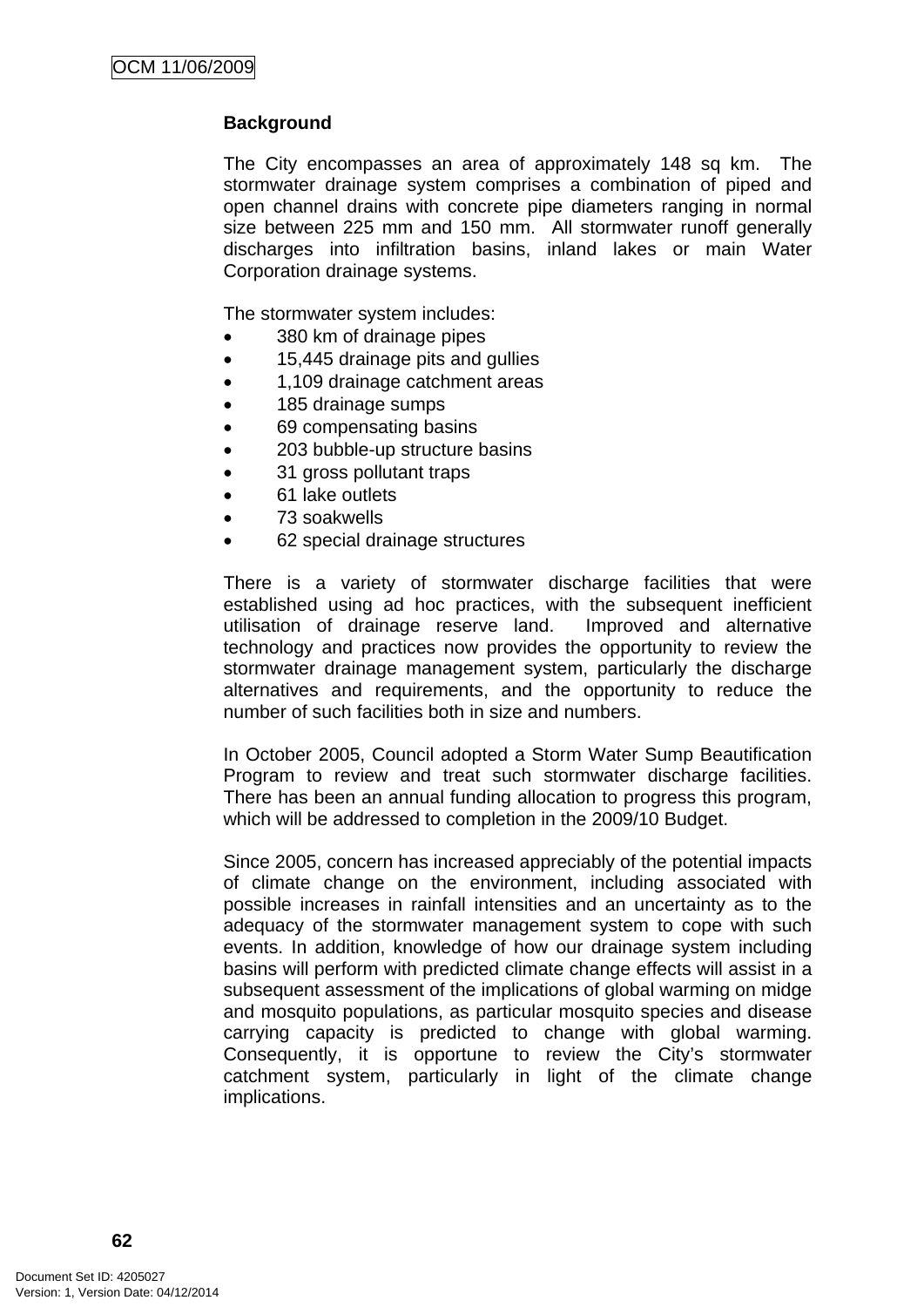# **Submission**

Accordingly, a consultant's brief for a review of the City's Stormwater Management System, particularly disposal, and appraisal of the capacity of our drainage system to cope with impacts of climate change, was prepared. The project was awarded to engineering consultants Shawmac in October 2008, and now has been finalised for Councils consideration

# **Report**

The tasks undertaken by the consultancy included:-

- Collection of all data from the City including factual and anecdotal information from staff about existing problem areas in the disposal of stormwater.
- Tabletop review of catchments to identify potential for improving, reducing or relocating disposal structures.
- Site inspections of all existing stormwater disposal sites.
- Confirm sites where practical changes may be implemented.
- Analyse the disposal capacity of all disposal sites in accordance with the City's subdivisional guidelines for 5yr recurrence (residential) and 10yr recurrence (commercial/industrial) rainfall intensity events. In addition 100yr rainfall events were considered, to assess the effects of predicted climate change.
- Concept designs for potential changes prepared including landscaping of areas where possible.
- Works prioritised on the basis of adverse impact if no action taken and on the potential social and fiscal benefit from the works.
- Prepare the report on the study findings.

Key points in the development of the final report have been broadly identified as follows:-

# Flood Mitigation

In considering the impact of a 100 year flood (mirroring a climate change event), an arbitrary system of rating was adopted. The following rating system be adopted:

- Criticality High Likely to sustain considerable damage flood waters landlocked with no overland flow path and housing or residential units likely to be significantly affected.
- Criticality Medium Likely to sustain moderate damage flood waters have semi free flowing overland flow path and lesser number of residential units likely to be affected.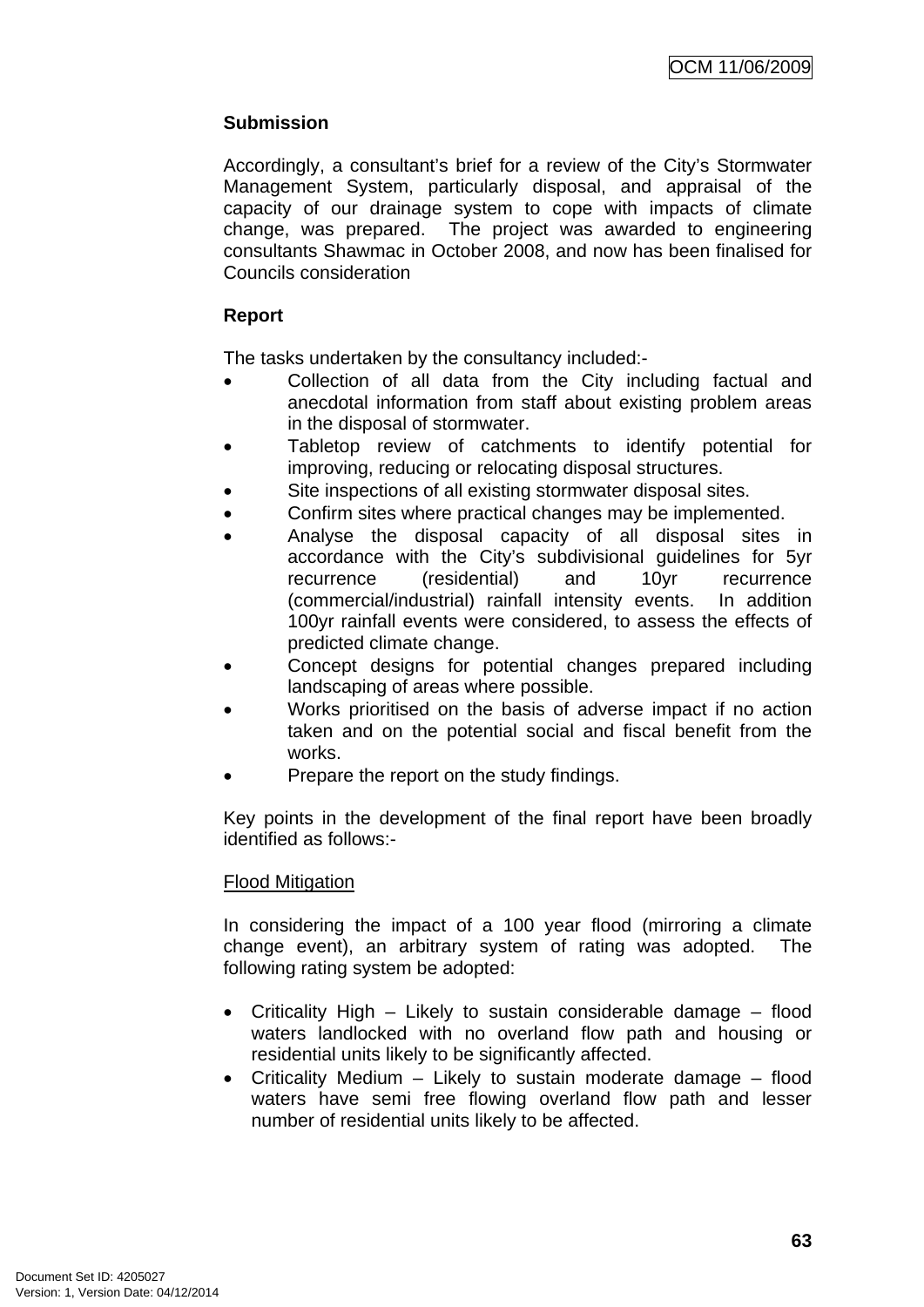• Criticality Low – Flooding likely to cause minimal damage and be contained within undeveloped land or reserve lands, overland flow path provides outlet.

#### **Constraints**

The ability to obtain accurate information on the as built drainage system constrained the accuracy of the assessment. Data deficiencies included:

- No documented dimensions of sump perimeters or volumes:
- No documented data on soakwell discharge details (sump sizes or volumes);
- No documented dimensions of other outlet swales, basins or other discharge areas;
- No site data regarding the infiltration rate throughout the catchment.

Accordingly, educated assumptions based on experience needed to be made in some situations.

As such, the findings must be viewed as preliminary findings whose purpose is primarily to identify criticalities, opportunities for rationalisation of systems and possible need for additional structures. These areas would need to be subject of further detailed investigation based on more accurate data for each catchment.

#### Climate Change Consideration

The Garnaut Climate Change Review reported that as well as changes to annual average rainfall the character of daily rainfall may change, and there is expected to be an increase in the intensity of rainfall events in some areas, and the number of days without rainfall is also expected to increase. This suggests that the future precipitation regime may have longer dry spells broken by heavier rainfall events.

With respect to the City of Cockburn's stormwater systems, should rainfall events become more intense, the risk of basins and sumps overtopping increases. Where sumps and basins are located in localised low points and where the 100 year flood path is constrained or travels across developed land rather than undeveloped land or road pavements this could increase the likelihood of flood damage to property.

Given the uncertainty in predicting future rainfall patterns, it was not possible to accurately model stormwater catchment efficiencies against future events. However the assessment undertaken as part of this study allowed different rainfall intensities and design storms to be applied to individual catchments, thereby allowing some predictions to be made as to the likely adequacies of disposal facilities under a range of scenarios. This provided a means to assess potentially vulnerable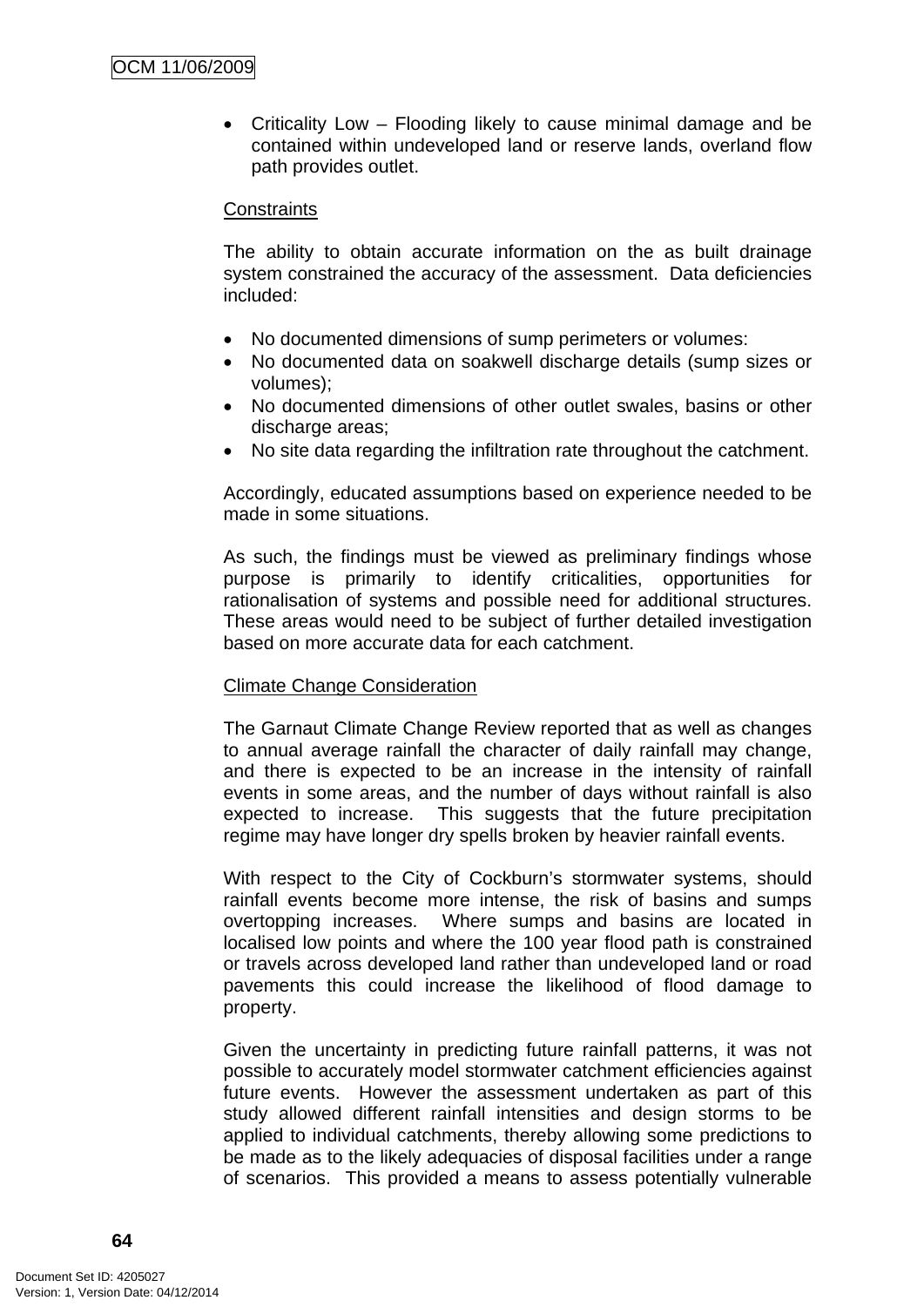catchments and to identify areas where more detailed hydrological and hydraulic studies are warranted. It should be noted that any assessment is within the boundaries of the constraints identified above.

The outcome of the study can also assist in subsequent assessments of the risk of increasing midge and disease carrying mosquito populations, on account of climate change affecting our drainage system, including basins.

## General Findings

Within the constraints and assumptions stated, the study provides an initial assessment of the efficiencies of the drainage systems within the City and identifies:

- Catchments where disposal is adequate and no issues are evident. These include small isolated catchments that rely on localised soakage or disposal onto unkerbed road verges, discharge into large bodies of water such as lakes and wetlands and discharged into sumps and basins where capacity and infiltration rates are adequate.
- Catchments where disposal is inadequate. These catchments are typically those where sump or basin capacity is inadequate and where further detailed assessment based on measured catchment and basin characteristics.
- Catchments where improvements or alternative disposal may be possible. These include catchments where there may be opportunities for re-routing flows to alternative disposal via piped drains or catchments where there may be potential for reducing sump area.
- Catchments where the 100 year flood path is critical.

#### Report Recommendations

Recommendations for specific catchments as contained within the final report have typically fallen into the following categories:

- Where sump capacities are assessed as being inadequate, further detailed assessment should be undertaken. This should involve field measurement of the permeability of soil at the discharge basin, quantification of sump or basin dimensions to accurately determine volume and base area, determination of the depth of the water table relative to the basin floor and modelling of design inflow and outflow hydrographs for the catchment to determine basin suitability or otherwise. Where deficiencies are identified, consider options for the managing design flows including:
	- Expanding sump area and capacity to cater for design flows where land area is available;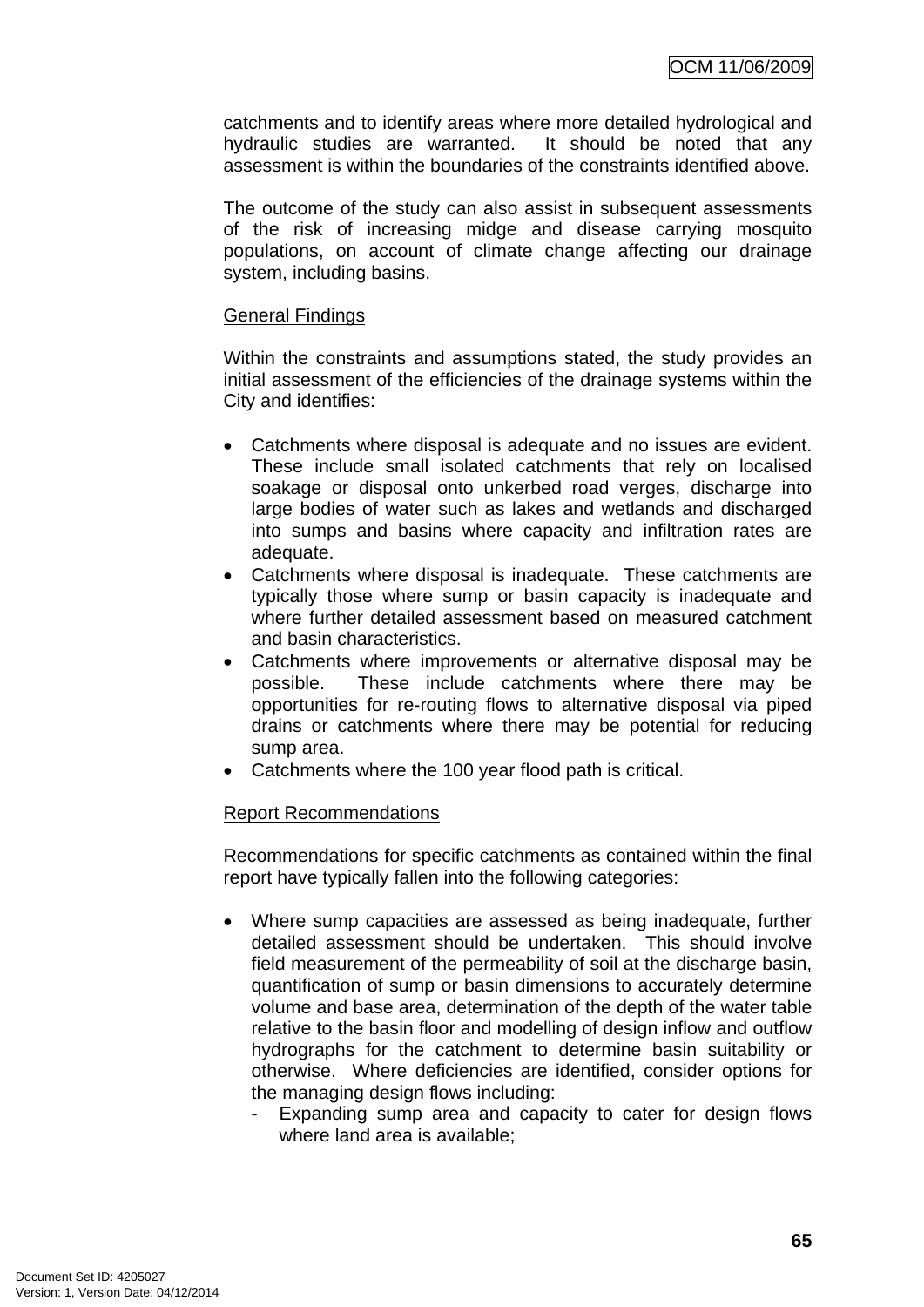- Reducing downstream accumulated flows at the discharge point by incorporating upstream inline disposal options.
- Where sump capacities are assessed as being significantly greater than required for design flows, further detailed assessment should be undertaken. This should involve field measurement of the permeability of soil at the discharge basin, quantification of sump or basin dimensions to accurately determine volume and base area, determination of the depth of the water table relative to the basin floor and modelling of design inflow and outflow hydrographs for the catchment to determine basin requirements. Where excess use of the sump or basin area is confirmed, consideration should be given to modifying the sump or basin to free land for alternative use. This may include land for resale (where area and tenure permits) or landscaped areas for community use.
- Where opportunities are identified for rerouting flows to alterative disposal, further investigation should be undertaken to assess economic and engineering feasibility.
- Where 100 year flood risk is identified as being critical, consideration should be given to increasing sump of basin capacities where possible, providing safe flood paths away from disposal points where possible, or providing upstream initiatives to moderate flows. Upstream interception and infiltration initiatives should be considered in line with Water Sensitive Urban Design (WSUD) principles and Structural Best Management Practices (BMP's) as outlined in the section below.

The report provides a priority listing of works (1 to 10) which will form the basis of activities to be included in future planning.

#### **Conclusion**

The report "City of Cockburn – Drainage Catchments Study" provides a robust and solid basis with which to review and plan our stormwater disposal program to provide a rationalised and upgraded stormwater management system that also takes into account the potential effects of future climate change. It represents a detailed technical review which will form the basis for development of more detailed action plans for consideration by Council in future years. The Drainage Catchment Study is not in a form which enables us to widely consult with the community.

#### **Strategic Plan/Policy Implications**

#### **Demographic Planning**

• To ensure the planning of the City is based on an approach that has the potential to achieve high levels of convenience and prosperity for its citizens.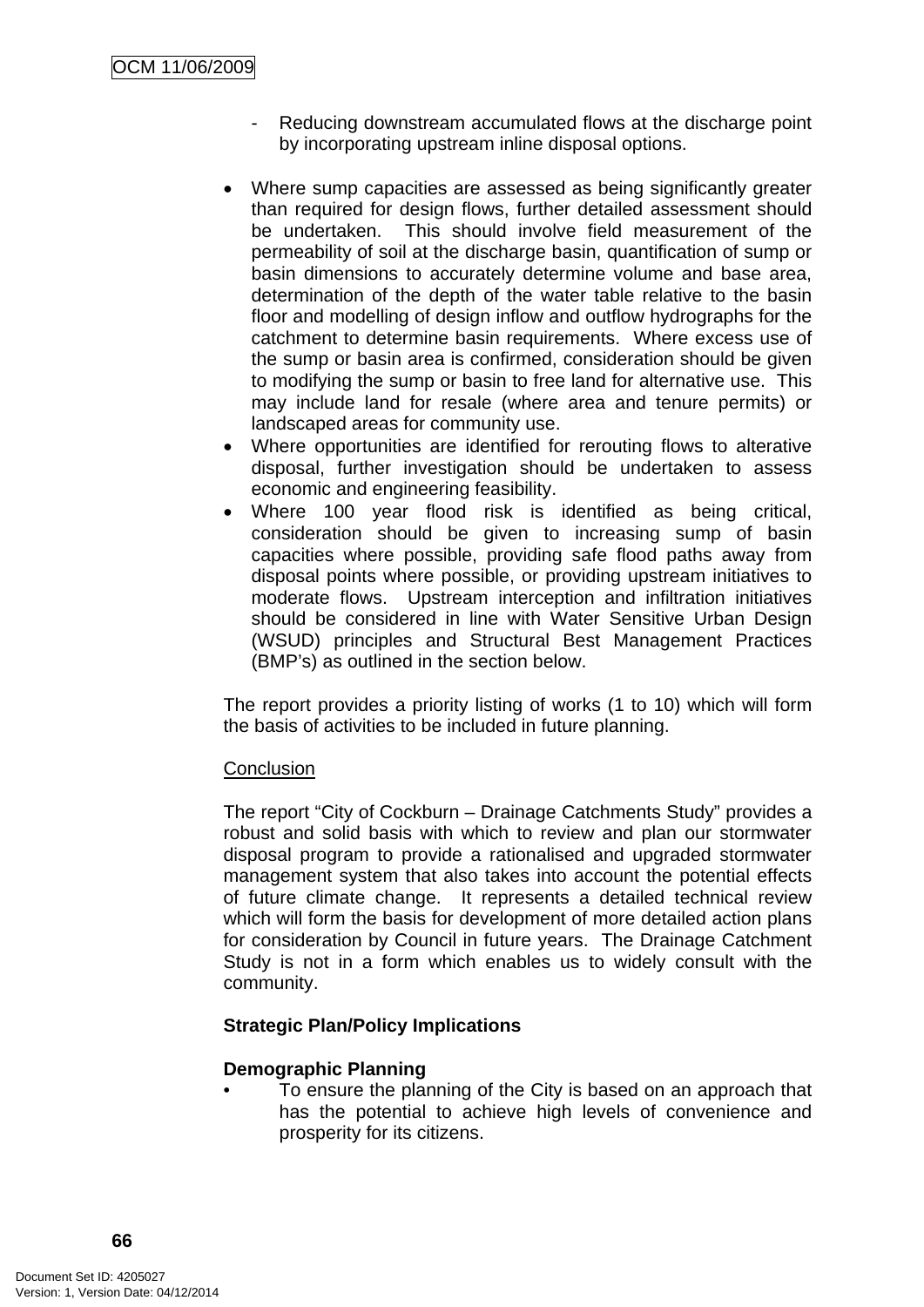# **Transport Optimisation**

To ensure the City develops a transport network that provides maximum utility for its users, while minimizing environmental and social impacts.

#### **Budget/Financial Implications**

The study identifies a range of actions requiring funding of approximately \$5M however much of the initial recommendations involve additional technical review. Officers need to complete further analysis of the actions presented prior to developing a more detailed Implementation Schedule for consideration by Council.

Inclusion of any of the recommendations in future budgets will be limited by available allocated funding, project priorities and budget constraints.

#### **Legal Implications**

N/A

## **Community Consultation**

The consultant consulted with key stakeholders, Council officers and government departments in the preparation of the report.

#### **Attachment(s)**

- 1. Executive Summary City of Cockburn Drainage Catchments **Study**
- 2. Recommended Action Plan City of Cockburn Drainage Catchments Study.

Note: The full report is a large document and can be viewed by contacting the Manager Engineering.

# **Advice to Proponent(s)/Submissioners**

N/A

**Implications of Section 3.18(3) Local Government Act, 1995**

Nil.

# **17. COMMUNITY SERVICES DIVISION ISSUES**

Nil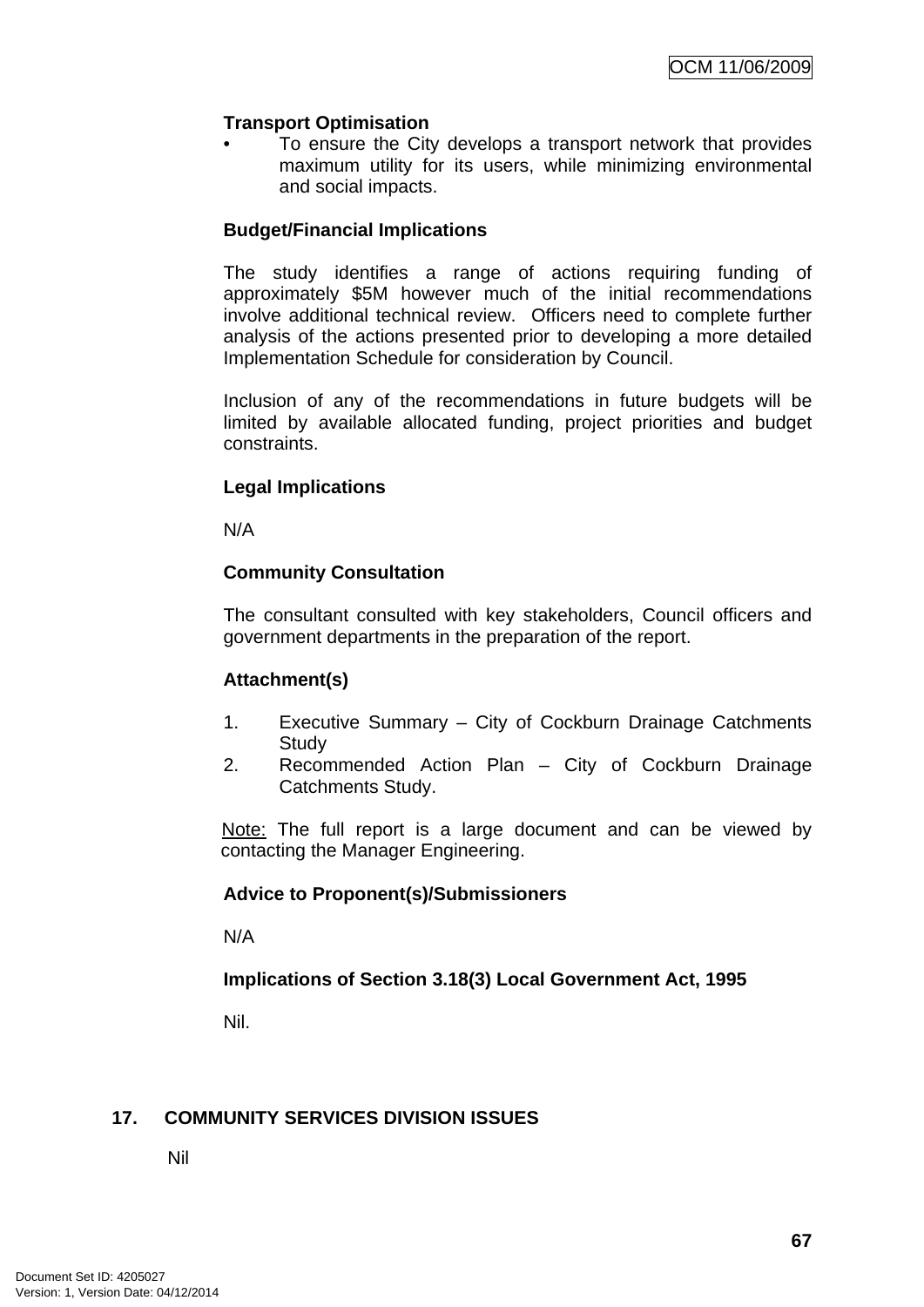OCM 11/06/2009

#### **18. EXECUTIVE DIVISION ISSUES**

Nil

**19. MOTIONS OF WHICH PREVIOUS NOTICE HAS BEEN GIVEN** 

Nil

- **20. NOTICES OF MOTION GIVEN AT THE MEETING FOR CONSIDERATION AT NEXT MEETING**
- **21. NEW BUSINESS OF AN URGENT NATURE INTRODUCED BY COUNCILLORS OR OFFICERS**
- **22. MATTERS TO BE NOTED FOR INVESTIGATION, WITHOUT DEBATE**
- **23. CONFIDENTIAL BUSINESS**
- **24 OCM 11/6/2009 RESOLUTION OF COMPLIANCE (SECTION 3.18(3), LOCAL GOVERNMENT ACT 1995)**

## **RECOMMENDATION**

That Council is satisfied that resolutions carried at this Meeting and applicable to items concerning Council provided services and facilities, are:-

- (1) integrated and co-ordinated, so far as practicable, with any provided by the Commonwealth, the State or any public body;
- (2) not duplicated, to an extent Council considers inappropriate, services or facilities as provided by the Commonwealth, the State or any other body or person, whether public or private; and
- (3) managed efficiently and effectively.

**COUNCIL DECISION**